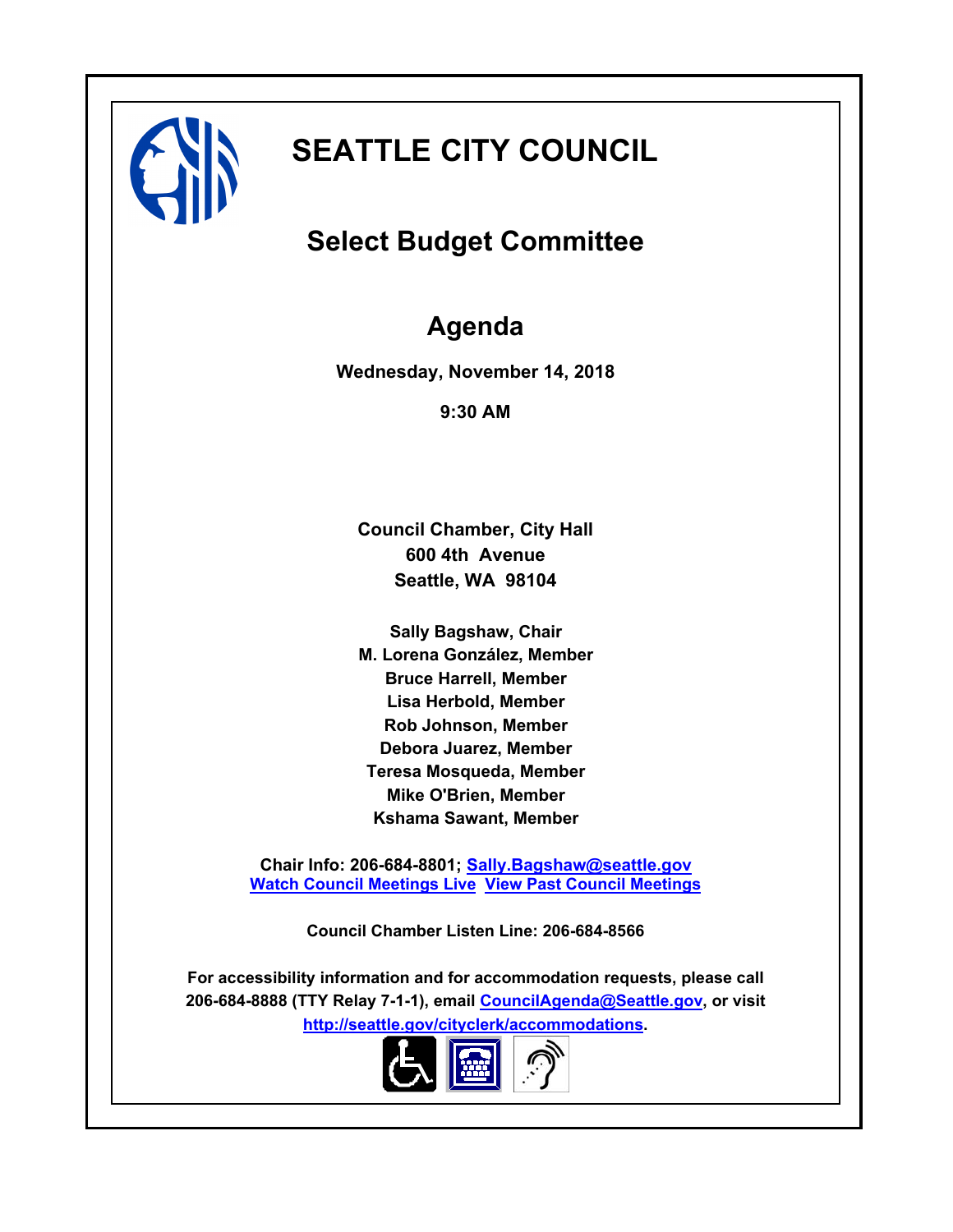# **SEATTLE CITY COUNCIL Select Budget Committee Agenda**

# **November 14, 2018 - 9:30 AM**

**Meeting Location:** Council Chamber, City Hall, 600 4th Avenue, Seattle, WA 98104

# **Committee Website:**

http://www.seattle.gov/council/committees/budget

This meeting also constitutes a meeting of the City Council, provided that the meeting shall be conducted as a committee meeting under the Council Rules and Procedures, and Council action shall be limited to committee business.

# **THE SELECT BUDGET COMMITTEE VOTES ON THE CHAIR'S BALANCING PACKAGE**

Discussion and vote of the Select Budget Committee Chair's revised balancing package of amendments to the 2019 - 2020 Proposed Budget and 2019 - 2024 Proposed Capital Improvement Program.

# **A. Call To Order**

- **C. Public Comment**
- **D. Approval of Agenda**
- **E. Items of Business**

## **1. Budget Actions Affecting Appropriations**

## **A. Consent Package (Items 1 - 105)**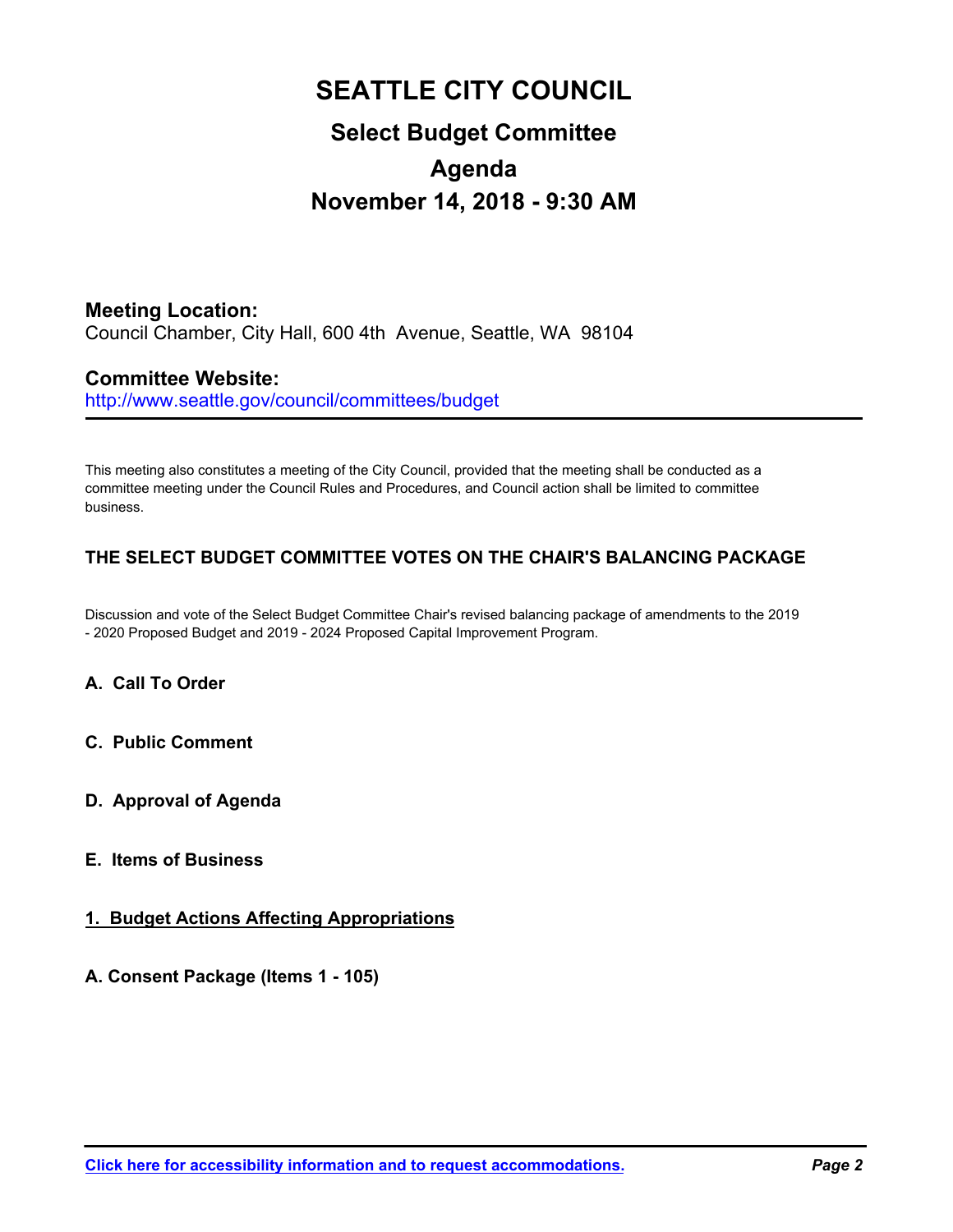GS **Corrections to errata in the proposed Budget and CIP** [1-1-A-3-2019](http://seattle.legistar.com/gateway.aspx?m=l&id=/matter.aspx?key=8086) **1.**

*Attachments:* [GS 1-1-A-3-2019](http://seattle.legistar.com/gateway.aspx?M=F&ID=5f1215b4-a387-4bdb-a251-f4f5addc9d22.docx)

*Supporting*

- *Documents:* [Attachment A DPR Errata Magnuson Park Community Center CIP](http://seattle.legistar.com/gateway.aspx?M=F&ID=984ca783-e68a-439f-9ba4-213e77e4a641.pdf)  Page [Attachment B - Errata CIP 23rd Ave](http://seattle.legistar.com/gateway.aspx?M=F&ID=264f8db3-343f-41f4-a0c6-cdd089ad1ff6.pdf) [Attachment C - Errata CIP AAC Program Phase II](http://seattle.legistar.com/gateway.aspx?M=F&ID=807071b6-7a0c-445b-a003-acf301eddbf0.pdf) [Attachment D - Errata CIP PMP New Sidewalks](http://seattle.legistar.com/gateway.aspx?M=F&ID=38b96a49-f8b3-43be-aeb0-9d63d80598ae.pdf) [Attachment E - ITD 1 Workers Comp Errata](http://seattle.legistar.com/gateway.aspx?M=F&ID=7b50f71e-8ce5-425f-adf7-3818ca98804c.pdf)
- **Adjust GF, School Safety & Pedestrian Improvement Fund, and Seattle Transportation Benefit District Fund revenues to reflect the October 2018 forecast update.** GS [1-2-A-1-2019](http://seattle.legistar.com/gateway.aspx?m=l&id=/matter.aspx?key=7969) **2.**

*Attachments:* [GS 1-2-A-1-2019](http://seattle.legistar.com/gateway.aspx?M=F&ID=616bfe03-6c40-4158-82df-d25612f7e618.docx)

**Pass C.B. 119376, amending the uses of Sweetened Beverage Tax proceeds** GS [1-4-A-1-2019](http://seattle.legistar.com/gateway.aspx?m=l&id=/matter.aspx?key=7768) **3.**

*Attachments:* [GS 1-4-A-1-2019](http://seattle.legistar.com/gateway.aspx?M=F&ID=1653ba51-d533-4e91-a2d2-e7e44413c79e.docx)

**Pass C.B. 119406 suspending the red light camera contribution to the School Safety Traffic and Pedestrian Improvement Fund for 2018, 2019, and 2020** GS [1-9-A-2-2019](http://seattle.legistar.com/gateway.aspx?m=l&id=/matter.aspx?key=8087) **4.**

*Attachments:* [GS 1-9-A-2-2019](http://seattle.legistar.com/gateway.aspx?M=F&ID=d4fef763-dcf6-45e9-8886-65c6c292c5d4.docx)

**Reduce GF to all BCLs that received GF support in the 2019-2020 Proposed Budget** GS [1-10-B-2-2019](http://seattle.legistar.com/gateway.aspx?m=l&id=/matter.aspx?key=8088) **5.**

*Attachments:* [GS 1-10-B-2-2019](http://seattle.legistar.com/gateway.aspx?M=F&ID=20cbc227-4642-40d2-8dcc-d13b57e48976.docx)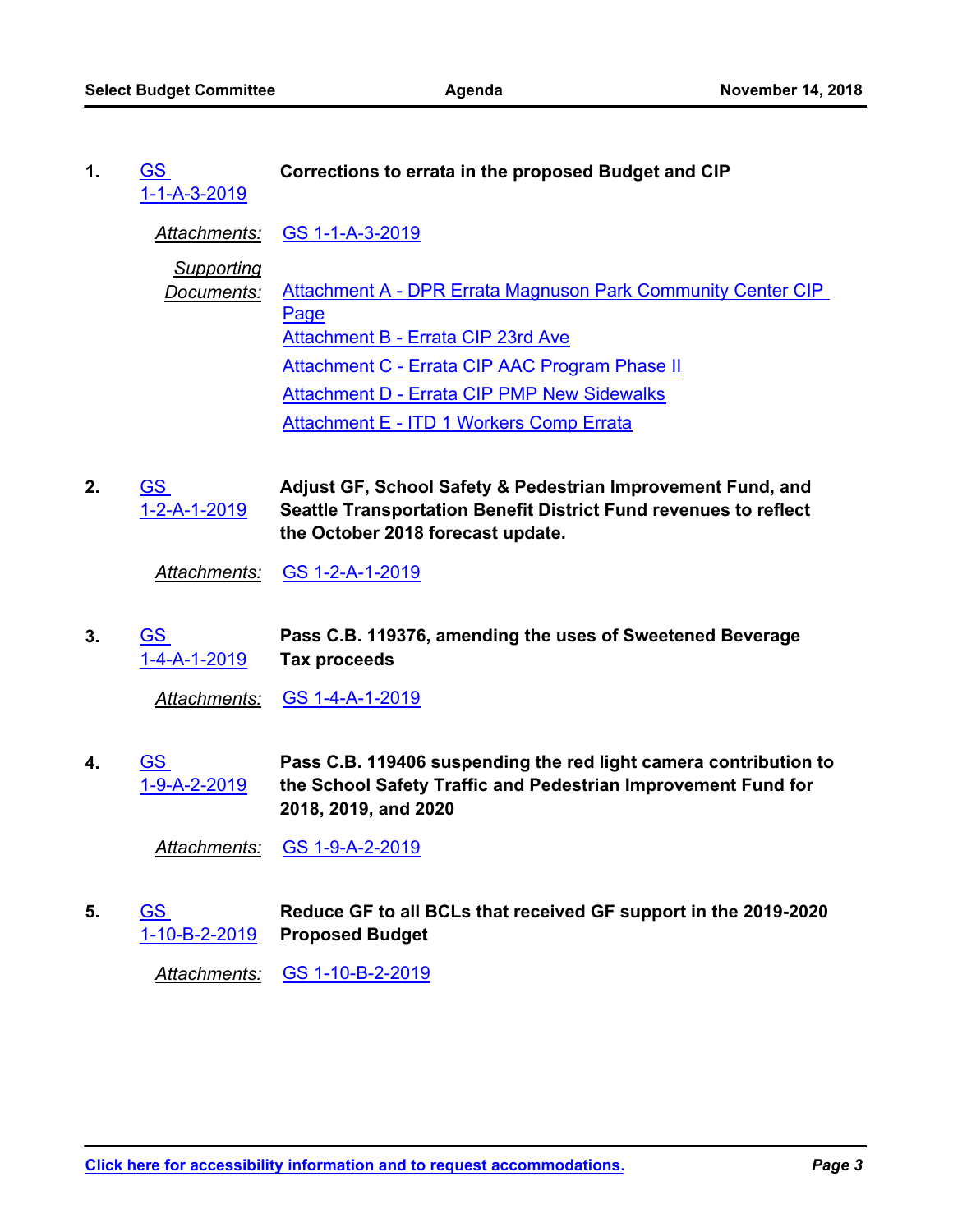| 6. | <b>GS</b>    | Add \$25,000 GF in 2019 GF to ARTS to support racial equity |
|----|--------------|-------------------------------------------------------------|
|    | 2-1-A-2-2019 | alignment                                                   |

*Attachments:* [GS 2-1-A-2-2019](http://seattle.legistar.com/gateway.aspx?M=F&ID=ef26d8d5-087e-4f50-816b-5b49964aa185.docx)

**Add \$75,000 GF in 2019 and \$75,000 GF in 2020 to ARTS to support an African-American Museum** GS [2-2-A-2-2019](http://seattle.legistar.com/gateway.aspx?m=l&id=/matter.aspx?key=7973) **7.**

*Attachments:* [GS 2-2-A-2-2019](http://seattle.legistar.com/gateway.aspx?M=F&ID=6317a164-c332-4a4d-b8e8-086e11c16e7a.docx)

**Add \$253,410 GF to Office of City Auditor for a Year 2 Report on the Secure Scheduling Ordinance** GS [3-1-A-3-2019](http://seattle.legistar.com/gateway.aspx?m=l&id=/matter.aspx?key=7974) **8.**

*Attachments:* [GS 3-1-A-3-2019](http://seattle.legistar.com/gateway.aspx?M=F&ID=de59e28b-6f6e-4761-abeb-7942837836ba.docx)

GS **Pass C.B. 119379 - Seattle Center Interfund Loan Ordinance** [4-2-A-1-2019](http://seattle.legistar.com/gateway.aspx?m=l&id=/matter.aspx?key=7773) **9.**

*Attachments:* [GS 4-2-A-1-2019](http://seattle.legistar.com/gateway.aspx?M=F&ID=66a3e7ad-0a88-435d-be2c-71b2213c1391.docx)

GS **Pass C.B. 119382 - Seattle Center Facility Fee Ordinance** [4-3-A-1-2019](http://seattle.legistar.com/gateway.aspx?m=l&id=/matter.aspx?key=7774) **10.**

*Attachments:* [GS 4-3-A-1-2019](http://seattle.legistar.com/gateway.aspx?M=F&ID=3f31eccf-ac1d-41a2-9cce-ed2adf3b6d80.docx)

GS **Pass C.B. 119381 - Seattle Center Parking Charge Ordinance** [4-4-A-1-2019](http://seattle.legistar.com/gateway.aspx?m=l&id=/matter.aspx?key=7775) **11.**

*Attachments:* [GS 4-4-A-1-2019](http://seattle.legistar.com/gateway.aspx?M=F&ID=df89ec41-89bb-40ca-a165-1569410b8993.docx)

GS **Pass C.B. 119378 - Neighborhood Matching Fund Guidelines** [9-1-A-1-2019](http://seattle.legistar.com/gateway.aspx?m=l&id=/matter.aspx?key=7852) **12.**

*Attachments:* [GS 9-1-A-1-2019](http://seattle.legistar.com/gateway.aspx?M=F&ID=db6dd5e7-3218-480d-ad34-988e248b09b5.docx)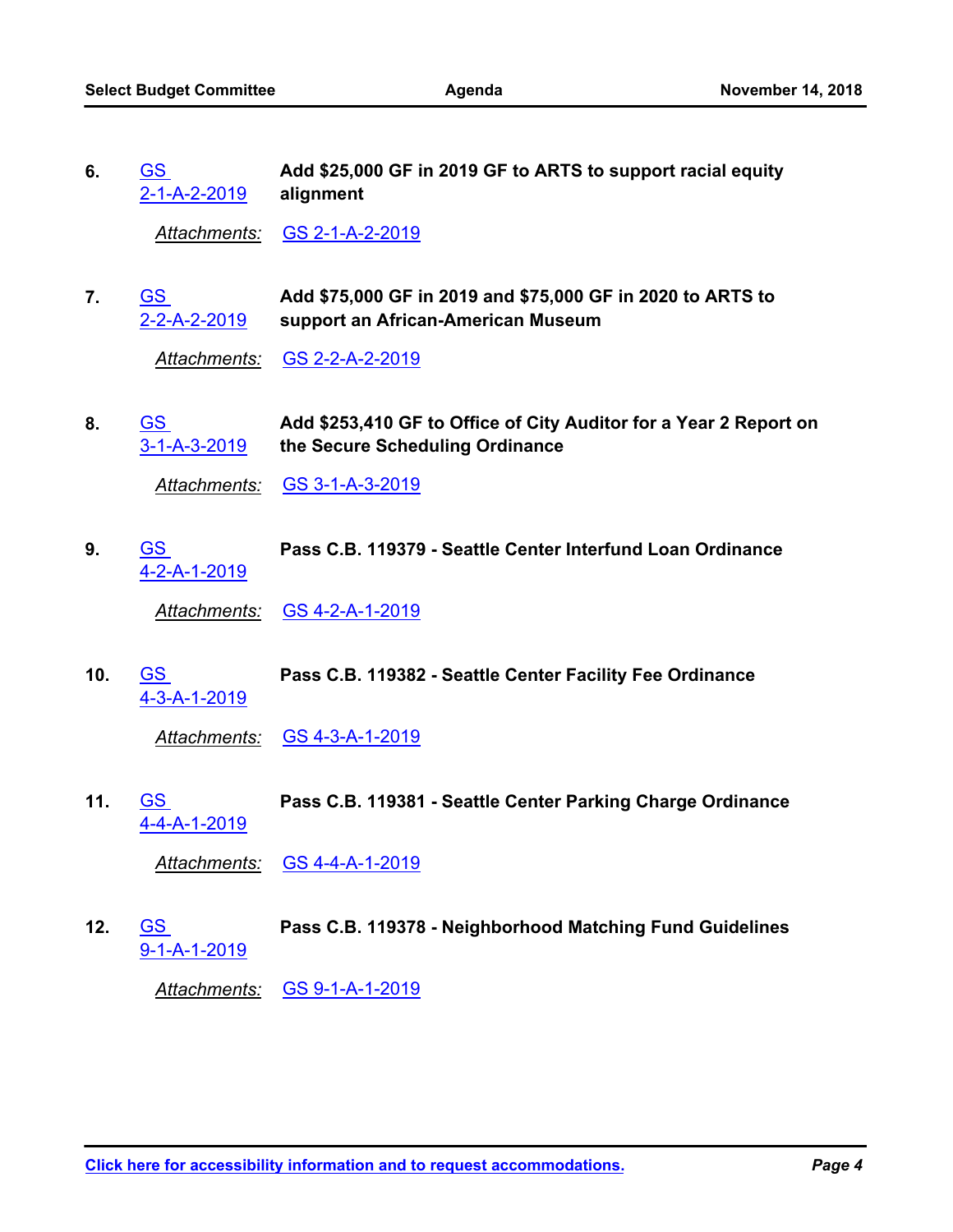**Add \$138,030 GF in 2019, \$139,128 GF in 2020 and authority for one Strategic Advisor 1 in DON to coordinate Seattle's response to the 2020 Census** GS [9-2-A-2-2019](http://seattle.legistar.com/gateway.aspx?m=l&id=/matter.aspx?key=7975) **13.**

*Attachments:* [GS 9-2-A-2-2019](http://seattle.legistar.com/gateway.aspx?M=F&ID=a4492d9d-507b-4b9b-aebb-c2b130975bd6.docx)

GS **Add \$250,000 GF to DON for historic preservation seed funding** [9-3-C-1-2019](http://seattle.legistar.com/gateway.aspx?m=l&id=/matter.aspx?key=7976) **14.**

*Attachments:* [GS 9-3-C-1-2019](http://seattle.legistar.com/gateway.aspx?M=F&ID=b5393151-71f5-4bb7-9f7b-1b454dc74564.docx)

**Add three part-time positions in 2019 to DPR to continue increased operating hours at Magnuson Park Community Center** GS [10-1-B-1-2019](http://seattle.legistar.com/gateway.aspx?m=l&id=/matter.aspx?key=7978) **15.**

*Attachments:* [GS 10-1-B-1-2019](http://seattle.legistar.com/gateway.aspx?M=F&ID=4a374658-b1a0-4a98-8bac-d7c8db090b35.docx)

**Add \$150,000 GF in 2020 in DPR to fund the operation of seven additional wading pools and increase the number of wading pools operated daily** GS [10-2-C-1-2019](http://seattle.legistar.com/gateway.aspx?m=l&id=/matter.aspx?key=7979) **16.**

*Attachments:* [GS 10-2-C-1-2019](http://seattle.legistar.com/gateway.aspx?M=F&ID=ee004925-d85a-4da7-92ea-df8207d6f15f.docx)

**Add \$40,000 in Parks and Recreation Funds in 2019 and 2020 in DPR to fund operation of Colman Pool for an additional 4 weeks** GS [10-3-A-2-2019](http://seattle.legistar.com/gateway.aspx?m=l&id=/matter.aspx?key=7980) **17.**

*Attachments:* [GS 10-3-A-2-2019](http://seattle.legistar.com/gateway.aspx?M=F&ID=636dfae9-8c25-4e07-aa8f-09456bb65dbf.docx)

**Add \$470,000 in King County Levy funding in 2019 to DPR for the Yesler Crescent Improvements project (MC-PR-21012) and impose a proviso** GS [10-7-B-1-2019](http://seattle.legistar.com/gateway.aspx?m=l&id=/matter.aspx?key=7981) **18.**

*Attachments:* [GS 10-7-B-1-2019](http://seattle.legistar.com/gateway.aspx?M=F&ID=06900d1f-e170-44ec-ab12-168ba4f8707c.docx)

*Supporting*

*Documents:* [Attachment A - DPR Yesler Crescent CIP Page](http://seattle.legistar.com/gateway.aspx?M=F&ID=f8062084-567c-4d60-96df-5c220db0a8b5.pdf)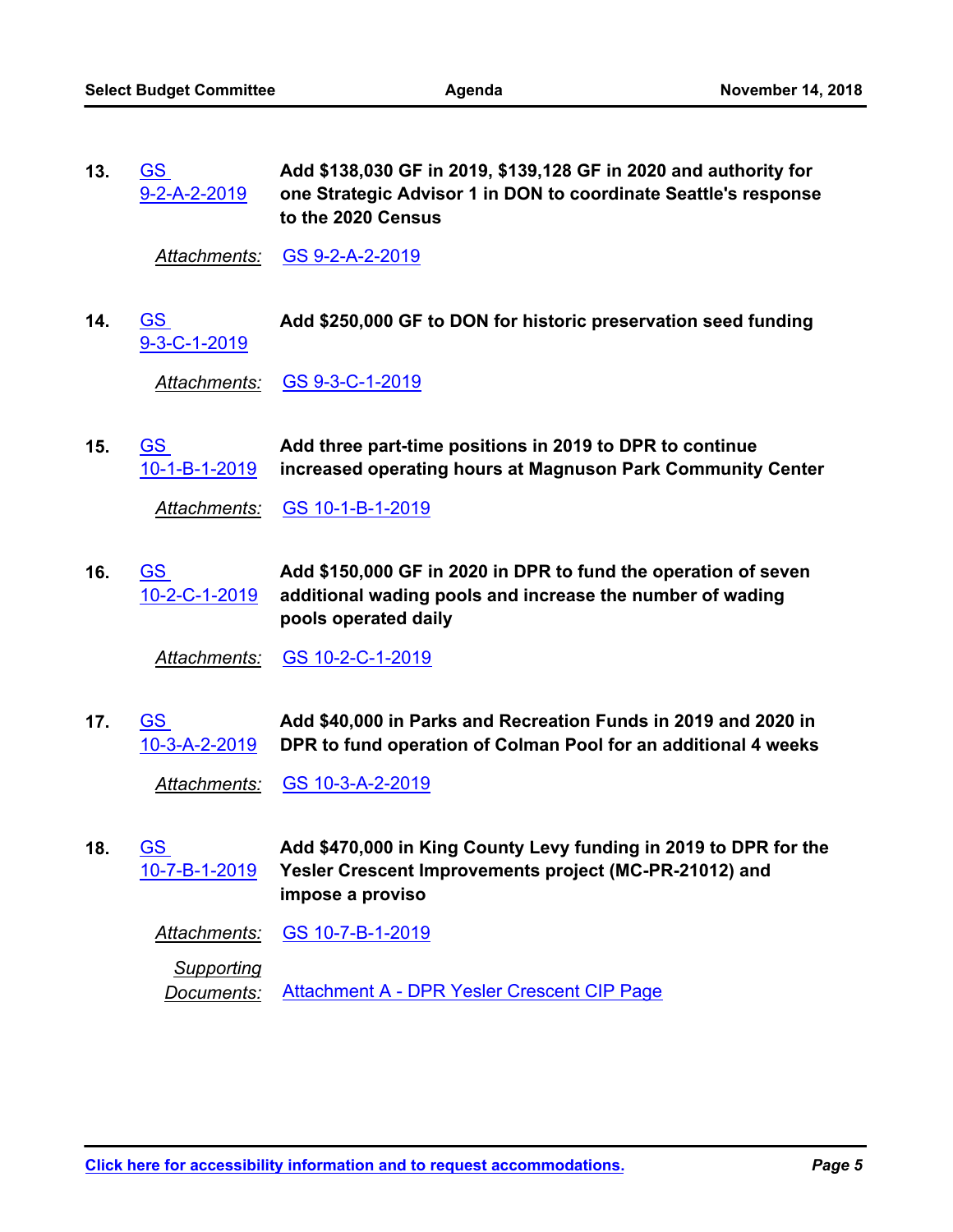| 19. | <u>GS</u><br>10-8-A-1-2019      | Amend the CIP project pages for DPR's Lake City Community<br>Center project (MC-PR-41040) and Community Center<br><b>Rehabilitation and Development project (MC-PR-41002)</b>         |
|-----|---------------------------------|---------------------------------------------------------------------------------------------------------------------------------------------------------------------------------------|
|     | Attachments:                    | GS 10-8-A-1-2019                                                                                                                                                                      |
|     | <b>Supporting</b><br>Documents: | Attachment A - DPR Lake City Community Center CIP Page<br><b>Attachment B - DPR Lake City Community Center Rehab</b><br><b>Development CIP Page</b>                                   |
| 20. | <u>GS</u><br>10-9-A-1-2019      | Amend the CIP project page for the South Park Campus<br><b>Improvements Project (MC-PR-21013)</b>                                                                                     |
|     | <u>Attachments:</u>             | <u>GS 10-9-A-1-2019</u>                                                                                                                                                               |
|     | <b>Supporting</b><br>Documents: | <b>Attachment A - DPR South Park CIP page</b>                                                                                                                                         |
| 21. | <u>GS</u><br>10-10-A-1-201<br>9 | Pass CB 119383 - Parks Fee Ordinance                                                                                                                                                  |
|     | Attachments:                    | GS 10-10-A-1-2019                                                                                                                                                                     |
| 22. | <u>GS</u><br>10-11-A-1-201<br>9 | Do pass CB 119375 authorizing an amendment to the Interlocal<br>Agreement between the City of Seattle and the Seattle Park<br>District (PD) regarding interest earnings from PD funds |
|     |                                 |                                                                                                                                                                                       |
|     | Attachments:                    | GS 10-11-A-1-2019                                                                                                                                                                     |
| 23. | <u>GS</u><br>10-13-B-1-201<br>9 | Appropriate \$150,000 of King County Levy funding in DPR for a<br>performance evaluation of the capital planning and development<br>division                                          |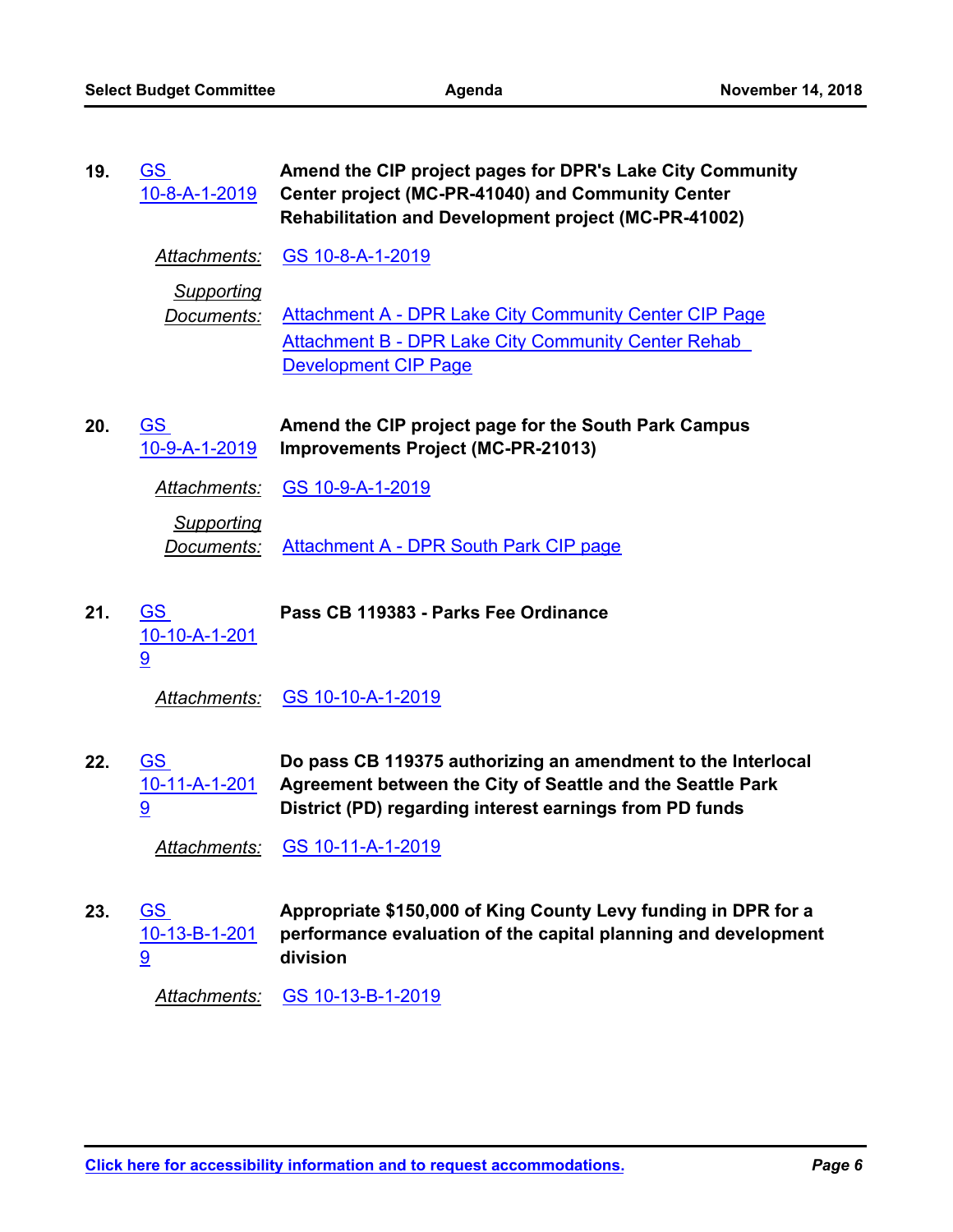| 24. | <u>GS</u><br>10-14-A-1-201<br>9 | Amend the CIP project page for DPR's Magnuson Park Athletic<br>Field 12 Conversion project (MC-PR 41064) to accelerate the<br>project by two years |
|-----|---------------------------------|----------------------------------------------------------------------------------------------------------------------------------------------------|
|     | Attachments:                    | GS 10-14-A-1-2019                                                                                                                                  |
|     | <b>Supporting</b><br>Documents: | Attachment A - DPR Magnuson Park Athletic Field CIP Page                                                                                           |
| 25. | <u>GS</u><br>10-16-A-1-201<br>9 | Amend CIP project page for DPR's Green Lake Community Center<br>and Evans Pool Replacement project (MC-PR-41071)                                   |
|     | <b>Attachments:</b>             | GS 10-16-A-1-2019                                                                                                                                  |
|     | Supporting<br>Documents:        | <b>Attachment A - DPR Green Lake CIP Page</b>                                                                                                      |
| 26. | <u>GS</u><br>10-17-A-1-201<br>9 | Appropriate \$70,000 of King County Levy funding in 2019 and<br>2020 in DPR to fund activation at City Hall Park                                   |
|     | <b>Attachments:</b>             | <u>GS 10-17-A-1-2019</u>                                                                                                                           |
| 27. | <u>GS</u><br>10-18-A-1-201<br>9 | Appropriate \$130,000 of Park District funding in 2019 and 2020 in<br>DPR to fund park ambassadors at Ballard Commons Park                         |
|     | <u>Attachments:</u>             | GS 10-18-A-1-2019                                                                                                                                  |
| 28. | <u>GS</u><br>10-19-A-1-201<br>9 | Cut \$70,000 GF in 2019 in DPR by eliminating purchase of new<br>vehicle for bathroom maintenance                                                  |
|     |                                 |                                                                                                                                                    |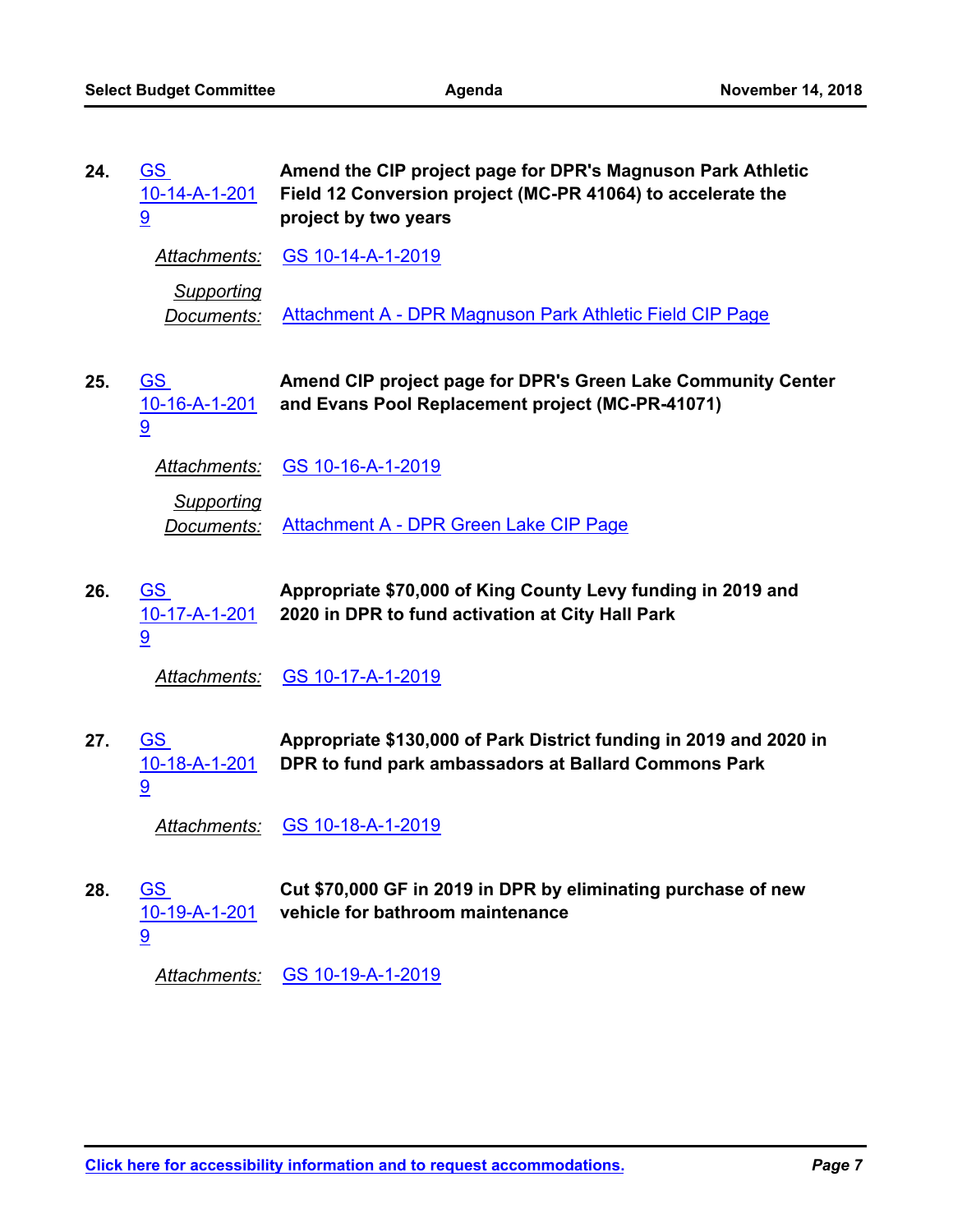**Add \$107,368 GF in 2019 and \$138,982, in 2020 for 1.0 FTE SA1 to FAS for Priority Hire and Contract Compliance** GS [12-1-A-2-2019](http://seattle.legistar.com/gateway.aspx?m=l&id=/matter.aspx?key=7986) **29.**

*Attachments:* [GS 12-1-A-2-2019](http://seattle.legistar.com/gateway.aspx?M=F&ID=68f425e4-6e31-48b0-9a1a-9e5136d1842f.docx)

**Amend and pass CB 119385 related to fees at the Seattle Animal Shelter** GS [12-4-A-2-2019](http://seattle.legistar.com/gateway.aspx?m=l&id=/matter.aspx?key=8089) **30.**

*Attachments:* [GS 12-4-A-2-2019](http://seattle.legistar.com/gateway.aspx?M=F&ID=660dbc34-4ed1-41b8-a762-bb2a33889c8d.docx)

*Supporting Documents:* [Attachment A - CB 119385 SAS Budget Legislation Amended](http://seattle.legistar.com/gateway.aspx?M=F&ID=36abc4b9-f50f-4235-b005-3419159aee48.pdf)

**Add \$100,000 GF in 2019 to plan and begin modifications required for a child care center and create a new CIP project** GS [12-5-B-2-2019](http://seattle.legistar.com/gateway.aspx?m=l&id=/matter.aspx?key=8090) **31.**

*Attachments:* [GS 12-5-B-2-2019](http://seattle.legistar.com/gateway.aspx?M=F&ID=bb9cfdf1-45cd-4925-a1c2-1811d6bfbec6.docx)

*Supporting Documents:* [Attachment A - FAS Child Care Center CIP Page](http://seattle.legistar.com/gateway.aspx?M=F&ID=d3abda5f-f436-4ba7-b9aa-4662e1adff9d.pdf)

GS **Pass CB 119384 raising regulatory fees at FAS** [12-8-A-1-2019](http://seattle.legistar.com/gateway.aspx?m=l&id=/matter.aspx?key=7861) **32.** *Attachments:* [GS 12-8-A-1-2019](http://seattle.legistar.com/gateway.aspx?M=F&ID=4d4ffb35-835c-4328-8c24-fec1e03db6ee.docx) *Supporting Documents:* [Attachment A - CB 119385 as Amended](http://seattle.legistar.com/gateway.aspx?M=F&ID=6147d8c0-f837-46a3-b895-ab8a234d049f.pdf)

**Reduce appropriation for FAS by \$208,000 GF in 2019 and amend a capital improvement project** GS [12-10-A-2-201](http://seattle.legistar.com/gateway.aspx?m=l&id=/matter.aspx?key=8091) **33.**

*Attachments:* [GS 12-10-A-2-2019](http://seattle.legistar.com/gateway.aspx?M=F&ID=33fc5404-b016-4bb7-97d2-38b3e2436d1f.docx)

9

*Supporting Documents:* [Attachment A - FAS PetPoint](http://seattle.legistar.com/gateway.aspx?M=F&ID=ecb5f2a3-0fb8-4107-a0c6-81fd0399b755.pdf)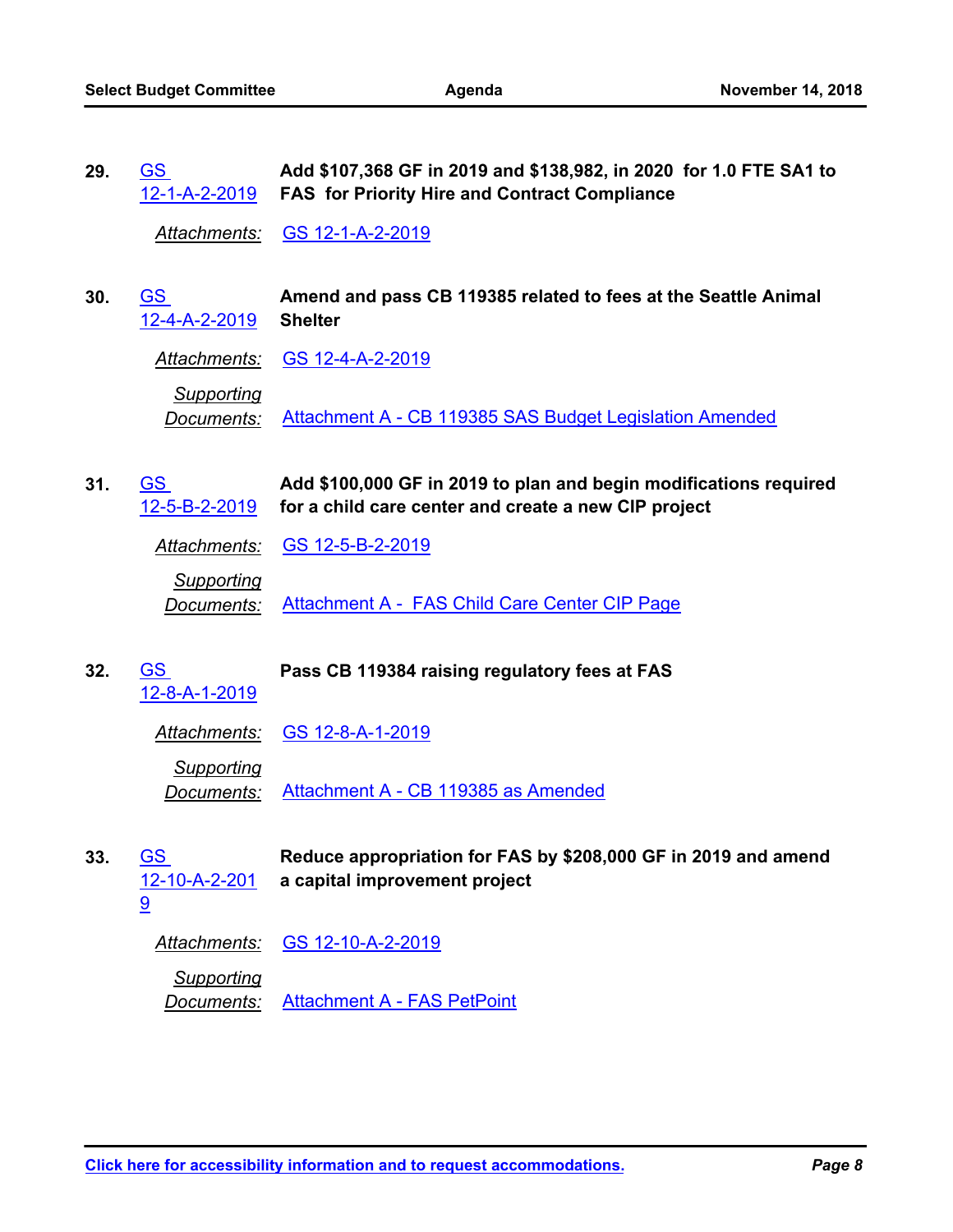| 34. | <b>GS</b><br><u>12-20-A-2-201</u><br>9          | Amend and adopt as amended Resolution 31847 Judgment and<br><b>Claim Fund Policies</b>                                                                                               |
|-----|-------------------------------------------------|--------------------------------------------------------------------------------------------------------------------------------------------------------------------------------------|
|     | <u>Attachments:</u>                             | <u>GS 12-20-A-2-2019</u>                                                                                                                                                             |
|     | <b>Supporting</b><br>Documents:                 | Attachment A - RES 31847 as amended                                                                                                                                                  |
| 35. | <u>GS</u><br>12-21-A-2-201<br>9                 | Add \$220,000 GF to FAS (Indigent Defense Services) to fund civil<br>attorneys to work with King County Department of Public<br>Defense's representation of SMC indigent defendants. |
|     | Attachments:                                    | GS 12-21-A-2-2019                                                                                                                                                                    |
| 36. | $\overline{\text{GS}}$<br><u>13-2-A-2-2019</u>  | Cut \$115,000 GF in 2019 and \$120,000 GF in 2020 from SFD's<br>budget.                                                                                                              |
|     | Attachments:                                    | GS 13-2-A-2-2019                                                                                                                                                                     |
| 37. | <u>GS</u><br>13-4-B-1-2019                      | Add \$100,000 GF to Finance General for a potential Central Area<br><b>Community Preservation and Development Authority</b>                                                          |
|     | <b>Attachments:</b>                             | GS 13-4-B-1-2019                                                                                                                                                                     |
| 38. | $\underline{\mathsf{GS}}$<br>13-40-A-3-201<br>9 | Add \$475,000 GF to Finance General to establish reserves to fund<br>a Mobile Integrated Health Response Team in the SFD                                                             |
|     | Attachments:                                    | GS 13-40-A-3-2019                                                                                                                                                                    |
| 39. | <u>GS</u><br>14-1-B-1-2019                      | Add \$100,000 GF in 2019 to HSD for a Community Health<br><b>Engagement Location and impose a proviso</b>                                                                            |
|     | Attachments:                                    | GS 14-1-B-1-2019                                                                                                                                                                     |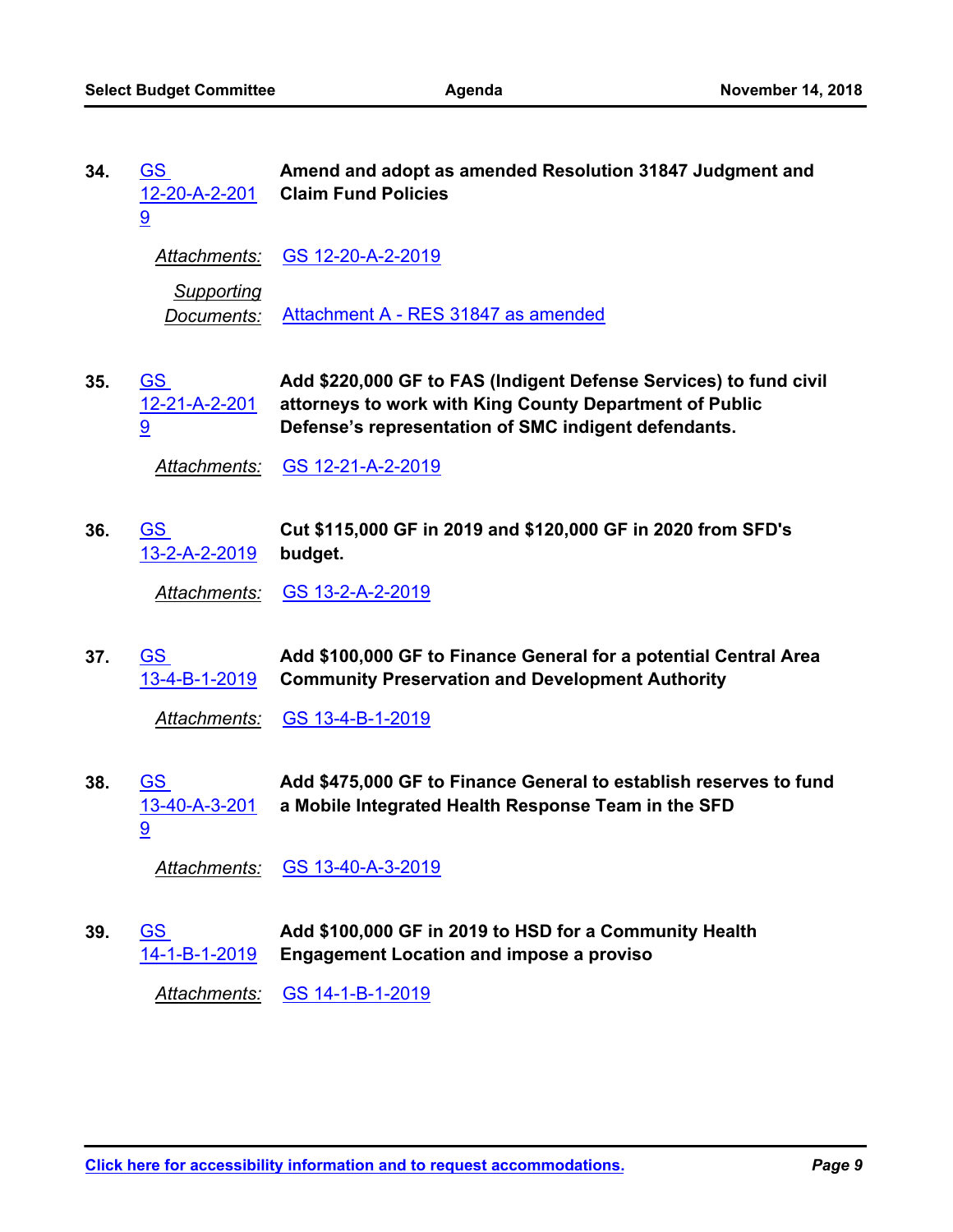**Add \$500,000 GF in 2019 and \$500,000 GF in 2020 to HSD for substance use disorder treatment** GS [14-3-B-1-2019](http://seattle.legistar.com/gateway.aspx?m=l&id=/matter.aspx?key=7996) **40.**

*Attachments:* [GS 14-3-B-1-2019](http://seattle.legistar.com/gateway.aspx?M=F&ID=61f71042-388d-485e-ae67-b37ee02a3304.docx)

**Add \$100,000 GF in 2019 to HSD for capital costs for Public Health clinic remodel** GS [14-4-B-1-2019](http://seattle.legistar.com/gateway.aspx?m=l&id=/matter.aspx?key=7997) **41.**

*Attachments:* [GS 14-4-B-1-2019](http://seattle.legistar.com/gateway.aspx?M=F&ID=3fa0aaa3-83b1-423b-b4e9-615bdea9b07b.docx)

**Add \$215,000 GF in 2019 and \$403,030 GF in 2020 to HSD for a first responder triage program** GS [14-5-B-1-2019](http://seattle.legistar.com/gateway.aspx?m=l&id=/matter.aspx?key=7998) **42.**

*Attachments:* [GS 14-5-B-1-2019](http://seattle.legistar.com/gateway.aspx?M=F&ID=8b53d8b3-62f1-4351-871e-7c162d740660.docx)

**Add \$180,000 GF in 2019 and \$180,000 GF in 2020 for services to LGBTQ seniors** GS [14-13-A-2-201](http://seattle.legistar.com/gateway.aspx?m=l&id=/matter.aspx?key=8001) 9 **43.**

*Attachments:* [GS 14-13-A-2-2019](http://seattle.legistar.com/gateway.aspx?M=F&ID=0111792f-486f-442f-a7da-abbfac108fe9.docx)

**Add \$150,000 GF in 2019 and \$150,000 GF in 2020 to HSD to provide legal services for sexual assault survivors** GS [14-16-A-2-201](http://seattle.legistar.com/gateway.aspx?m=l&id=/matter.aspx?key=8002) 9 **44.**

*Attachments:* [GS 14-16-A-2-2019](http://seattle.legistar.com/gateway.aspx?M=F&ID=06438a44-6a59-4f45-be9a-4376b604b7c6.docx)

GS **Impose a proviso on Navigation Team appropriations to HSD** [14-95-A-4-201](http://seattle.legistar.com/gateway.aspx?m=l&id=/matter.aspx?key=8006) 9 **45.**

*Attachments:* [GS 14-95-A-4-2019](http://seattle.legistar.com/gateway.aspx?M=F&ID=acc02754-f475-456e-b4b2-7c518e5f7615.docx)

**Add \$462,000 GF in 2019 and \$750,000 GF in 2020 to HSD to contract with a law enforcement diversion program.** GS [14-99-B-1-201](http://seattle.legistar.com/gateway.aspx?m=l&id=/matter.aspx?key=8092) 9 **46.**

*Attachments:* [GS 14-99-B-1-2019](http://seattle.legistar.com/gateway.aspx?M=F&ID=5faaa28e-3241-42dc-8166-c9adc0394688.docx)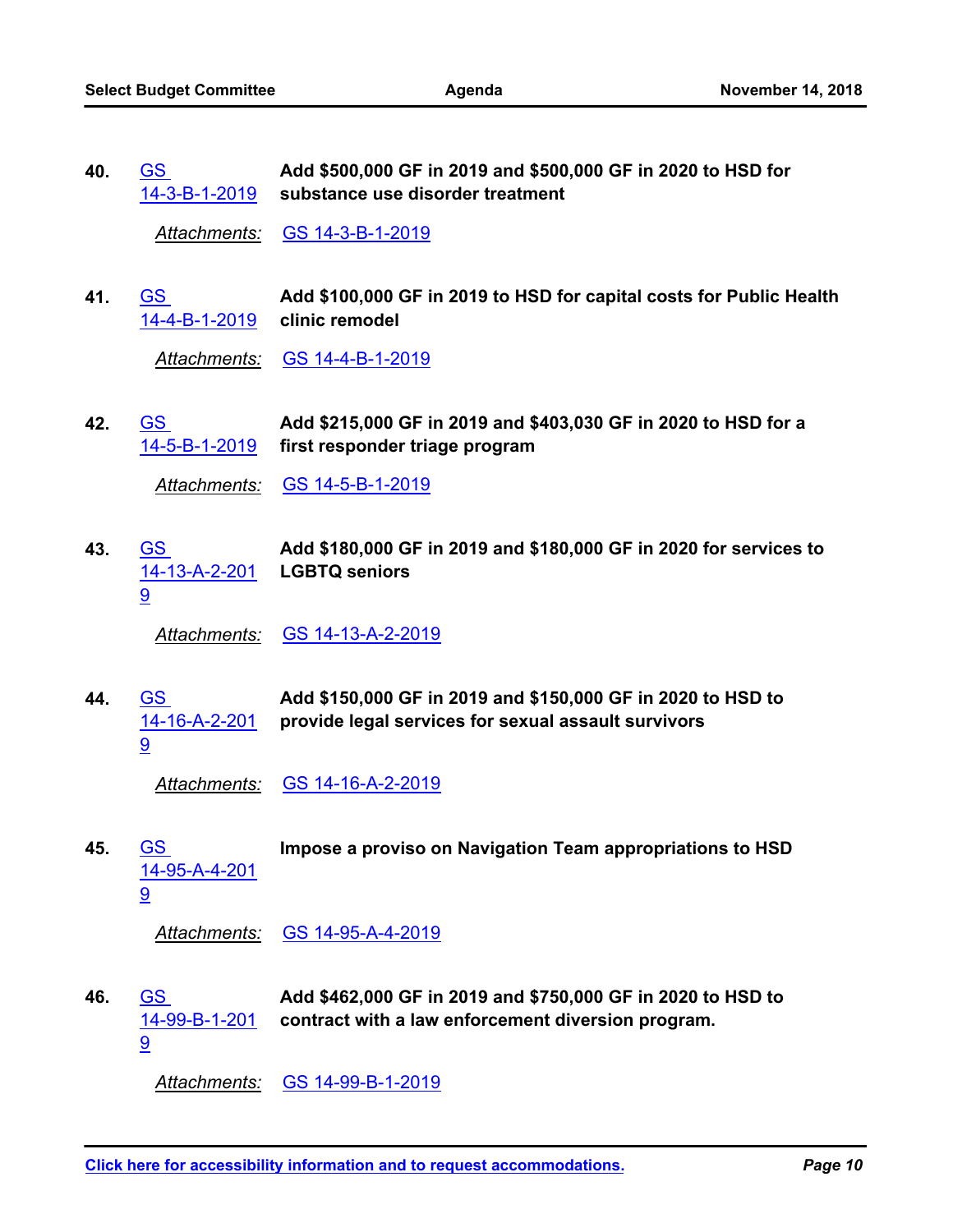**Add \$79,000 GF to HSD in 2019 for homelessness mental health outreach services** [15-1-A-2-2019](http://seattle.legistar.com/gateway.aspx?m=l&id=/matter.aspx?key=8009) GS **47.**

*Attachments:* [GS 15-1-A-2-2019](http://seattle.legistar.com/gateway.aspx?M=F&ID=c131272a-065e-4b5c-97ad-a9fb71508ac0.docx)

**Add \$55,000 GF in 2019 and \$55,000 GF in 2020 for homelessness outreach programming** GS [15-2-A-2-2019](http://seattle.legistar.com/gateway.aspx?m=l&id=/matter.aspx?key=8010) **48.**

*Attachments:* [GS 15-2-A-2-2019](http://seattle.legistar.com/gateway.aspx?M=F&ID=e58e8ab5-5362-44f6-82ac-85aa07488bfe.docx)

**Add \$80,000 GF in 2019 to HSD for homelessness navigation services** GS [15-4-B-1-2019](http://seattle.legistar.com/gateway.aspx?m=l&id=/matter.aspx?key=8093) **49.**

*Attachments:* [GS 15-4-B-1-2019](http://seattle.legistar.com/gateway.aspx?M=F&ID=2df0a9c7-c887-4115-af18-442cebb9d158.docx)

**Add \$100,000 GF in 2019 and \$100,000 GF in 2020 to HSD for homelessness day center operations** GS [15-6-A-2-2019](http://seattle.legistar.com/gateway.aspx?m=l&id=/matter.aspx?key=8012) **50.**

*Attachments:* [GS 15-6-A-2-2019](http://seattle.legistar.com/gateway.aspx?M=F&ID=a38d2f85-6f72-4dc1-9dcc-95b262b30535.docx)

**Add \$275,000 GF in 2019 and \$300,000 GF in 2020 to HSD for homelessness prevention services** GS [15-7-B-1-2019](http://seattle.legistar.com/gateway.aspx?m=l&id=/matter.aspx?key=8013) **51.**

*Attachments:* [GS 15-7-B-1-2019](http://seattle.legistar.com/gateway.aspx?M=F&ID=0393f45e-d68a-45d3-807d-f0047b3b936e.docx)

**Add \$378,000 GF in 2019 and \$756,000 GF in 2020 to HSD for basic shelter** GS [15-8-A-2-2019](http://seattle.legistar.com/gateway.aspx?m=l&id=/matter.aspx?key=8014) **52.**

*Attachments:* [GS 15-8-A-2-2019](http://seattle.legistar.com/gateway.aspx?M=F&ID=29287849-1dea-4b8d-88b8-ba6f2f3b9639.docx)

**Add \$44,400 GF in 2019 and \$44,400 GF in 2020 to HSD for hand washing stations** GS [15-12-A-2-201](http://seattle.legistar.com/gateway.aspx?m=l&id=/matter.aspx?key=8015) 9 **53.**

*Attachments:* [GS 15-12-A-2-2019](http://seattle.legistar.com/gateway.aspx?M=F&ID=592c990f-013c-46ae-b4af-0be22ca8832a.docx)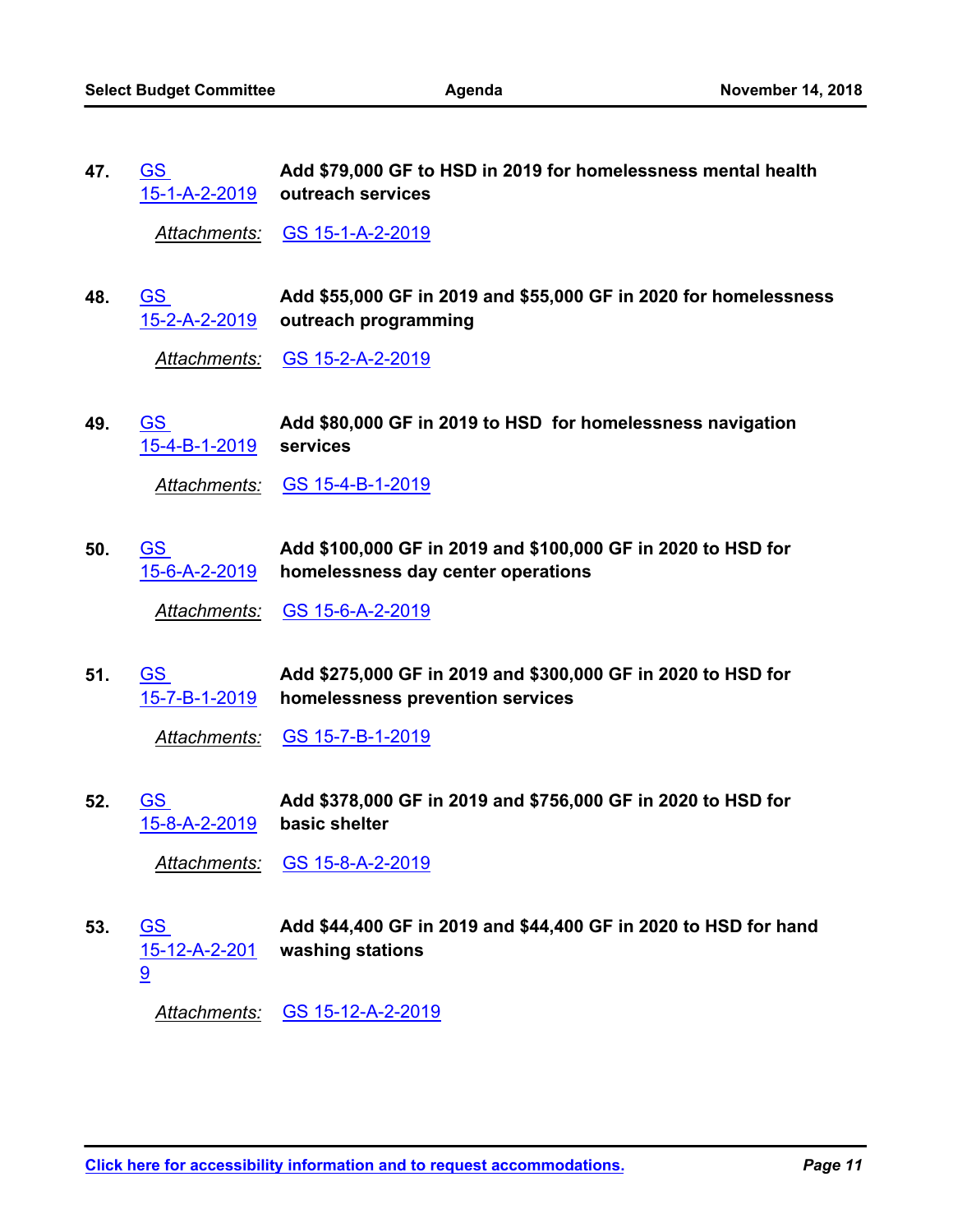| 54. | <b>GS</b>     | Add \$140,000 GF in 2019 and \$140,000 GF in 2020 to HSD for a |
|-----|---------------|----------------------------------------------------------------|
|     | 15-13-B-1-201 | health and environmental investigator                          |
|     |               |                                                                |

*Attachments:* [GS 15-13-B-1-2019](http://seattle.legistar.com/gateway.aspx?M=F&ID=7790cddb-6a67-474c-bcc4-076e9f17fc24.docx)

**Cut \$27,479 GF from LAW to adjust full year position costs to nine months of position costs** GS [18-1-A-1-2019](http://seattle.legistar.com/gateway.aspx?m=l&id=/matter.aspx?key=8018) **55.**

*Attachments:* [GS 18-1-A-1-2019](http://seattle.legistar.com/gateway.aspx?M=F&ID=a3871951-f67d-4fe6-8153-983d0018a190.docx)

**Add \$12,000 GF in 2019 and \$12,000 GF in 2020 to OCR to fund Indigenous People's Day celebrations and impose a proviso** GS [21-1-B-1-2019](http://seattle.legistar.com/gateway.aspx?m=l&id=/matter.aspx?key=8020) **56.**

*Attachments:* [GS 21-1-B-1-2019](http://seattle.legistar.com/gateway.aspx?M=F&ID=80924a79-d47d-48d3-a655-4e2d38257562.docx)

**Add \$61,023 GF and 1.0 FTE in 2019 and \$138,983 GF in 2020 to OCR to make permanent an equitable funding position** GS [21-5-A-1-2019](http://seattle.legistar.com/gateway.aspx?m=l&id=/matter.aspx?key=7871) **57.**

*Attachments:* [GS 21-5-A-1-2019](http://seattle.legistar.com/gateway.aspx?M=F&ID=7b259df0-97c5-461e-89bc-06deb99fc38e.docx)

**Add \$1,080,000 GF in 2020 to OCR for community-based organizations providing alternatives to or addressing harm created by the criminal justice system** GS [21-9-B-1-2019](http://seattle.legistar.com/gateway.aspx?m=l&id=/matter.aspx?key=8021) **58.**

*Attachments:* [GS 21-9-B-1-2019](http://seattle.legistar.com/gateway.aspx?M=F&ID=e4ddd087-edd8-4f4c-9cf4-a70ad0867c8f.docx)

**Proviso \$185,000 in OED for the Transgender Economic Empowerment Program** GS [22-1-B-1-2019](http://seattle.legistar.com/gateway.aspx?m=l&id=/matter.aspx?key=8022) **59.**

*Attachments:* [GS 22-1-B-1-2019](http://seattle.legistar.com/gateway.aspx?M=F&ID=42b19ac1-9328-492f-af38-1cb9cfd4b57b.docx)

**Add \$110,000 GF in 2019 and \$60,000 GF in 2020 to OED for a Legacy Business Designation Program** GS [22-2-A-2-2019](http://seattle.legistar.com/gateway.aspx?m=l&id=/matter.aspx?key=8023) **60.**

*Attachments:* [GS 22-2-A-2-2019](http://seattle.legistar.com/gateway.aspx?M=F&ID=d4ee052b-e3be-45fa-b128-6b896063d4d8.docx)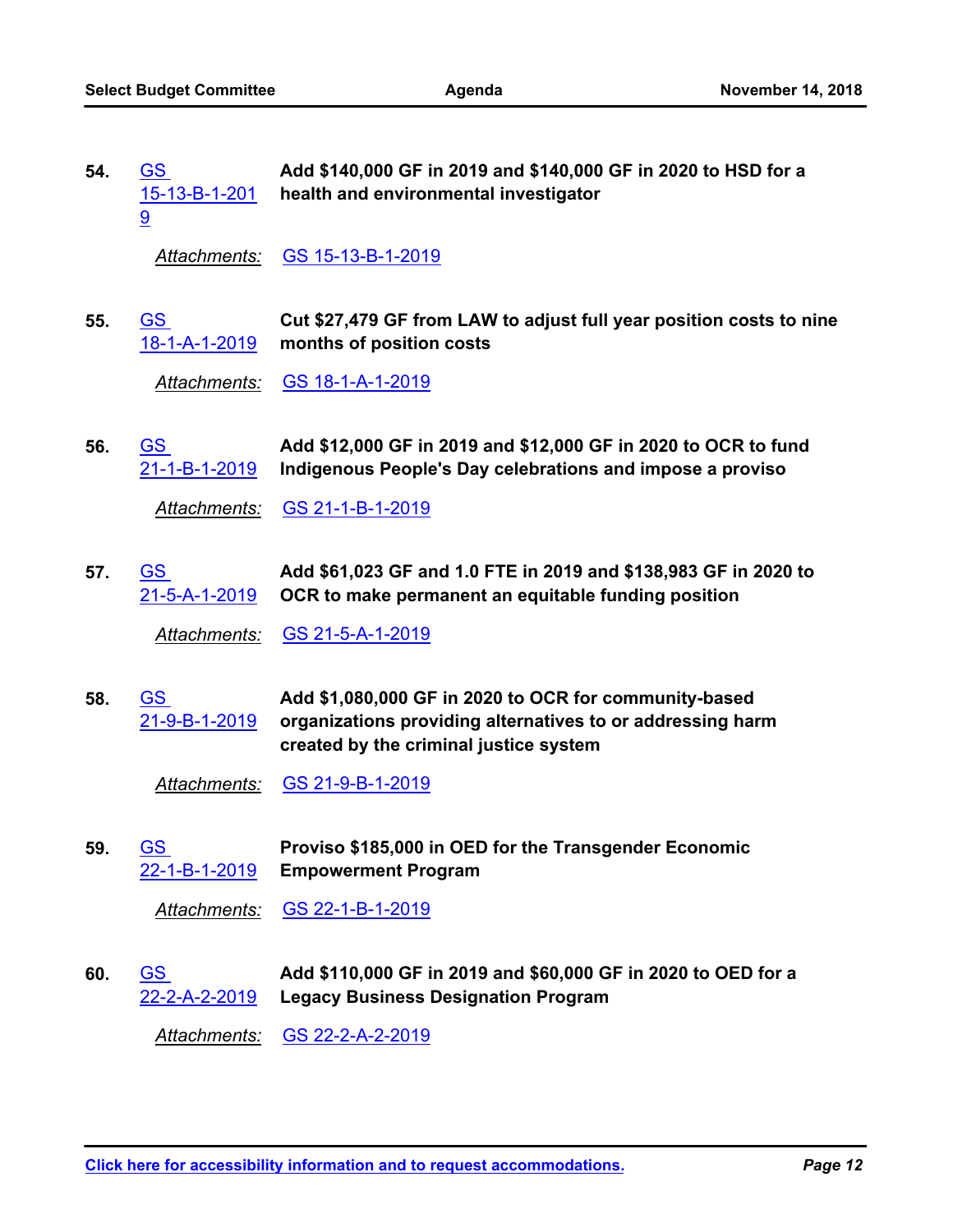GS **Cut \$53,742 in 2019 GF from OEO and add a proviso** [23-1-B-1-2019](http://seattle.legistar.com/gateway.aspx?m=l&id=/matter.aspx?key=8025) **61.**

*Attachments:* [GS 23-1-B-1-2019](http://seattle.legistar.com/gateway.aspx?M=F&ID=d04674e6-ad93-45ba-bd12-411deaadb8d8.docx)

**Appropriate \$20,000 of fund balance in 2019 and \$20,000 of fund balance in 2020 in OH for outreach and engagement efforts to low-income, underserved communities** GS [24-4-B-1-2019](http://seattle.legistar.com/gateway.aspx?m=l&id=/matter.aspx?key=8026) **62.**

*Attachments:* [GS 24-4-B-1-2019](http://seattle.legistar.com/gateway.aspx?M=F&ID=a524dc7b-9f51-41fa-8d42-c794f7ad727a.docx)

**Add \$200,000 GF in 2019 and \$200,000 GF in 2020 to OH to fund the Home and Hope Program** GS [24-6-B-1-2019](http://seattle.legistar.com/gateway.aspx?m=l&id=/matter.aspx?key=8027) **63.**

*Attachments:* [GS 24-6-B-1-2019](http://seattle.legistar.com/gateway.aspx?M=F&ID=2b690d64-b4d9-4bd8-8d35-1e9d56975338.docx)

**Add \$205,000 GF in 2019 and \$190,000 GF in 2020 to OIRA for the Legal Defense Network** GS [27-1-A-2-2019](http://seattle.legistar.com/gateway.aspx?m=l&id=/matter.aspx?key=8028) **64.**

*Attachments:* [GS 27-1-A-2-2019](http://seattle.legistar.com/gateway.aspx?M=F&ID=94ba1616-0dda-4e1e-9bfb-dc59fbf0fa2d.docx)

**Add \$1,000,000 CDBG to OPCD and add a proviso to provide a total of \$5,430,000 for EDI grants, move \$1,000,000 GF between HSD BSLs and cut \$1,000,000 CDBG from HSD** GS [29-2-B-2-2019](http://seattle.legistar.com/gateway.aspx?m=l&id=/matter.aspx?key=8094) **65.**

*Attachments:* [GS 29-2-B-2-2019](http://seattle.legistar.com/gateway.aspx?M=F&ID=c4ed5e8b-d889-4eff-a92a-65a9fa981b28.docx)

**Add \$50,000 GF in 2019 and \$116,902 in 2020 for 1 FTE Equity and Environment Initiative Program Coordinator in OSE** GS [30-1-A-1-2019](http://seattle.legistar.com/gateway.aspx?m=l&id=/matter.aspx?key=7791) **66.**

*Attachments:* [GS 30-1-A-1-2019](http://seattle.legistar.com/gateway.aspx?M=F&ID=12822562-103d-4a5a-82ab-fd1e11b1f31e.docx)

**Add \$100,000 GF in 2019 and 2020 to OSE to fund a Green Pathways fellowship program for community-based organizations** GS [30-2-B-1-2019](http://seattle.legistar.com/gateway.aspx?m=l&id=/matter.aspx?key=8030) **67.**

*Attachments:* [GS 30-2-B-1-2019](http://seattle.legistar.com/gateway.aspx?M=F&ID=9aa702b6-edf4-4fdd-9db7-47a39348717a.docx)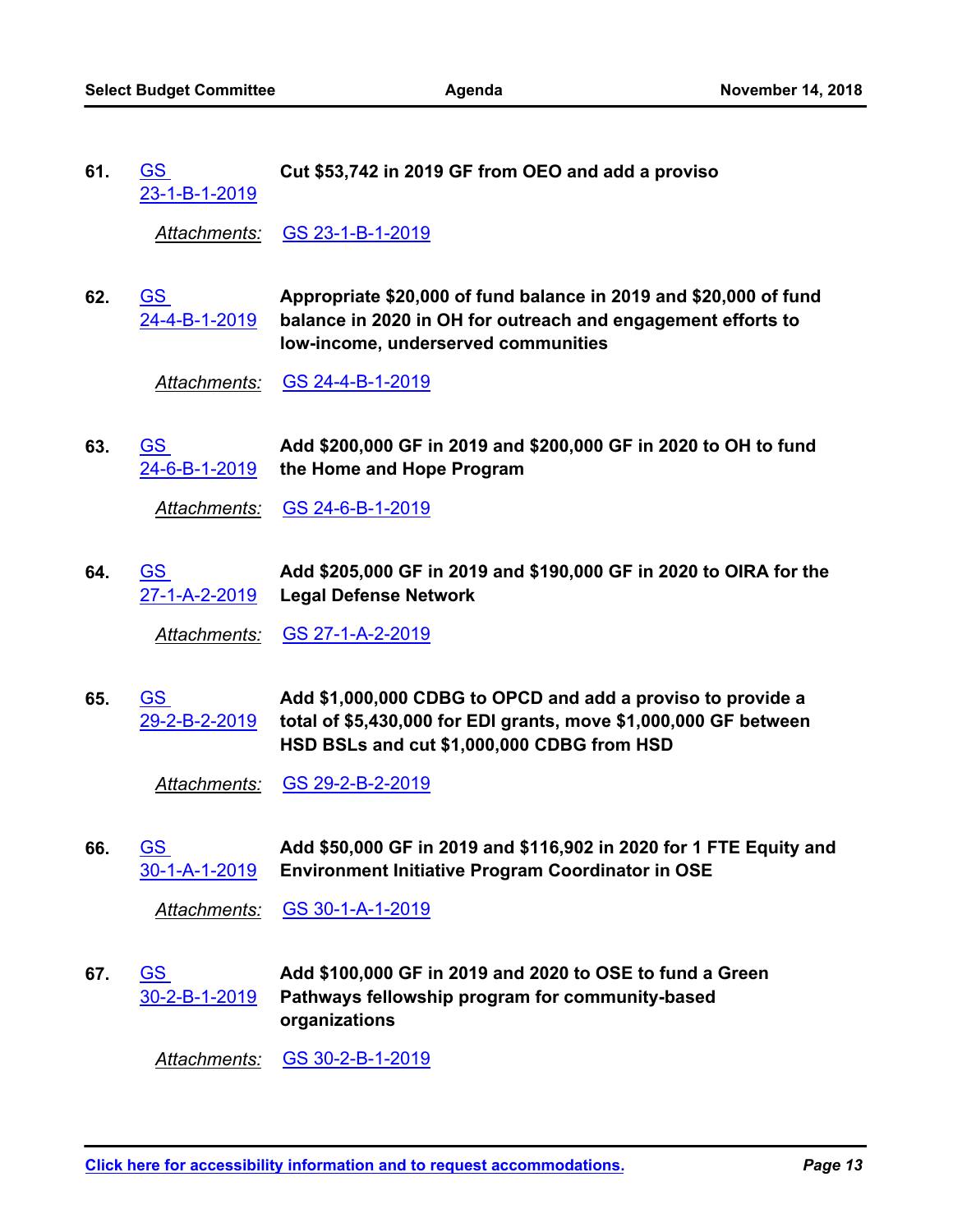| 68. | <u>GS</u><br><u>30-3-A-1-2019</u>  | Add \$158,611 GF in 2019 to OSE for Beacon Hill air and noise<br>pollution study                                                                                                   |
|-----|------------------------------------|------------------------------------------------------------------------------------------------------------------------------------------------------------------------------------|
|     | <u>Attachments:</u>                | GS 30-3-A-1-2019                                                                                                                                                                   |
| 69. | <u>GS_</u><br>30-4-A-1-2019        | Cut \$150,000 GF in 2019 and 2020 from OSE                                                                                                                                         |
|     | Attachments:                       | <u>GS 30-4-A-1-2019</u>                                                                                                                                                            |
| 70. | <u>GS_</u><br><u>32-1-A-2-2019</u> | Amend and pass as amended C.B. 119349, amending the rates,<br>terms, and conditions for the use and sale of electricity supplied<br>by the City Light Department for 2019 and 2020 |
|     | <u>Attachments:</u>                | <u>GS 32-1-A-2-2019</u>                                                                                                                                                            |
|     | Supporting<br>Documents:           | Attachment A - SCL Rates 2019 2020 ORD with Amendments                                                                                                                             |
| 71. | <u>GS</u><br>32-2-A-1-2019         | Pass C.B. 119394 authorizing City Light to issue up to \$255<br>million in revenue bonds to support its capital program.                                                           |
|     | Attachments:                       | <u>GS 32-2-A-1-2019</u>                                                                                                                                                            |
|     |                                    |                                                                                                                                                                                    |

**Pass C.B. 119350 amending the Seattle Municipal Code to create Seattle City Light Net Wholesale Revenue targets for 2019 and 2020** <u>GS</u> [32-4-A-1-2019](http://seattle.legistar.com/gateway.aspx?m=l&id=/matter.aspx?key=8096) **72.**

*Attachments:* [GS 32-4-A-1-2019](http://seattle.legistar.com/gateway.aspx?M=F&ID=0848dea3-b956-4c6d-be23-7352b8dbe9c1.docx)

**Proviso \$85,000 in SDCI for code development staffing on Council identified priorities** GS [33-1-B-2-2019](http://seattle.legistar.com/gateway.aspx?m=l&id=/matter.aspx?key=8097) **73.**

*Attachments:* [GS 33-1-B-2-2019](http://seattle.legistar.com/gateway.aspx?M=F&ID=b0878e78-9c67-4f9c-bf9b-77e95bbabbdc.docx)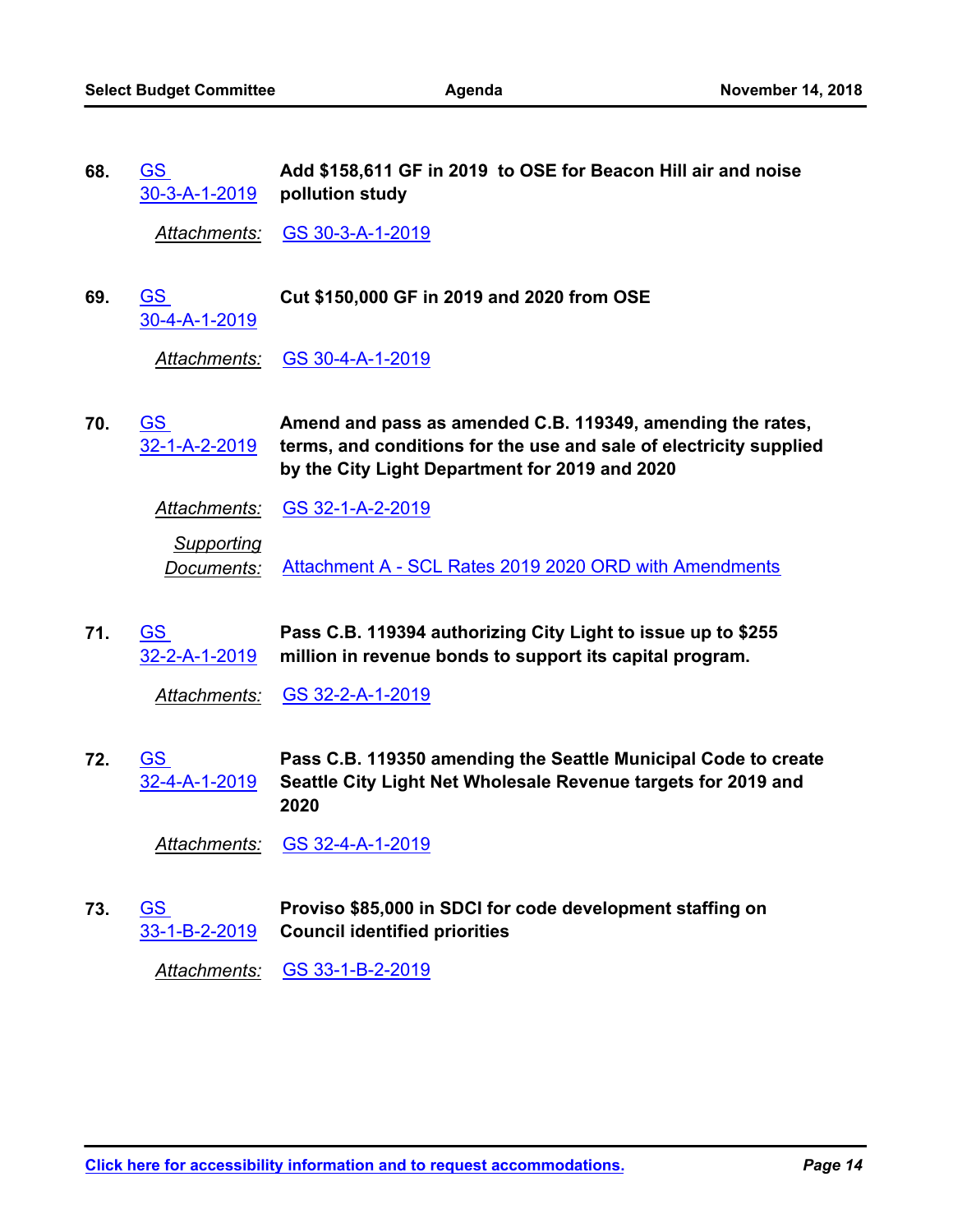**Add \$403,000 and 5 FTEs in SDCI to restore positions to improve permit review times and request quarterly reporting on performance metrics** <u>GS</u> [33-2-A-2-2019](http://seattle.legistar.com/gateway.aspx?m=l&id=/matter.aspx?key=8033) **74.**

*Attachments:* [GS 33-2-A-2-2019](http://seattle.legistar.com/gateway.aspx?M=F&ID=0eb568e9-57e5-45ef-8c8a-82eabbf20098.docx)

**Add \$101,000 in 2019 and \$136,000 in 2020 in SDCI for 1 FTE Senior Environmental Analyst to enhance staffing for tree reviews** GS [33-3-A-1-2019](http://seattle.legistar.com/gateway.aspx?m=l&id=/matter.aspx?key=7798) **75.**

*Attachments:* [GS 33-3-A-1-2019](http://seattle.legistar.com/gateway.aspx?M=F&ID=6098379e-9a01-4a10-a5b3-16b841eb6412.docx)

**Cut \$615,000 GF in 2019 and \$615,000 GF in 2020 from HSD's budget, add \$746,000 GF in 2019 and \$747,000 GF in 2020 to SDCI for tenant outreach and services, add a position, and impose a proviso** GS [33-4-A-2-2019](http://seattle.legistar.com/gateway.aspx?m=l&id=/matter.aspx?key=8034) **76.**

*Attachments:* [GS 33-4-A-2-2019](http://seattle.legistar.com/gateway.aspx?M=F&ID=2c025607-2575-4ee1-a63f-a5621184b7eb.docx)

**Amend and pass CB 119386, SDCI's Fee Ordinance, add 3 FTE Inspectors, and appropriate \$457,000 in 2019 and \$483,000 in 2020 from SDCI fund balance to expand the Vacant Building Monitoring Program** GS [33-8-E-2-2019](http://seattle.legistar.com/gateway.aspx?m=l&id=/matter.aspx?key=8098) **77.**

| Attachments: | GS 33-8-E-2-2019 |
|--------------|------------------|
|              |                  |

*Supporting Documents:* [Attachment A - SDCI 2019 Fee ORD](http://seattle.legistar.com/gateway.aspx?M=F&ID=56d93501-f9fc-45b0-9044-777abb085117.pdf)

**Pass CB 119387 SDCI's Rental Registration and Inspection Ordinance Fee Legislation** GS [33-9-A-1-2019](http://seattle.legistar.com/gateway.aspx?m=l&id=/matter.aspx?key=7805) **78.**

*Attachments:* [GS 33-9-A-1-2019](http://seattle.legistar.com/gateway.aspx?M=F&ID=762ac785-95fc-4de0-b0f1-f396b0c6d25a.docx)

**Do pass CB 119407, enhancements to the Vacant Building Monitoring Program** GS [33-11-B-1-201](http://seattle.legistar.com/gateway.aspx?m=l&id=/matter.aspx?key=8099) 9 **79.**

*Attachments:* [GS 33-11-B-1-2019](http://seattle.legistar.com/gateway.aspx?M=F&ID=269dd214-d414-4375-b151-b251c33dea10.docx)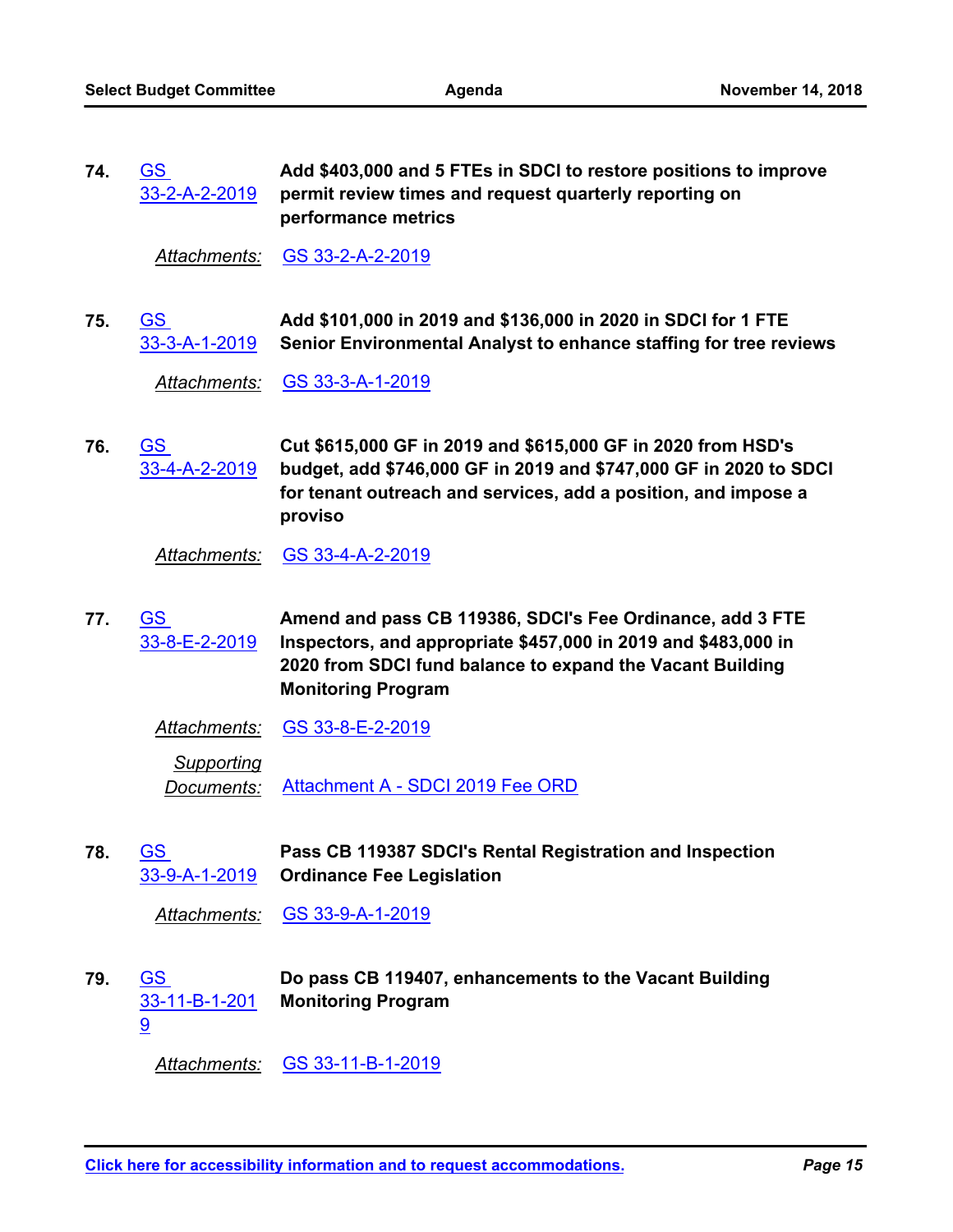| 80. | GS.           | Proviso SDOT spending on adaptive signal control |
|-----|---------------|--------------------------------------------------|
|     | 35-1-A-3-2019 |                                                  |

*Attachments:* [GS 35-1-A-3-2019](http://seattle.legistar.com/gateway.aspx?M=F&ID=abbccabe-7a88-47e7-8dbe-dae82eedeaa4.docx)

**Proviso SDOT spending for Ballard Bridge pedestrian and bicycle safety improvements** GS [35-2-A-2-2019](http://seattle.legistar.com/gateway.aspx?m=l&id=/matter.aspx?key=8038) **81.**

*Attachments:* [GS 35-2-A-2-2019](http://seattle.legistar.com/gateway.aspx?M=F&ID=5eda1f44-9ca3-4156-95ce-0de3d2bb0359.docx)

**Proviso SDOT spending for the Downtown Transportation Alliance partnership** GS [35-5-B-1-2019](http://seattle.legistar.com/gateway.aspx?m=l&id=/matter.aspx?key=8039) **82.**

*Attachments:* [GS 35-5-B-1-2019](http://seattle.legistar.com/gateway.aspx?M=F&ID=9bfaf534-401a-410d-a5a4-2e9e61fefb4e.docx)

**Add \$10,000 to SDOT for installation of suicide prevention hotline signs on the 20th Ave. N.E. bridge and other locations throughout the City** GS [35-8-A-2-2019](http://seattle.legistar.com/gateway.aspx?m=l&id=/matter.aspx?key=8040) **83.**

*Attachments:* [GS 35-8-A-2-2019](http://seattle.legistar.com/gateway.aspx?M=F&ID=f1bb7418-2395-4aa0-a555-a8b090d703e5.docx)

GS **Add \$50,000 to SDOT for a Third Avenue configuration study** [35-9-A-3-2019](http://seattle.legistar.com/gateway.aspx?m=l&id=/matter.aspx?key=8101) **84.**

*Attachments:* [GS 35-9-A-3-2019](http://seattle.legistar.com/gateway.aspx?M=F&ID=8c48dd71-c746-4b4f-b2b7-805682a03a7e.docx)

**Add \$500,000 in 2020 to SDOT for the Neighborhood Parks Street Fund - Your Voice Your Choice CIP project** GS [35-10-A-2-201](http://seattle.legistar.com/gateway.aspx?m=l&id=/matter.aspx?key=8042) **85.**

9

*Attachments:* [GS 35-10-A-2-2019](http://seattle.legistar.com/gateway.aspx?M=F&ID=b5ecd868-b760-454c-8f35-ae24bacccef5.docx)

*Supporting*

*Documents:* [Attachment A - SDOT Your Voice Your Choice CIP Page](http://seattle.legistar.com/gateway.aspx?M=F&ID=820be3f6-2d81-4b4d-8564-9d7df131aa30.pdf)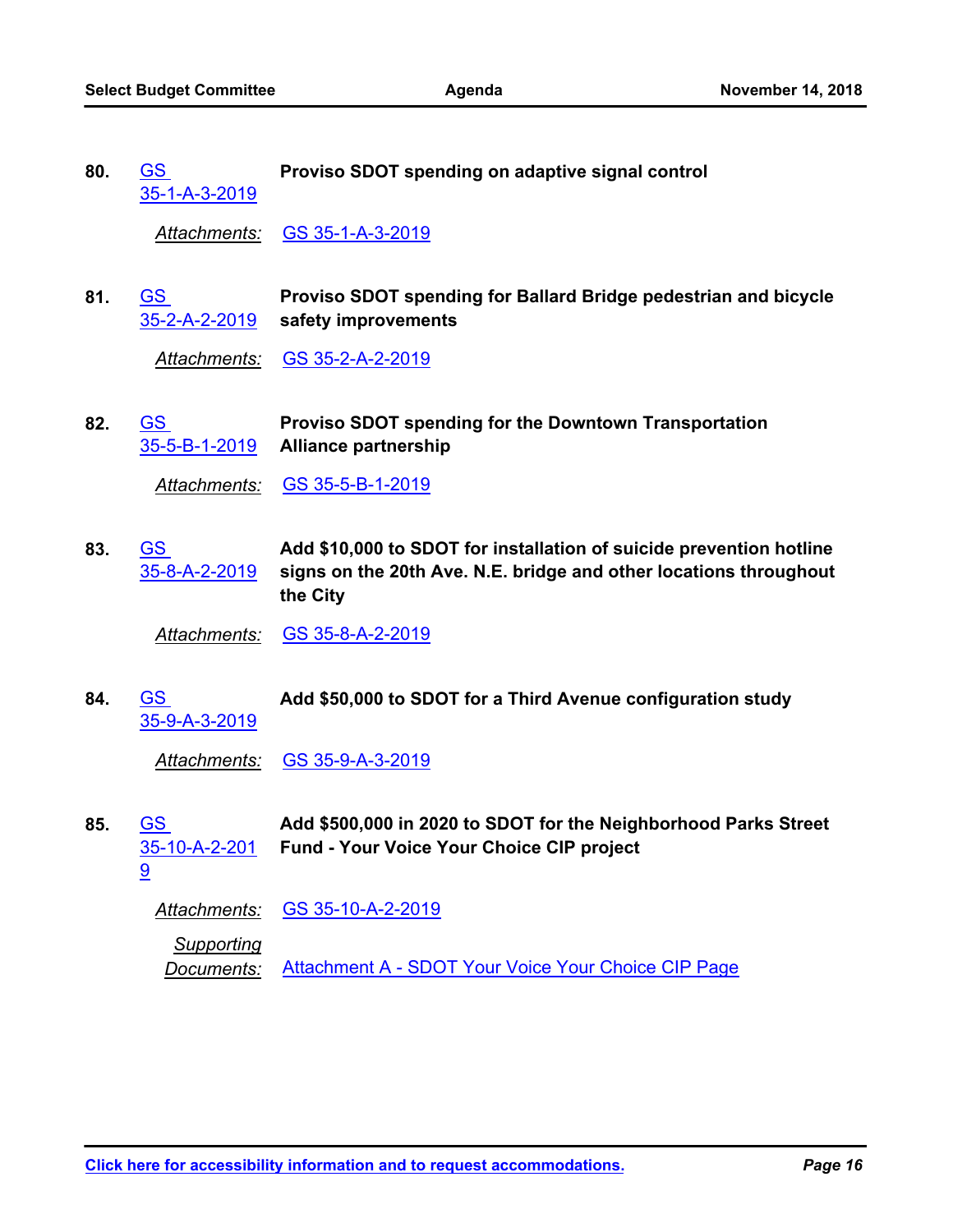| 86. | <u>GS</u><br>35-11-A-2-201<br>9        | Add \$500,000 in 2020 to SDOT for Phase 3 of the Rainier Safety<br>Project in the Vision Zero CIP Project                                         |
|-----|----------------------------------------|---------------------------------------------------------------------------------------------------------------------------------------------------|
|     | Attachments:                           | GS 35-11-A-2-2019                                                                                                                                 |
|     | <b>Supporting</b><br><u>Documents:</u> | <b>Attachment A - SDOT Rainier Safety Phase 3</b>                                                                                                 |
| 87. | <u>GS</u><br>35-12-A-2-201<br>9        | Add \$350,000 to SDOT for a Home Zone pilot program                                                                                               |
|     | <b>Attachments:</b>                    | <u>GS 35-12-A-2-2019</u>                                                                                                                          |
| 88. | <u>GS</u><br>35-14-A-2-201<br>9        | Add \$250,000 to SDOT for urban freight mobility and alley<br>congestion reduction efforts                                                        |
|     | <b>Attachments:</b>                    | <u>GS 35-14-A-2-2019</u>                                                                                                                          |
| 89. | <u>GS</u><br>35-17-A-2-201<br>9        | Create a new 35th Ave. S.W. Paving project in the SDOT<br>2019-2024 Proposed CIP                                                                  |
|     | <b>Attachments:</b>                    | <u>GS 35-17-A-2-2019</u>                                                                                                                          |
|     | <u>Supporting</u><br><u>Documents:</u> | Attachment A - SDOT 35th Ave CIP Page                                                                                                             |
| 90. | <u>GS</u><br>35-20-A-1-201<br>9        | Add a new CIP project page for SDOT's Highland Park<br>Roundabout project and amend the CIP project page for SDOT's<br><b>Vision Zero project</b> |
|     | Attachments:                           | GS 35-20-A-1-2019                                                                                                                                 |
|     | <b>Supporting</b><br><u>Documents:</u> | Attachment A - Highland Park Roundabout CIP Page<br><b>Attachment B - Vision Zero CIP Page</b>                                                    |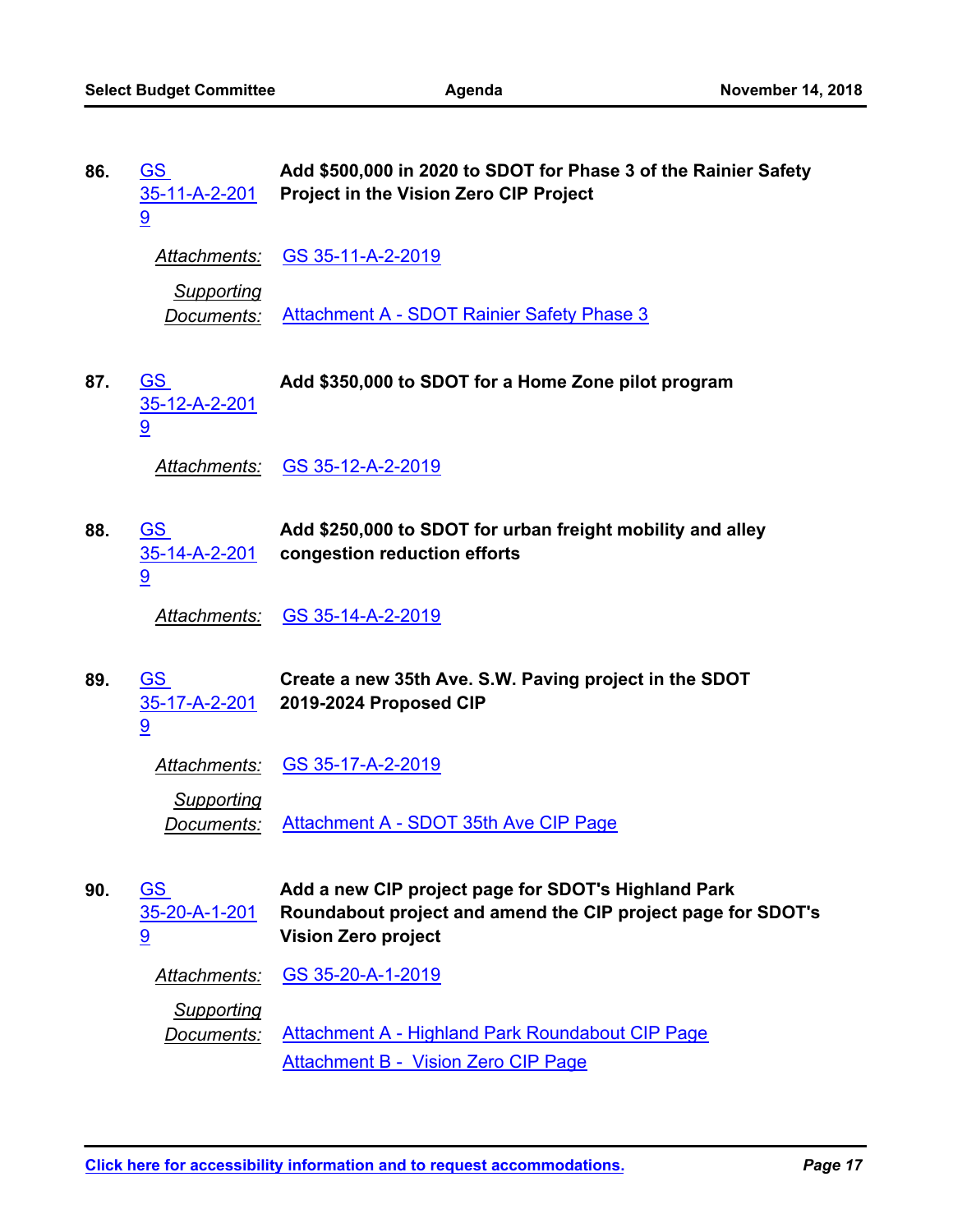| 91. | GS<br>$35 - 21 - A - 1 - 201$ | Proviso SDOT spending on streetcar operations |  |
|-----|-------------------------------|-----------------------------------------------|--|
|     |                               | Attachments: GS 35-21-A-1-2019                |  |

**Proviso SDOT spending on construction of the Center City Streetcar Connector** GS [35-22-A-1-201](http://seattle.legistar.com/gateway.aspx?m=l&id=/matter.aspx?key=8047) 9 **92.**

*Attachments:* [GS 35-22-A-1-2019](http://seattle.legistar.com/gateway.aspx?M=F&ID=57e28132-581e-48c3-b22e-7bc53d5f0043.docx)

**Use \$3.5 million of STBD Fund Balance and swap funding sources in SDOT's Transit Corridor Improvements and Arterial Major Maintenance CIP projects** GS [35-25-A-1-201](http://seattle.legistar.com/gateway.aspx?m=l&id=/matter.aspx?key=8048) 9 **93.**

*Attachments:* [GS 35-25-A-1-2019](http://seattle.legistar.com/gateway.aspx?M=F&ID=cff3fa95-0ae8-4afd-8c5a-89941e0fa74b.docx)

*Supporting Documents:* [Attachment A - SDOT STBD Fund Swap CIP Page](http://seattle.legistar.com/gateway.aspx?M=F&ID=7bac00af-6f9b-4f52-ad74-abec96c221f9.pdf) [Attachment B - SDOT STBD Fund Swap](http://seattle.legistar.com/gateway.aspx?M=F&ID=3594a5f0-b2d9-4322-9f92-0152090025c5.pdf)

**Amend and pass C.B. 119388 updating the SDOT Street Use Permit Fee Schedule** GS [35-30-A-2-201](http://seattle.legistar.com/gateway.aspx?m=l&id=/matter.aspx?key=8102) 9 **94.**

*Attachments:* [GS 35-30-A-2-2019](http://seattle.legistar.com/gateway.aspx?M=F&ID=d2d9768b-7184-46a2-aa6c-8f75e7a0a72e.docx)

**Pass C.B. 119380 to extend the term of the interfund loan to the Seattle Streetcar Operations Fund** GS [35-31-A-1-201](http://seattle.legistar.com/gateway.aspx?m=l&id=/matter.aspx?key=7893) 9 **95.**

*Attachments:* [GS 35-31-A-1-2019](http://seattle.legistar.com/gateway.aspx?M=F&ID=0bef5cc3-e218-4390-b6c5-53efaa0cab5e.docx)

GS **Pass C.B. 119401 conditioning SDOT's Grant Application in 2019** [35-32-A-2-201](http://seattle.legistar.com/gateway.aspx?m=l&id=/matter.aspx?key=8049) 9 **96.**

*Attachments:* [GS 35-32-A-2-2019](http://seattle.legistar.com/gateway.aspx?M=F&ID=4e45bcd3-ed44-4c40-8f9d-caba3ecc51a3.docx)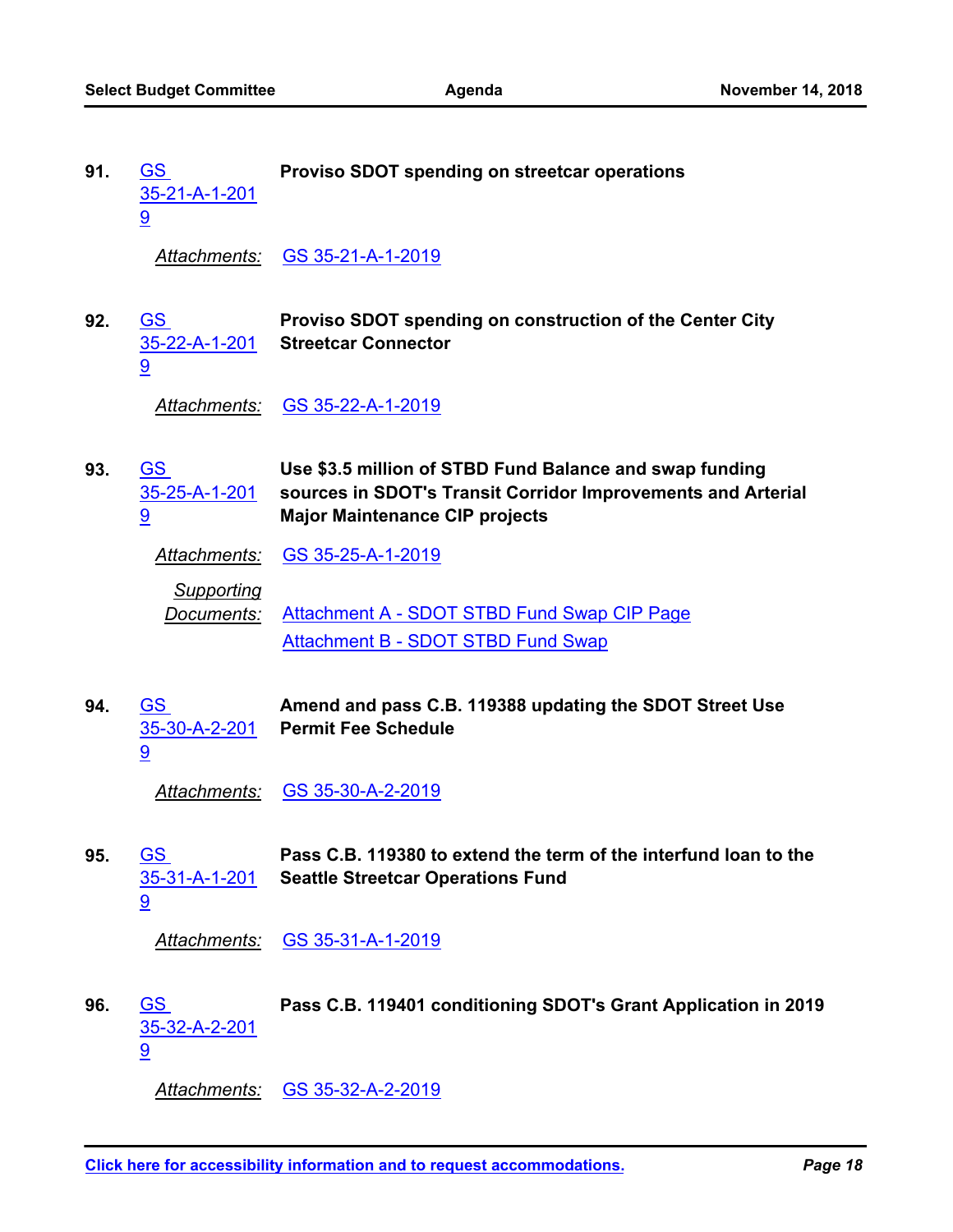GS **Pass C.B. 119389, SFD's 2019 Fee Ordinance** [36-2-A-1-2019](http://seattle.legistar.com/gateway.aspx?m=l&id=/matter.aspx?key=7895) **97.**

*Attachments:* [GS 36-2-A-1-2019](http://seattle.legistar.com/gateway.aspx?M=F&ID=c836bf09-63ce-425c-8caf-10faa71e6f0b.docx)

**Cut \$23,544 GF and an SA3 position and add an SA1 position in 2019 and cut \$23,583 GF in 2020 from SMC for Court Resource Center staff** GS [37-2-A-1-2019](http://seattle.legistar.com/gateway.aspx?m=l&id=/matter.aspx?key=8050) **98.**

*Attachments:* [GS 37-2-A-1-2019](http://seattle.legistar.com/gateway.aspx?M=F&ID=feb8a93b-f752-4834-9497-425e4c143238.docx)

**Add \$37,500 GF to SPD in 2019 to retain the South Park Public Safety Coordinator** GS [38-1-A-2-2019](http://seattle.legistar.com/gateway.aspx?m=l&id=/matter.aspx?key=8051) **99.**

*Attachments:* [GS 38-1-A-2-2019](http://seattle.legistar.com/gateway.aspx?M=F&ID=83a924a7-0b3a-4b67-a94d-3ec03daf38da.docx)

**Add to Seattle IT \$25k in 2019 to fund a Business Analyst for LEAD** [38-4-A-2-2019](http://seattle.legistar.com/gateway.aspx?m=l&id=/matter.aspx?key=8052) GS **100.**

*Attachments:* [GS 38-4-A-2-2019](http://seattle.legistar.com/gateway.aspx?M=F&ID=91020837-5a79-4689-962a-25a0057b3dc7.docx)

**Proviso on spending related to the Community Service Officer program in SPD.** [38-5-A-2-2019](http://seattle.legistar.com/gateway.aspx?m=l&id=/matter.aspx?key=8053) GS **101.**

*Attachments:* [GS 38-5-A-2-2019](http://seattle.legistar.com/gateway.aspx?M=F&ID=7309d851-ee83-47e2-92fb-fc4c25941e0e.docx)

**Cut \$1,365,000 GF in 2019 and \$1,000,000 GF in 2020 from SPD to reflect SPD salary savings** GS [38-7-B-1-2019](http://seattle.legistar.com/gateway.aspx?m=l&id=/matter.aspx?key=8054) **102.**

*Attachments:* [GS 38-7-B-1-2019](http://seattle.legistar.com/gateway.aspx?M=F&ID=69cf4251-e12c-4a9e-bfa4-0e4254910304.docx)

**Pass C.B. 119395 - SPU drainage and wastewater system bond ordinance** GS [40-2-A-1-2019](http://seattle.legistar.com/gateway.aspx?m=l&id=/matter.aspx?key=7900) **103.**

*Attachments:* [GS 40-2-A-1-2019](http://seattle.legistar.com/gateway.aspx?M=F&ID=9386320d-705b-4416-99e9-1f7fde35a240.docx)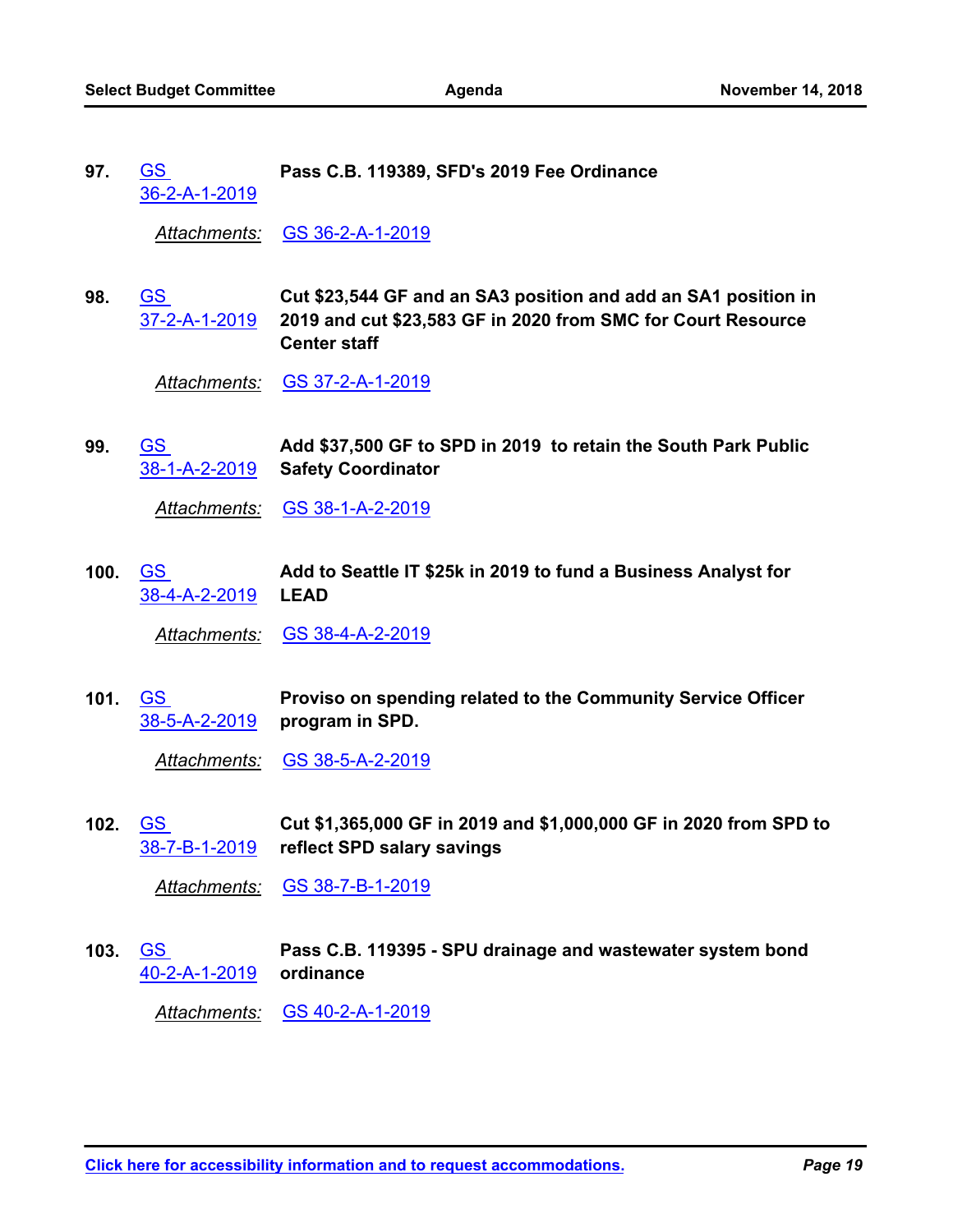GS **Pass C.B. 119396 - SPU water system bond ordinance** [40-3-A-2-2019](http://seattle.legistar.com/gateway.aspx?m=l&id=/matter.aspx?key=8055) **104.**

*Attachments:* [GS 40-3-A-2-2019](http://seattle.legistar.com/gateway.aspx?M=F&ID=eb4ea88b-0616-4dca-af55-0211f941c616.docx)

GS **Pass C.B. 119397 - SPU water system bond refunding ordinance** [40-4-A-1-2019](http://seattle.legistar.com/gateway.aspx?m=l&id=/matter.aspx?key=7902) **105.**

*Attachments:* [GS 40-4-A-1-2019](http://seattle.legistar.com/gateway.aspx?M=F&ID=4e86b6d1-345a-4824-93d9-810356fc1cfb.docx)

- **B. Consideration of Items Removed from the Consent Package**
- **C. Individual Votes on Other Items**
- **i. Items Proposed for Substitution (Items 106 117)**
- **Add \$115,952 GF in 2019, \$117,023 GF in 2020, and position authority for a Planning and Development Specialist II in DON for Your Voice, Your Choice** GS [9-6-A-2-2019](http://seattle.legistar.com/gateway.aspx?m=l&id=/matter.aspx?key=7977) **106.**

*Attachments:* [GS 9-6-A-2-2019](http://seattle.legistar.com/gateway.aspx?M=F&ID=17ec7e5e-ef02-49df-a859-c7f66f01d061.docx)

**Add \$37,539 Sweetened Beverage Tax-backed appropriation in 2020 to HSD to increase food delivery capacity** GS [14-17-B-1-201](http://seattle.legistar.com/gateway.aspx?m=l&id=/matter.aspx?key=8003) 9 **107.**

*Attachments:* [GS 14-17-B-1-2019](http://seattle.legistar.com/gateway.aspx?M=F&ID=1e21c079-4201-4b97-8dd5-f911a2d2ddbc.docx)

**Reduce FAS jail services appropriations by \$60,000 GF, add \$59,463 GF in 2019 and \$60,590 GF in 2020 for .5 FTE SA1 in OCR, and request termination of the City's Snohomish Co, jail services contract.** GS [12-22-A-2-201](http://seattle.legistar.com/gateway.aspx?m=l&id=/matter.aspx?key=7991) 9 **108.**

*Attachments:* [GS 12-22-A-2-2019](http://seattle.legistar.com/gateway.aspx?M=F&ID=62a4ec32-fe96-4885-bb11-24862e0864c5.docx)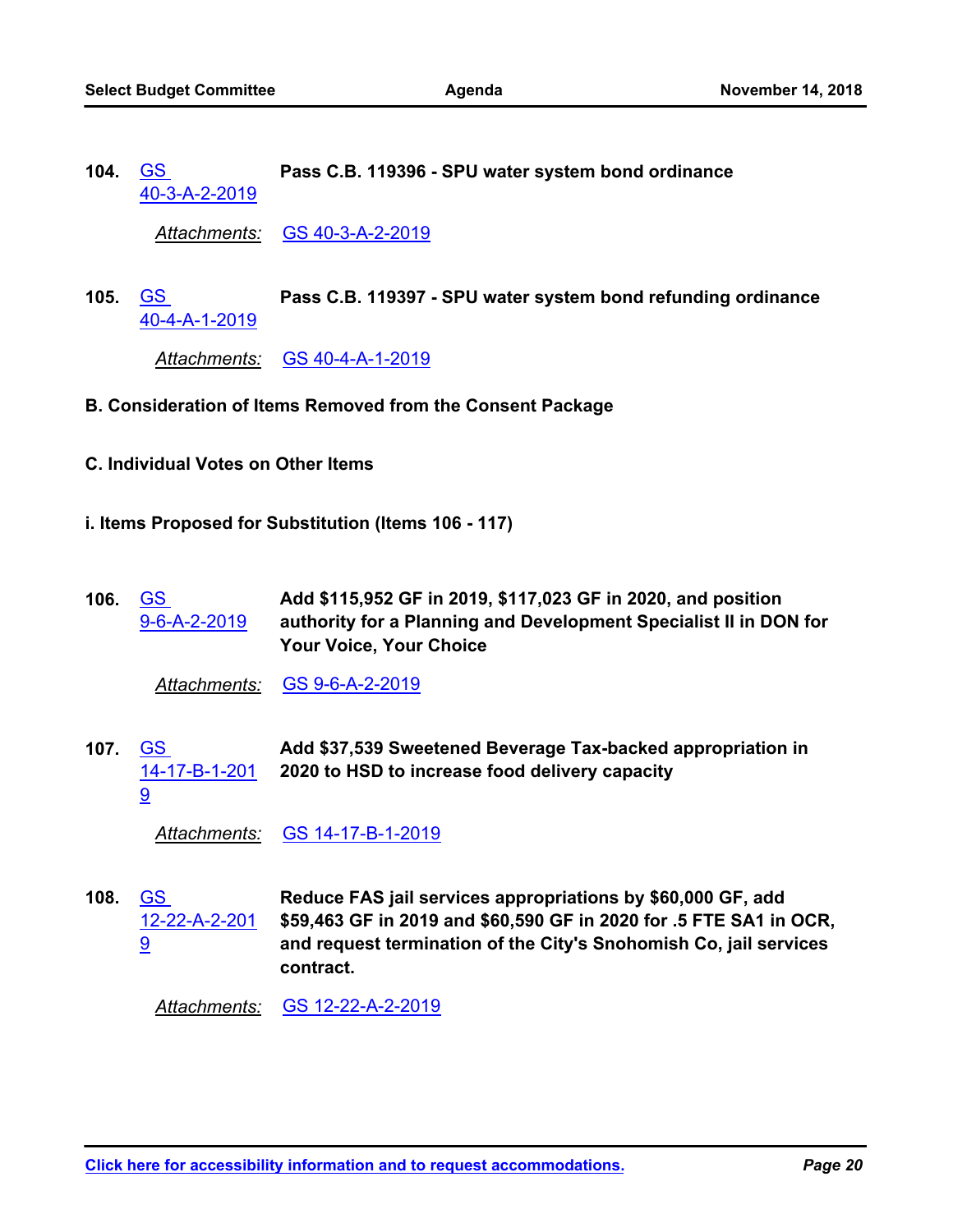**Add \$165,904 GF and two term-limited positions to LEG and cut \$165,904 GF from SMC in 2019 and add \$214,526 GF in 2020 to LEG and cut \$214,526 GF in 2020 from SMC for a criminal legal system plan** <u>GS</u> [19-1-A-2-2019](http://seattle.legistar.com/gateway.aspx?m=l&id=/matter.aspx?key=8019) **109.**

*Attachments:* [GS 19-1-A-2-2019](http://seattle.legistar.com/gateway.aspx?M=F&ID=4a99be5f-705b-4f5d-a19b-ae03f077d53d.docx)

**Add \$519,500 SBT-backed appropriation in 2019 and \$700,000 SBT-backed appropriation in 2020 to HSD food banks, reduce appropriation for media campaigns in 2019, and impose a proviso.** GS [14-8-B-1-2019](http://seattle.legistar.com/gateway.aspx?m=l&id=/matter.aspx?key=7999) **110.**

*Attachments:* [GS 14-8-B-1-2019](http://seattle.legistar.com/gateway.aspx?M=F&ID=fb3e4127-ddcc-412c-8a65-0695895eaef8.docx)

**Add \$423,673 GF to HSD in 2019 and \$666,411 GF in 2020 to increase contract inflation amounts, direct priority for wages, and request a report.** GS [14-9-B-1-2019](http://seattle.legistar.com/gateway.aspx?m=l&id=/matter.aspx?key=8000) **111.**

*Attachments:* [GS 14-9-B-1-2019](http://seattle.legistar.com/gateway.aspx?M=F&ID=6a23fe64-f733-4bdf-8406-5ceb20a1d5a5.docx)

GS **Cut \$67,000 GF in 2019 from HSD for Executive 3 salary** [14-19-A-1-201](http://seattle.legistar.com/gateway.aspx?m=l&id=/matter.aspx?key=8004) 9 **112.**

*Attachments:* [GS 14-19-A-1-2019](http://seattle.legistar.com/gateway.aspx?M=F&ID=b893f48a-60ca-449c-b08c-45ff4acfa95a.docx)

**Cut \$98,711 GF in 2019 from HSD for three positions in the Leadership and Administration Division and delay hiring** GS [14-20-A-1-201](http://seattle.legistar.com/gateway.aspx?m=l&id=/matter.aspx?key=8005) 9 **113.**

*Attachments:* [GS 14-20-A-1-2019](http://seattle.legistar.com/gateway.aspx?M=F&ID=8dee1daf-5eec-48fb-8a80-8cc2ad8423bf.docx)

**Add \$44,000 (GF) in 2019 and 2020 to HSD for a contracted mental health professional for the Navigation Team** GS [14-97-A-2-201](http://seattle.legistar.com/gateway.aspx?m=l&id=/matter.aspx?key=8007) 9 **114.**

*Attachments:* [GS 14-97-A-2-2019](http://seattle.legistar.com/gateway.aspx?M=F&ID=1ee0b9c9-7ea9-4c58-bbc4-2f4d4cef7879.docx)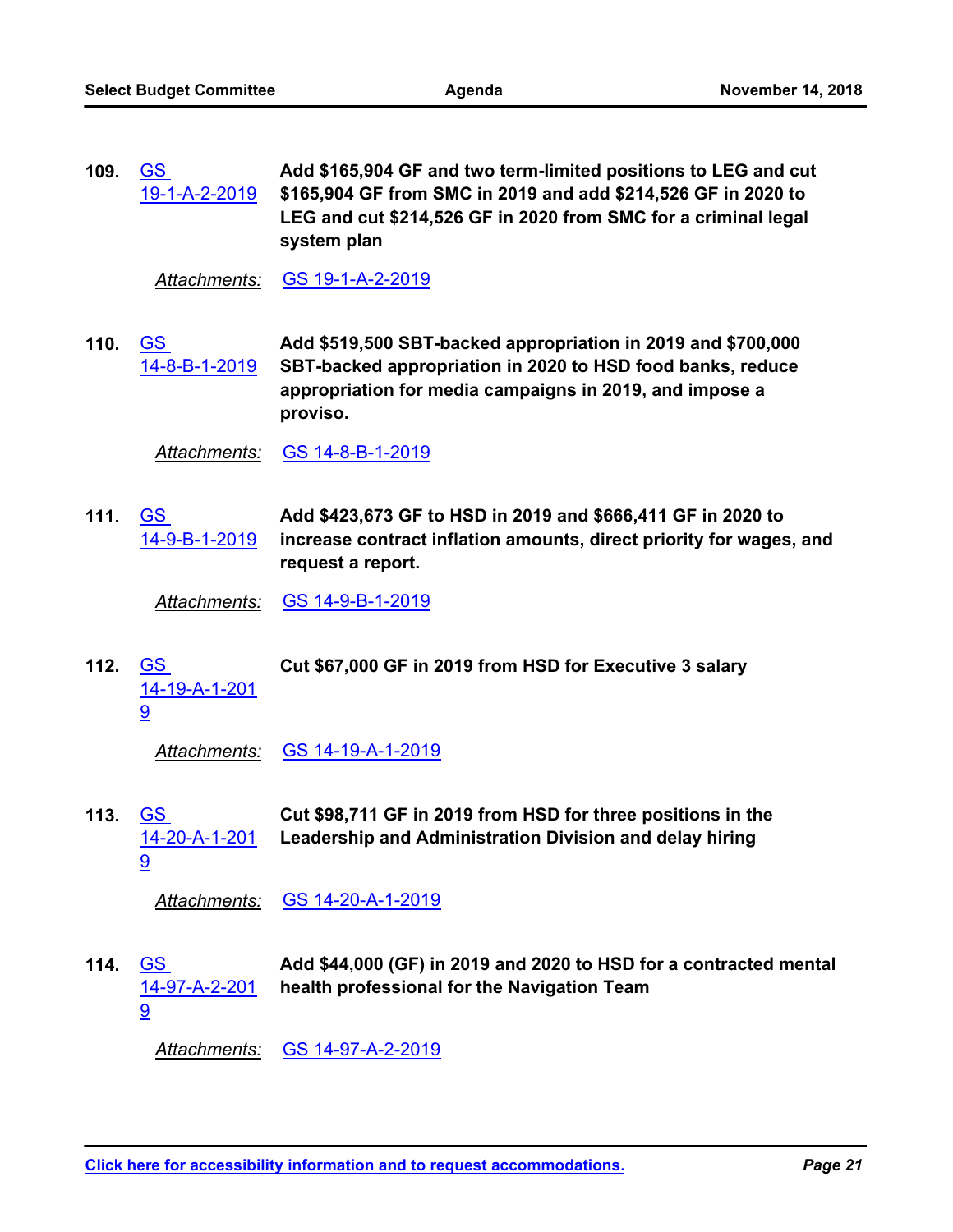**Impose a proviso on HSD regarding homelessness outreach in certain neighborhoods by the Metropolitan Improvement District** GS [15-3-A-2-2019](http://seattle.legistar.com/gateway.aspx?m=l&id=/matter.aspx?key=8011) **115.**

*Attachments:* [GS 15-3-A-2-2019](http://seattle.legistar.com/gateway.aspx?M=F&ID=37b920e4-7142-418b-bf2a-ba6ad8474636.docx)

**Cut \$99,960 GF and \$28,944 Other Funds in 2019 and \$43,961 GF and \$14,161 Other Funds in 2020 from SPU, and abrogate 1.0 FTE Executive 2 position and add 1.0 FTE Manager 3 position** GS [15-15-B-1-201](http://seattle.legistar.com/gateway.aspx?m=l&id=/matter.aspx?key=8017) 9 **116.**

*Attachments:* [GS 15-15-B-1-2019](http://seattle.legistar.com/gateway.aspx?M=F&ID=28659188-d91d-4063-a3b4-59c3812fee51.docx)

**Cut \$312,000 GF in 2019 and \$312,000 GF in 2020 from OED's budget** 117. <u>GS</u> [22-4-A-1-2019](http://seattle.legistar.com/gateway.aspx?m=l&id=/matter.aspx?key=8024)

*Attachments:* [GS 22-4-A-1-2019](http://seattle.legistar.com/gateway.aspx?M=F&ID=c739e6f4-67c5-4d3d-b658-d942c952b8bf.docx)

- **ii. Non-Competing Items (Items 118 127)**
- **Add \$150,000 admissions tax in 2019 to, and impose a proviso on, ARTS for capital facilities funding for Town Hall** GS [2-5-B-1-2019](http://seattle.legistar.com/gateway.aspx?m=l&id=/matter.aspx?key=8111) **118.**

*Attachments:* [GS 2-5-B-1-2019](http://seattle.legistar.com/gateway.aspx?M=F&ID=02468565-e5bd-419b-990d-3c3985198b09.docx)

**Add \$60,000 in 2019 to DEEL for the Community Learning Center program at Concord International Elementary School** GS [8-2-B-1-2019](http://seattle.legistar.com/gateway.aspx?m=l&id=/matter.aspx?key=8112) **119.**

*Attachments:* [GS 8-2-B-1-2019](http://seattle.legistar.com/gateway.aspx?M=F&ID=29fd823a-2f71-42f8-beb7-76f8101897b1.docx)

**Add \$100,000 in 2019 to DEEL to support renovations for a school-based health center at Nova High School** GS [8-3-A-1-2019](http://seattle.legistar.com/gateway.aspx?m=l&id=/matter.aspx?key=8113) **120.**

*Attachments:* [GS 8-3-A-1-2019](http://seattle.legistar.com/gateway.aspx?M=F&ID=c8ad6150-4182-490e-a4c8-33239b77b2b3.docx)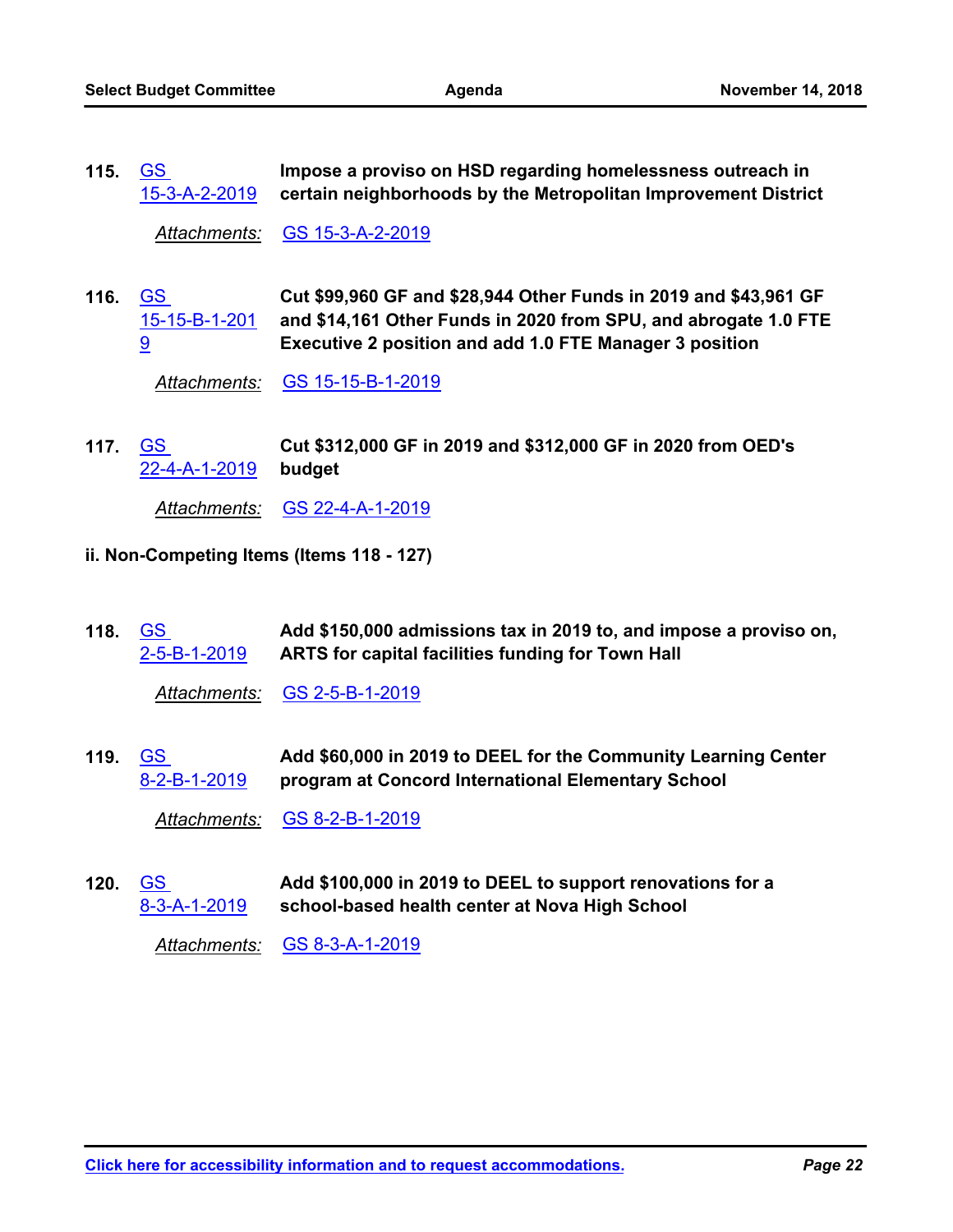| 121. | <b>GS</b><br><u>12-11-A-2-201</u><br>9            | Adopt Resolution 31856 related to mutual and offsetting benefit<br>leases                                                                                                                  |
|------|---------------------------------------------------|--------------------------------------------------------------------------------------------------------------------------------------------------------------------------------------------|
|      |                                                   | Attachments: GS 12-11-A-2-2019                                                                                                                                                             |
|      | <b>Supporting</b><br>Documents:                   | <b>Attachment A - Draft Resolution</b>                                                                                                                                                     |
| 122. | <b>GS</b><br><u>15-16-C-1-201</u><br>9            | Repurpose funding in SPU, and cut from SPU and add to SDOT,<br>in 2019 and 2020 to expand the RV Remediation Pilot program                                                                 |
|      | <u> Attachments:</u>                              | GS 15-16-C-1-2019                                                                                                                                                                          |
| 123. | $\underline{\mathsf{GS}}$<br><u>22-3-B-1-2019</u> | Add \$25,000 GF in 2019 and \$25,000 GF in 2020 in OED for<br>economic development support services for small businesses,<br>and cut \$25,000 GF in 2019 and \$25,000 GF in 2020 from ARTS |
|      | <b>Attachments:</b>                               | GS 22-3-B-1-2019                                                                                                                                                                           |
| 124. | GS<br><u>26-1-B-1-2019</u>                        | Impose a proviso on \$88,000 GF in 2019 in OIR for anti-poverty<br>contracts                                                                                                               |
|      | Attachments:                                      | GS 26-1-B-1-2019                                                                                                                                                                           |

Add \$20,000 GF to OIRA for citizenship programs [27-2-A-1-2019](http://seattle.legistar.com/gateway.aspx?m=l&id=/matter.aspx?key=8118) **125.**

*Attachments:* [GS 27-2-A-1-2019](http://seattle.legistar.com/gateway.aspx?M=F&ID=a62f77fd-d771-4d18-b470-a95679d4d328.docx)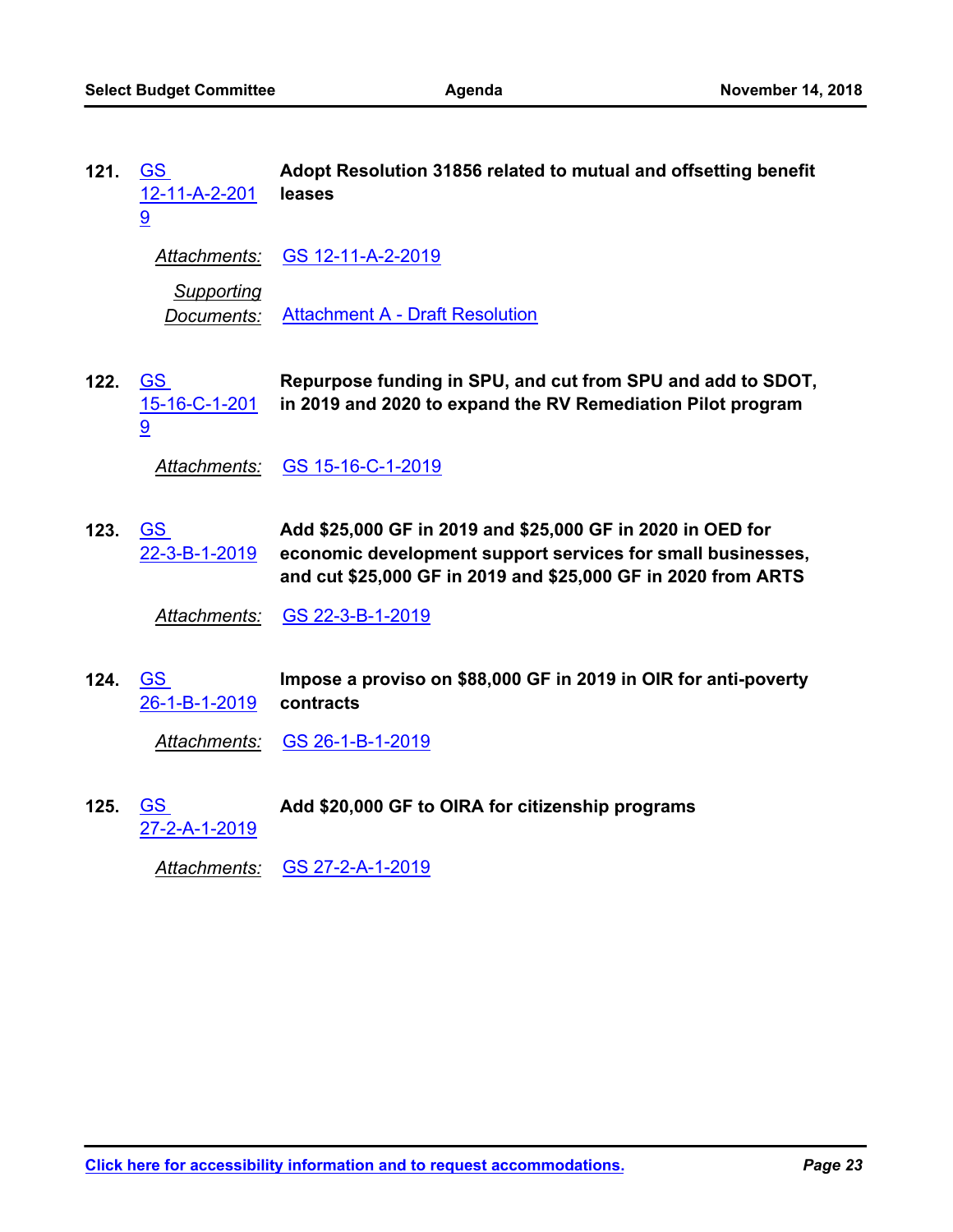| 126. | <b>GS</b><br>30-5-A-1-2019 | Add \$64,000 GF in 2020 to OSE for a Green Pathways fellowship<br>program by cutting \$64,000 in REET I funding for the Aquarium<br><b>Expansion project in DPR</b> |
|------|----------------------------|---------------------------------------------------------------------------------------------------------------------------------------------------------------------|
|      |                            | Attachments: GS 30-5-A-1-2019                                                                                                                                       |
|      | Supporting<br>Documents:   | Attachment A - OSE RV Green Pathways CIP Page<br>Attachment B - OSE RV Green Pathways CIP Page                                                                      |

**Add \$100,000 in SDOT to engage Chinatown/ID and Pioneer Square on the Sound Transit 3 preferred alignment, and add a proviso.** 127. <u>GS</u> [35-23-A-1-201](http://seattle.legistar.com/gateway.aspx?m=l&id=/matter.aspx?key=8120) 9

*Attachments:* [GS 35-23-A-1-2019](http://seattle.legistar.com/gateway.aspx?M=F&ID=0969d4be-10af-4693-bf53-b336c02db1e4.docx)

- **iii. Competing Items (Items 128 144)**
- **Use \$406,000 of Fire Levy Fund unreserved ending fund balance and swap funding sources in the Finance and Administrative Services CIP and the General Fund to be used for Council priorities** GS [36-3-A-1-2019](http://seattle.legistar.com/gateway.aspx?m=l&id=/matter.aspx?key=8127) **128.**

| Attachments: | GS 36-3-A-1-2019 |
|--------------|------------------|
|--------------|------------------|

*Supporting*

*Documents:* [Attachment A - Fire Levy Swap](http://seattle.legistar.com/gateway.aspx?M=F&ID=f519e727-53e1-4534-af93-d0dfd4b7f941.pdf) [Attachment B - Fire Levy REET PD GF Wash CIP Page](http://seattle.legistar.com/gateway.aspx?M=F&ID=f2a9bdb1-ada3-4fb8-b1d1-3d8a97ffb2ea.pdf)

**Add \$95,000 GF in 2019 and \$95,000 GF in 2020 to HSD for homelessness services for American Indian and Native Alaskan women** 129. <u>GS</u> [15-5-B-1-2019](http://seattle.legistar.com/gateway.aspx?m=l&id=/matter.aspx?key=8121)

*Attachments:* [GS 15-5-B-1-2019](http://seattle.legistar.com/gateway.aspx?M=F&ID=73720de0-9629-4884-997e-48a5d05f5b11.docx)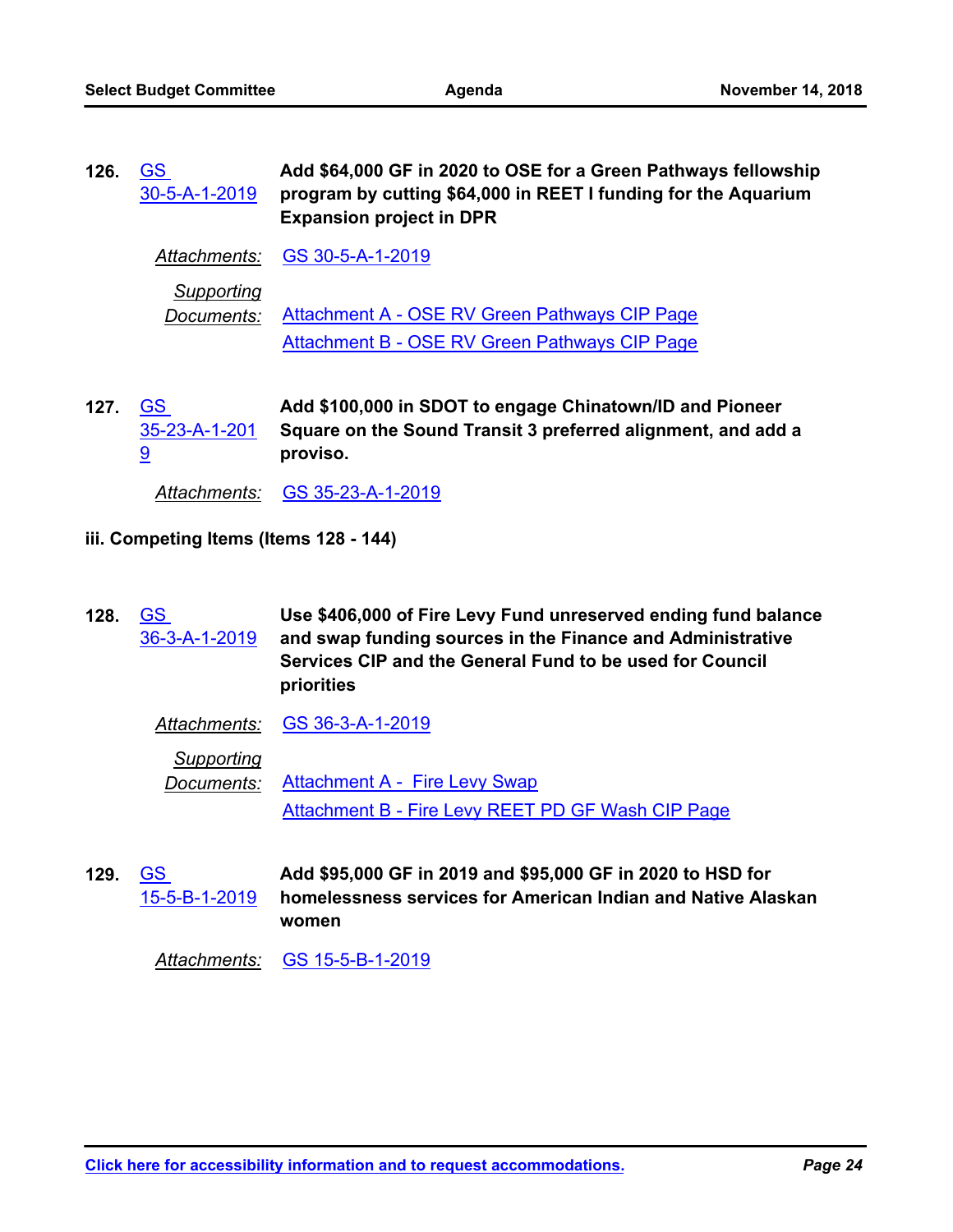**Add \$80,000 GF in 2020 to HSD for homelessness navigation services** GS [15-21-A-1-201](http://seattle.legistar.com/gateway.aspx?m=l&id=/matter.aspx?key=8122) 9 **130.**

*Attachments:* [GS 15-21-A-1-2019](http://seattle.legistar.com/gateway.aspx?M=F&ID=b8346b6e-f2e1-4c2e-9ba7-0865310f2dff.docx)

**Do not pass CB 119377, increase fees in SFD for staffing at special events, and add \$646,920 GF in 2019 and \$800,000 GF in 2020 to SDCI's budget for eviction defense legal support and outreach** 131. <u>GS</u> [33-6-D-1-2019](http://seattle.legistar.com/gateway.aspx?m=l&id=/matter.aspx?key=8126)

*Attachments:* [GS 33-6-D-1-2019](http://seattle.legistar.com/gateway.aspx?M=F&ID=7e91d3be-58f1-4aee-8263-86dd9b3f88ff.docx)

**Do not pass CB 119377, increase fees in SFD for staffing at special events, and add \$581,520 GF in 2019 and \$581,520 GF in 2020 to SDCI's budget for eviction defense legal support** GS [33-6-C-1-2019](http://seattle.legistar.com/gateway.aspx?m=l&id=/matter.aspx?key=8125) **132.**

*Attachments:* [GS 33-6-C-1-2019](http://seattle.legistar.com/gateway.aspx?M=F&ID=216fbcaa-8da2-42f3-ad47-37389a6b21b3.docx)

**Add \$96,920 GF in 2019 to SDCI's budget for eviction defense legal support** 133. <u>GS</u> [33-6-B-1-2019](http://seattle.legistar.com/gateway.aspx?m=l&id=/matter.aspx?key=8124)

*Attachments:* [GS 33-6-B-1-2019](http://seattle.legistar.com/gateway.aspx?M=F&ID=c840e076-314a-4a36-bb9d-05dcfd1dcb0d.docx)

**Do not pass CB 119377 allowing a B&O tax deduction for certain revenues to support life sciences research and add \$150,000 GF in 2019 to OSE** GS [30-4-B-1-2019](http://seattle.legistar.com/gateway.aspx?m=l&id=/matter.aspx?key=8123) **134.**

*Attachments:* [GS 30-4-B-1-2019](http://seattle.legistar.com/gateway.aspx?M=F&ID=82d8f4cd-2dda-4e8a-a13e-a7a7c43d5a48.docx)

**Add \$480 million to OH for affordable housing, amend LTGO bond bill, add debt service, cut spending in multiple departments, and pass an updated Employee Hours Tax bill** GS [42-1-A-1-2019](http://seattle.legistar.com/gateway.aspx?m=l&id=/matter.aspx?key=8128) **135.**

*Attachments:* [GS 42-1-A-1-2019](http://seattle.legistar.com/gateway.aspx?M=F&ID=c5098dd5-29c6-4d85-ba66-4caeb16d76f6.docx)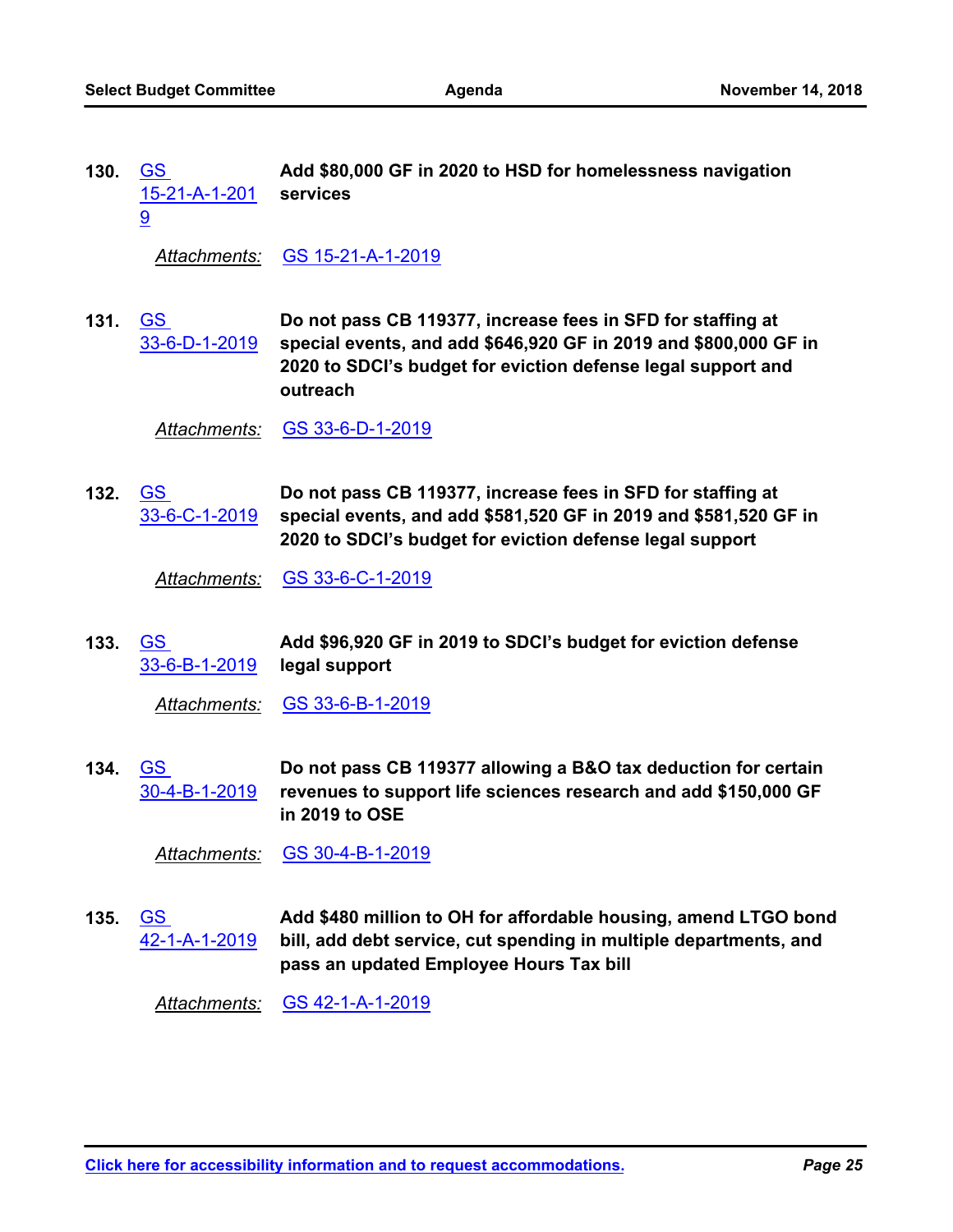**Add \$48 million GF in 2020 to OH for affordable housing and pass a new Employee Hours Tax bill** <u>GS</u> [42-2-A-1-2019](http://seattle.legistar.com/gateway.aspx?m=l&id=/matter.aspx?key=8129) **136.**

*Attachments:* [GS 42-2-A-1-2019](http://seattle.legistar.com/gateway.aspx?M=F&ID=fa6b564f-3c16-49f2-9f80-75da77317bae.docx)

**Cut \$1 million in SDOT for Congestion Pricing; add \$1 million in OH for Multifamily Lending; amend and pass as amended, CB 119392 to authorize GF appropriations below the Move Seattle requirement.** GS [42-4-A-1-2019](http://seattle.legistar.com/gateway.aspx?m=l&id=/matter.aspx?key=8130) **137.**

*Attachments:* [GS 42-4-A-1-2019](http://seattle.legistar.com/gateway.aspx?M=F&ID=9d1f5af7-252c-4f24-b0a4-068f5636fa30.docx)

**Increase fees in SFD for special event staffing; add \$300,000 in OH for Multifamily lending** GS [42-5-A-1-2019](http://seattle.legistar.com/gateway.aspx?m=l&id=/matter.aspx?key=8131) **138.**

*Attachments:* [GS 42-5-A-1-2019](http://seattle.legistar.com/gateway.aspx?M=F&ID=08b4fa06-b5dc-4889-b36c-9ba52cf5c1e9.docx)

**Cut \$8.4 million from SPD to reflect a slowing of police hires and add \$8.4 million to OH for affordable housing.** <u>GS</u> [42-6-A-1-2019](http://seattle.legistar.com/gateway.aspx?m=l&id=/matter.aspx?key=8132) **139.**

*Attachments:* [GS 42-6-A-1-2019](http://seattle.legistar.com/gateway.aspx?M=F&ID=43825ef7-29db-46bf-86d5-5d76ae307624.docx)

**Do not pass C.B. 119377 allowing a B&O tax deduction for certain revenues to support life sciences research and appropriate \$400,000 GF in 2019 and \$500,000 in 2020 for affordable housing** GS [42-8-A-1-2019](http://seattle.legistar.com/gateway.aspx?m=l&id=/matter.aspx?key=8133) **140.**

*Attachments:* [GS 42-8-A-1-2019](http://seattle.legistar.com/gateway.aspx?M=F&ID=2f172d4b-0c70-43a0-afc0-3d854b3b44b2.docx)

**Cut \$2,932,455 GF in 2019 and 2020 from various departments by capping annual salaries for various job titles at \$150,000; add funding to OH for affordable housing in 2019 and 2020** GS [42-9-A-1-2019](http://seattle.legistar.com/gateway.aspx?m=l&id=/matter.aspx?key=8134) **141.**

*Attachments:* [GS 42-9-A-1-2019](http://seattle.legistar.com/gateway.aspx?M=F&ID=084c1515-1e56-43ca-a295-cddb2846de20.docx)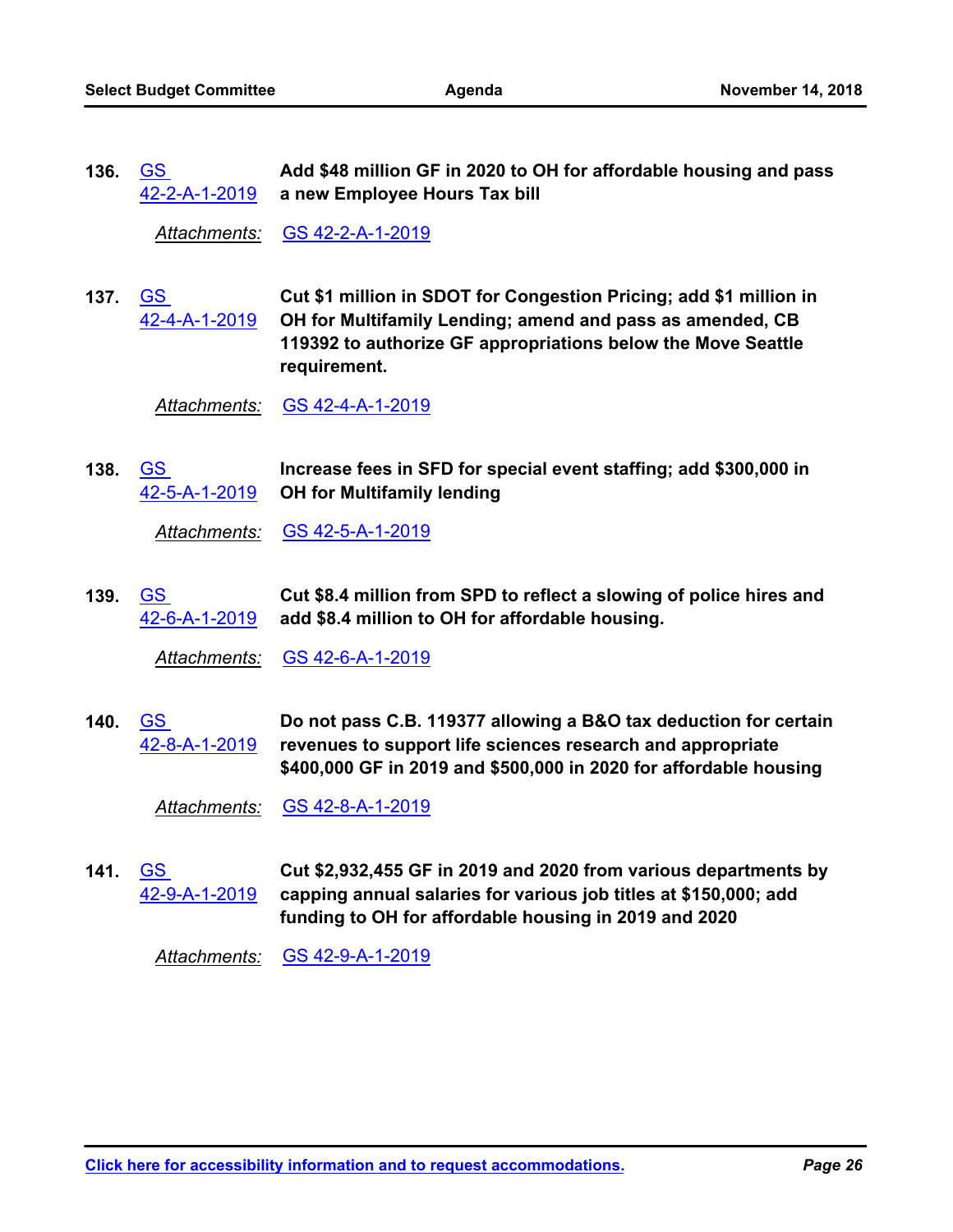**Cut \$1.666M GF in 2019 and \$1.666M GF in 2020 by abrogating vacant City executive positions in various departments** GS [42-10-A-1-201](http://seattle.legistar.com/gateway.aspx?m=l&id=/matter.aspx?key=8135) 9 **142.**

*Attachments:* [GS 42-10-A-1-2019](http://seattle.legistar.com/gateway.aspx?M=F&ID=6e1985fa-8e10-4f92-95dc-ee8b5532f040.docx)

**Cut \$372,113 GF in 2020 by reducing salaries for the Mayor and Councilmembers** 143. <u>GS</u> [42-11-A-1-201](http://seattle.legistar.com/gateway.aspx?m=l&id=/matter.aspx?key=8136) 9

*Attachments:* [GS 42-11-A-1-2019](http://seattle.legistar.com/gateway.aspx?M=F&ID=0a807272-3426-4c5d-a81b-67f76df109ef.docx)

**Cut \$2.3 million from SPD to eliminate the ICV project and add \$2.3 million to OH for affordable housing.** 144. <u>GS</u> [42-14-A-1-201](http://seattle.legistar.com/gateway.aspx?m=l&id=/matter.aspx?key=8137) 9

*Attachments:* [GS 42-14-A-1-2019](http://seattle.legistar.com/gateway.aspx?M=F&ID=b2b9dc85-f346-4a98-a153-574220d2aef8.docx)

- **2. Statements of Legislative Intent (SLIs)**
- **A. Consent Package (Items 145 172)**
- **CBO report on feasibility of issuing bonds for affordable housing and Equitable Development Initiative (EDI) SLI** [1-3-A-2-2019](http://seattle.legistar.com/gateway.aspx?m=l&id=/matter.aspx?key=8058) **145.**

*Attachments:* [SLI 1-3-A-2-2019](http://seattle.legistar.com/gateway.aspx?M=F&ID=f3483237-e26c-4c63-af68-4758c9bdd6ae.docx)

**Request to CBO for legislation creating a Sweetened Beverage Tax fund and a Short-Term Rental tax fund and establishing spending guidance SLI** [1-5-B-1-2019](http://seattle.legistar.com/gateway.aspx?m=l&id=/matter.aspx?key=8059) **146.**

*Attachments:* [SLI 1-5-B-1-2019](http://seattle.legistar.com/gateway.aspx?M=F&ID=c98d29e7-3dd1-4cfe-990e-8cca857417a1.docx)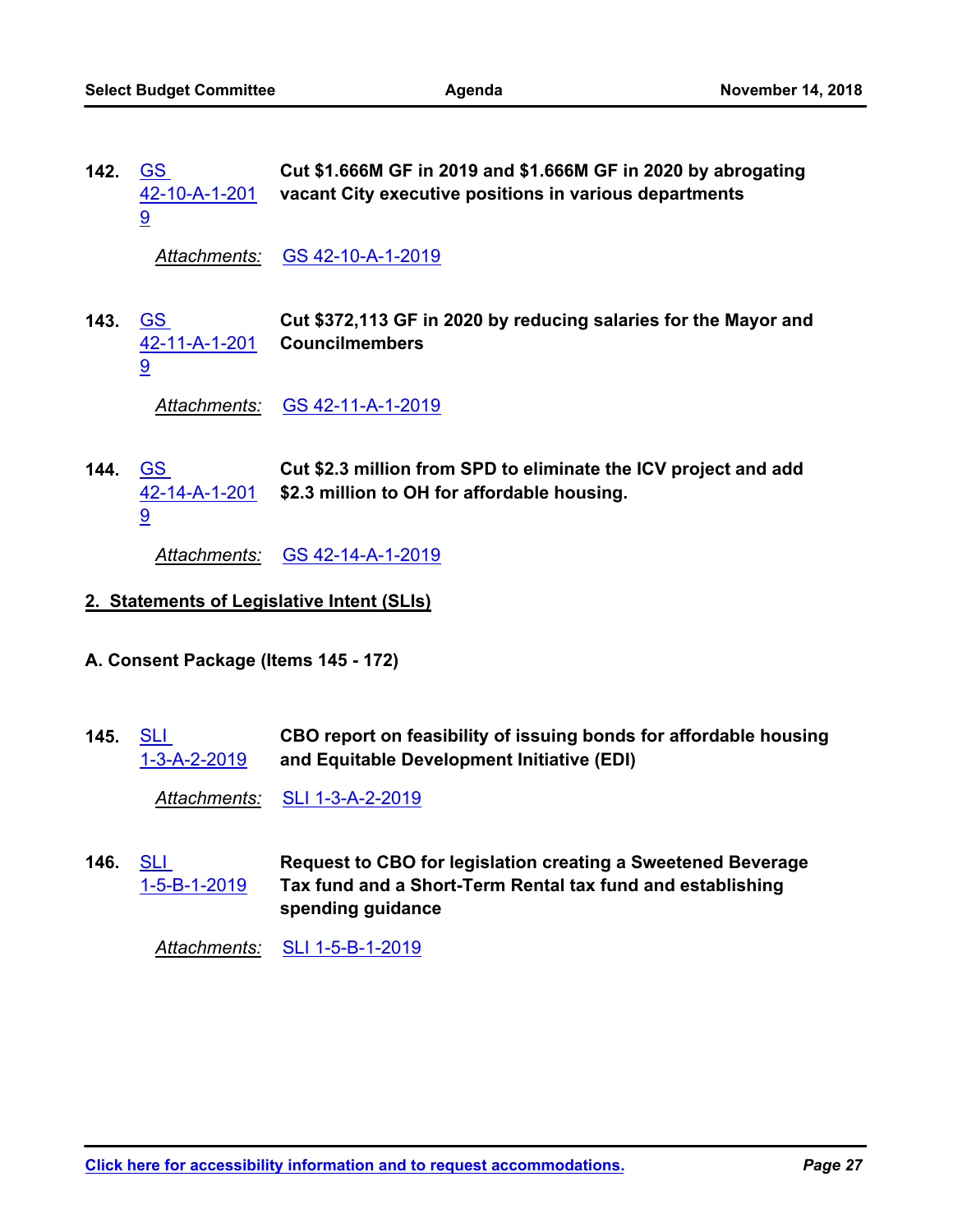147. <u>SLI</u>

**Request to the Mayor's office and the SDHR to provide to the** 

|      | 1-6-A-2-2019                       | Labor Management Leadership Committee a report on the City's<br>contracts for services.                                                                                                                                 |
|------|------------------------------------|-------------------------------------------------------------------------------------------------------------------------------------------------------------------------------------------------------------------------|
|      | Attachments:                       | SLI 1-6-A-2-2019                                                                                                                                                                                                        |
| 148. | <b>SLI</b><br>2-4-A-2-2019         | Request that ARTS, DON, DPR, and OIR participate in creation of<br>principles to review of memorials, plaques, and artwork on<br>City-owned land referencing, honoring, or displaying Native<br><b>American culture</b> |
|      | Attachments:                       | SLI 2-4-A-2-2019                                                                                                                                                                                                        |
| 149. | <b>SLI</b><br>4-1-A-2-2019         | <b>Request Seattle Center to pursue opportunities to support</b><br>additional facilities at the replacement skatepark                                                                                                  |
|      | Attachments:                       | SLI 4-1-A-2-2019                                                                                                                                                                                                        |
| 150. | <b>SLI</b><br>10-20-B-1-201<br>9   | Installation of new lighting along 62nd Ave. N.E. in Magnuson<br><b>Park</b>                                                                                                                                            |
|      | <u>Attachments:</u>                | SLI 10-20-B-1-2019                                                                                                                                                                                                      |
| 151. | <b>SLI</b><br>12-3-A-1-2019        | Request that FAS submit a report on Mutually Offsetting Benefit<br>leases                                                                                                                                               |
|      | <u> Attachments:</u>               | SLI 12-3-A-1-2019                                                                                                                                                                                                       |
| 152. | <u>SLI</u><br><u>12-6-A-1-2019</u> | Request that FAS submit a business plan for a municipal bank                                                                                                                                                            |
|      | <b>Attachments:</b>                | SLI 12-6-A-1-2019                                                                                                                                                                                                       |
|      |                                    |                                                                                                                                                                                                                         |
|      |                                    |                                                                                                                                                                                                                         |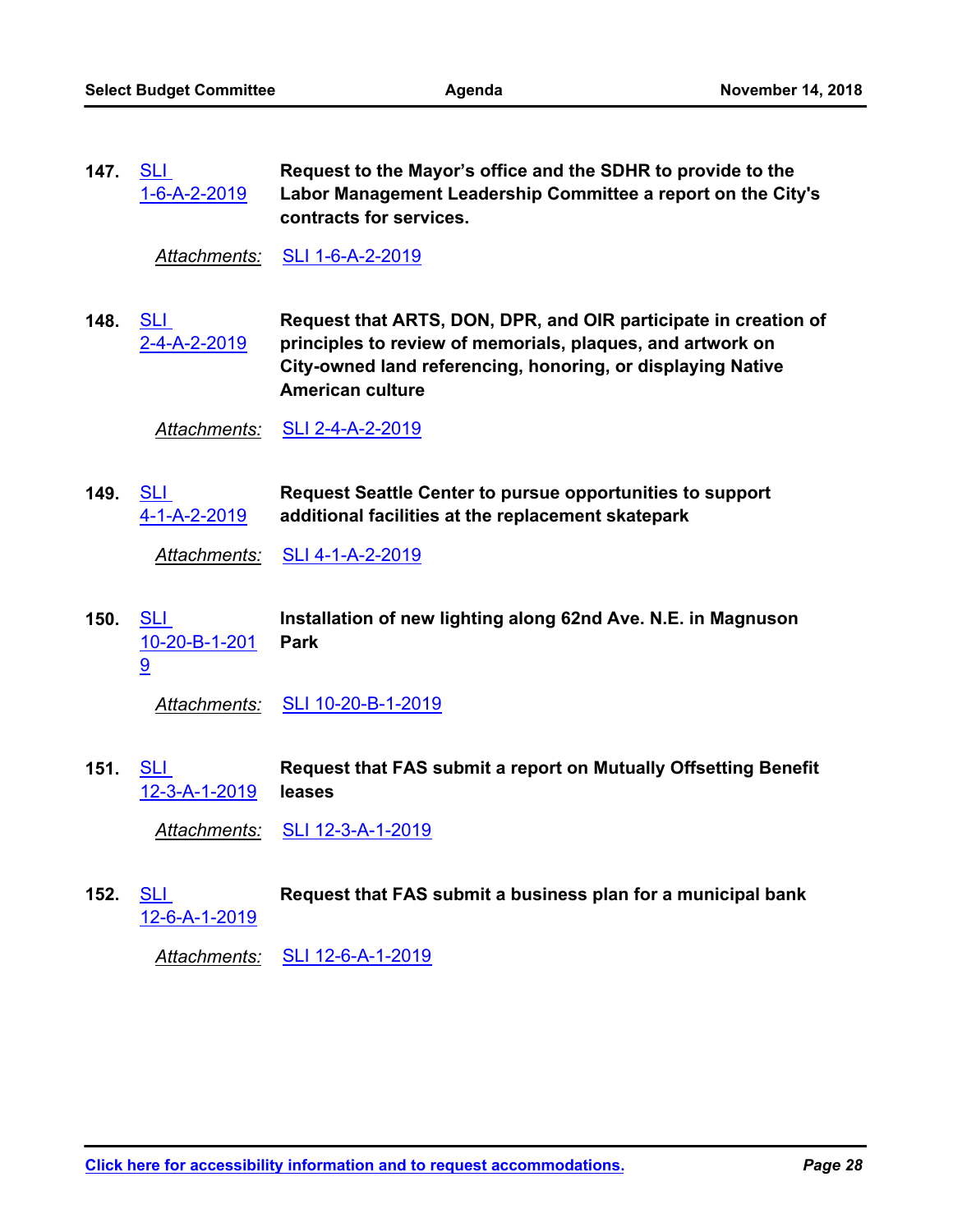| 153. | <b>SLI</b><br><u>12-70-A-2-201</u><br>9 | Request to CBO for a report on the City of Seattle's jail services<br>contract with King County.                                                                   |
|------|-----------------------------------------|--------------------------------------------------------------------------------------------------------------------------------------------------------------------|
|      | <u> Attachments:</u>                    | SLI 12-70-A-2-2019                                                                                                                                                 |
| 154. | <b>SLI</b><br><u>14-2-A-2-2019</u>      | Request that the Office of the Mayor submit a report on<br>fixed-mobile Community Health Engagement Location (CHEL)<br>site selection                              |
|      | <u>Attachments:</u>                     | <u>SLI 14-2-A-2-2019</u>                                                                                                                                           |
| 155. | <b>SLI</b><br>14-98-A-1-201<br>9        | Request that HSD send weekly encampment monitoring reports                                                                                                         |
|      | Attachments:                            | SLI 14-98-A-1-2019                                                                                                                                                 |
| 156. | <b>SLI</b><br><u>15-9-A-1-2019</u>      | Request that HSD submit a report on RFP design for eviction<br>prevention rental subsidy programs                                                                  |
|      |                                         |                                                                                                                                                                    |
|      | <b>Attachments:</b>                     | <u>SLI 15-9-A-1-2019</u>                                                                                                                                           |
| 157. | <u>SLI</u><br>15-17-A-2-201<br>9        | Request that HSD provide guidelines for homelessness service<br>provision to the LGBTQ community                                                                   |
|      | <b>Attachments:</b>                     | SLI 15-17-A-2-2019                                                                                                                                                 |
| 158. | <u>SLI</u><br>15-18-B-1-201<br>9        | Request that the Mayor's Office create a client group with Council<br>regarding the consideration and implementation of homelessness<br>governance recommendations |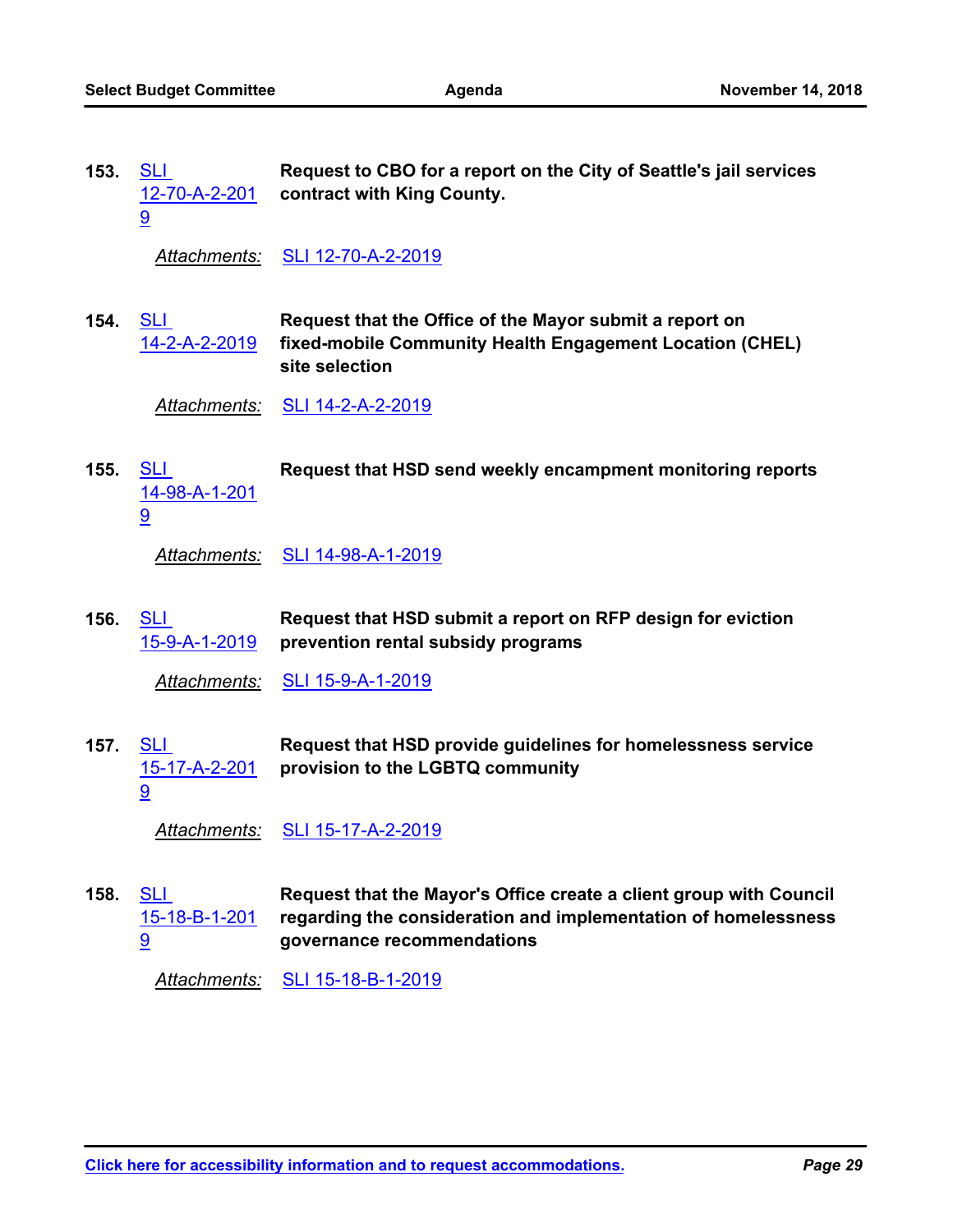**Recommendations by OH for expansion of the Home Repair Loan Program** <u>SLI</u> [24-3-A-1-2019](http://seattle.legistar.com/gateway.aspx?m=l&id=/matter.aspx?key=7814) **159.**

*Attachments:* [SLI 24-3-A-1-2019](http://seattle.legistar.com/gateway.aspx?M=F&ID=3efc720b-bc79-4757-b362-62c70b4a5a53.docx)

**Request that Seattle City Light submit a monthly report about power outages** SLI [32-3-A-2-2019](http://seattle.legistar.com/gateway.aspx?m=l&id=/matter.aspx?key=8068) **160.**

*Attachments:* [SLI 32-3-A-2-2019](http://seattle.legistar.com/gateway.aspx?M=F&ID=c71be6f2-0967-4881-be66-a0e70a671f8b.docx)

**SDCI led research and recommendation on strategies to support tenants by addressing habitability issues in rental units on a faster timeline** SLI [33-5-A-2-2019](http://seattle.legistar.com/gateway.aspx?m=l&id=/matter.aspx?key=8069) **161.**

*Attachments:* [SLI 33-5-A-2-2019](http://seattle.legistar.com/gateway.aspx?M=F&ID=efad7255-4a08-4a27-88c1-4ca4a1492312.docx)

**SDCI report on a regulatory path to allow tiny-homes as a long-term housing option** SLI [33-10-A-1-201](http://seattle.legistar.com/gateway.aspx?m=l&id=/matter.aspx?key=8070) 9 **162.**

*Attachments:* [SLI 33-10-A-1-2019](http://seattle.legistar.com/gateway.aspx?M=F&ID=64823cb9-d3e6-4c89-90da-e17f30fa5900.docx)

**Request that SDOT submit a report on New Mobility Options and Emerging Uses of the Right-of-Way** SLI [35-3-A-1-2019](http://seattle.legistar.com/gateway.aspx?m=l&id=/matter.aspx?key=7840) **163.**

*Attachments:* [SLI 35-3-A-1-2019](http://seattle.legistar.com/gateway.aspx?M=F&ID=7c02768c-beff-4464-881a-c094483c1275.docx)

**Request that SDOT submit a report on transit speed and reliability improvements and RapidRide implementation** 164. <u>SLI</u> [35-4-A-1-2019](http://seattle.legistar.com/gateway.aspx?m=l&id=/matter.aspx?key=7841)

*Attachments:* [SLI 35-4-A-1-2019](http://seattle.legistar.com/gateway.aspx?M=F&ID=4f510a0c-76a8-44ba-8e11-d0480c76bee5.docx)

SLI **SDOT report on implementation of the Thomas Street greenway** [35-13-A-2-201](http://seattle.legistar.com/gateway.aspx?m=l&id=/matter.aspx?key=8071) 9 **165.**

*Attachments:* [SLI 35-13-A-2-2019](http://seattle.legistar.com/gateway.aspx?M=F&ID=71555c43-1f5c-44b8-9dc6-dfec5014ea00.docx)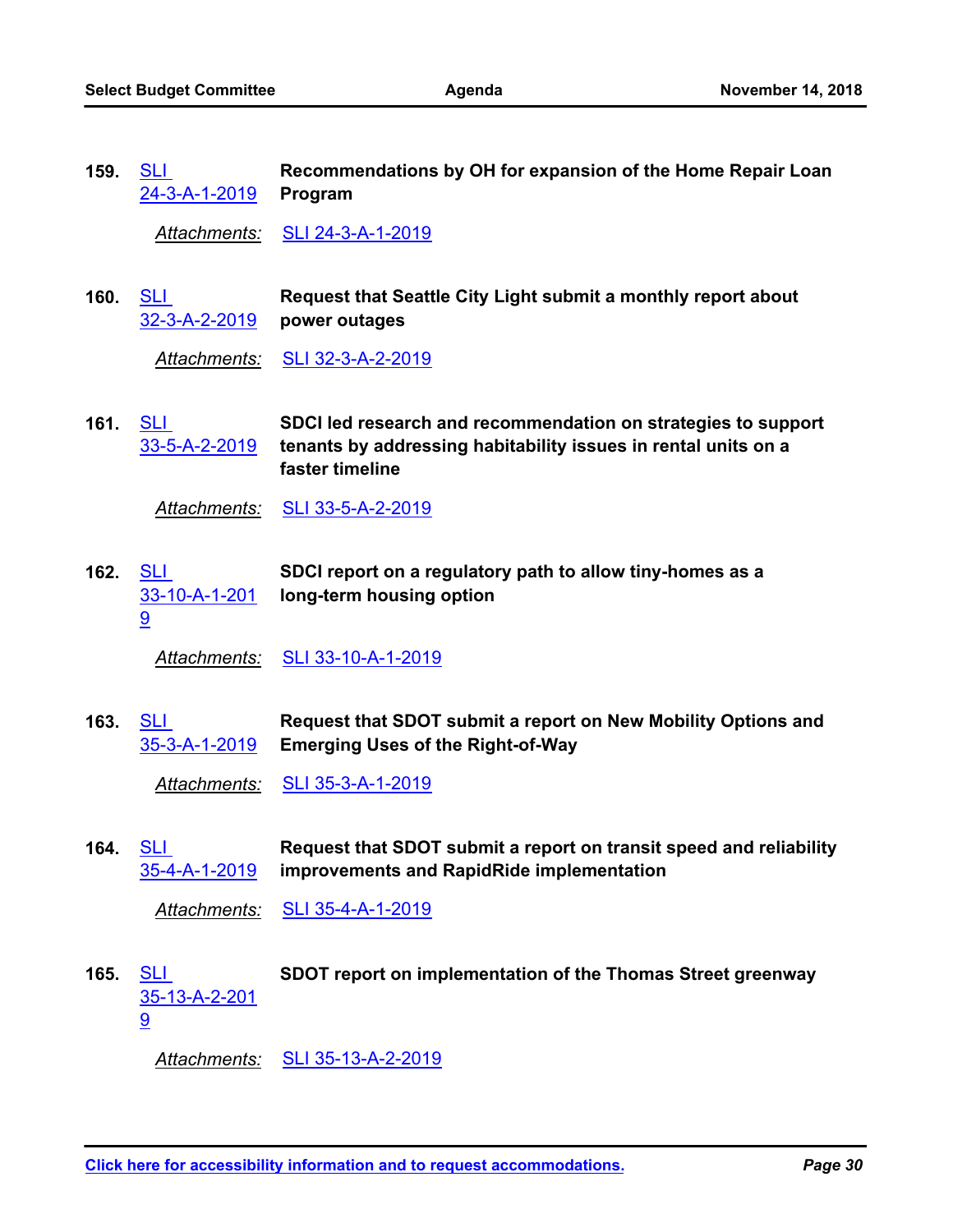| 166. | <b>SLI</b><br>35-15-A-2-201<br>$\overline{9}$ | Request that SDOT submit a report on Interbay corridor<br>transportation improvements, maintenance needs, and funding                                            |
|------|-----------------------------------------------|------------------------------------------------------------------------------------------------------------------------------------------------------------------|
|      | Attachments:                                  | SLI 35-15-A-2-2019                                                                                                                                               |
| 167. | <u>SLI</u><br>35-16-A-1-201<br>9              | Request that SDOT and Office of the Waterfront report on<br>planning for potential use of area in Belltown after<br>decommissioning of the Battery Street Tunnel |
|      | Attachments:                                  | SLI 35-16-A-1-2019                                                                                                                                               |
| 168. | <u>SLI</u><br>35-18-A-1-201<br>9              | Council's intent to review and consider legislative approval of<br>SDOT's proposal for the revised Move Seattle spending plan                                    |
|      | Attachments:                                  | <u>SLI 35-18-A-1-2019</u>                                                                                                                                        |
| 169. | SLI<br>35-19-A-1-201<br>9                     | Request that SDOT include performance measures and identify<br>construction funding in any Center City Streetcar operating<br>agreement                          |
|      | Attachments:                                  | <u>SLI 35-19-A-1-2019</u>                                                                                                                                        |
| 170. | <b>SLI</b><br><u>38-2-A-2-2019</u>            | Request that SPD and Seattle I.T. submit a report on a database<br>for LEAD                                                                                      |
|      | <u> Attachments:</u>                          | <u>SLI 38-2-A-2-2019</u>                                                                                                                                         |
| 171. | <u>SLI</u><br><u>38-3-A-2-2019</u>            | Request that the Executive submit a report on special events cost<br>recovery                                                                                    |
|      | <u> Attachments:</u>                          | <u>SLI 38-3-A-2-2019</u>                                                                                                                                         |
| 172. | <b>SLI</b><br>38-6-A-2-2019                   | Request that SPD submit monthly and quarterly reports on<br>staffing                                                                                             |
|      | <u> Attachments:</u>                          | SLI 38-6-A-2-2019                                                                                                                                                |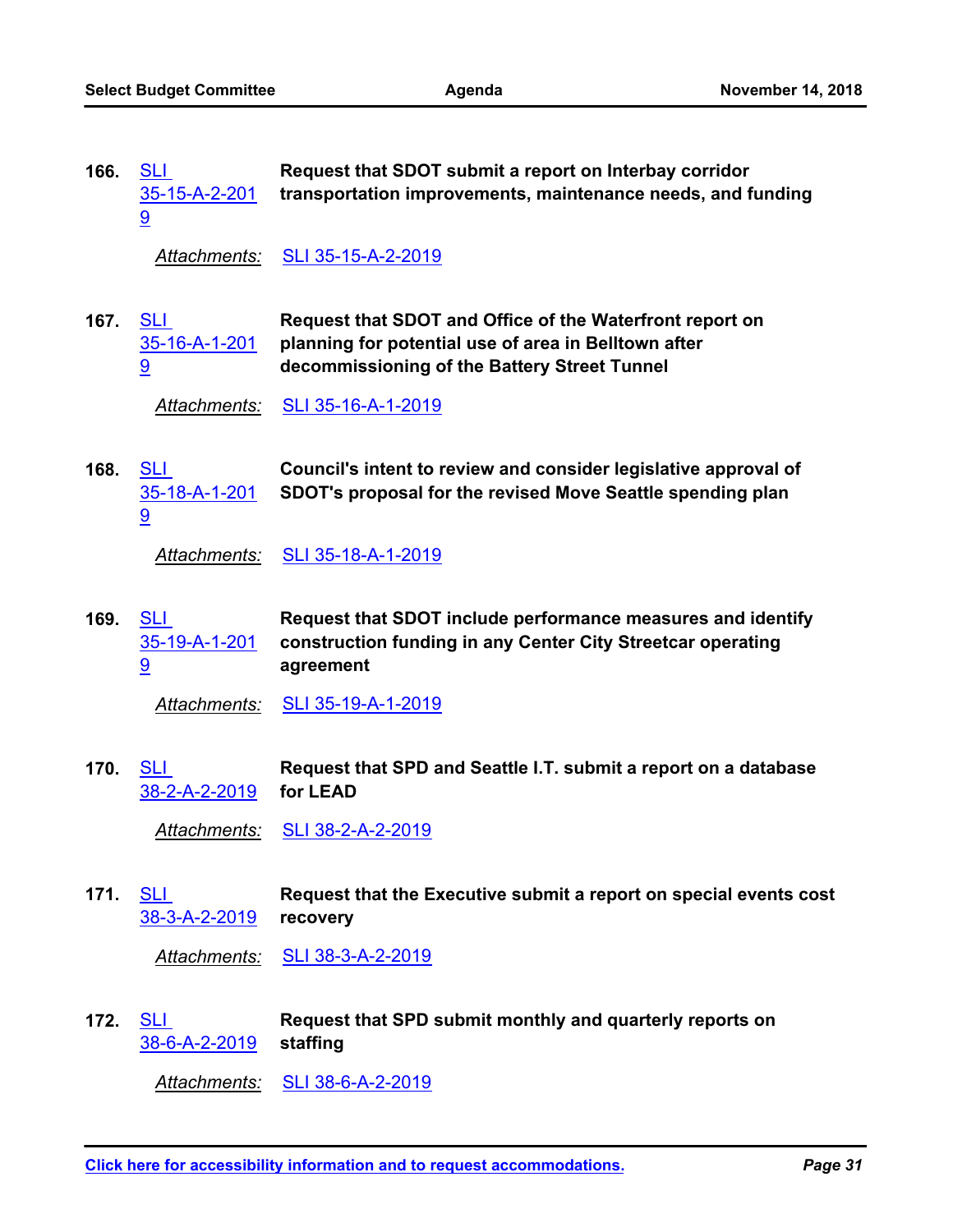- **B. Consideration of Items Removed from the Consent Package**
- **C. Individual Votes on Other Items**
- **i. Items Proposed for Substitution (Item 173)**
- **Requests that SPU analyze the Utility Discount Program as part of its Affordability and Accountability Strategic Plan** 173. <u>SLI</u> [40-1-A-2-2019](http://seattle.legistar.com/gateway.aspx?m=l&id=/matter.aspx?key=8075)

*Attachments:* [SLI 40-1-A-2-2019](http://seattle.legistar.com/gateway.aspx?M=F&ID=9c84ebba-74d6-4303-ba09-f1e1d6ce98ea.docx)

- **ii. Non-Competing Items (Items 174 177)**
- **Request that HSD provide a report on homelessness outreach service provision** [15-20-A-1-201](http://seattle.legistar.com/gateway.aspx?m=l&id=/matter.aspx?key=8107) 174. <u>SLI</u> 9

*Attachments:* [SLI 15-20-A-1-2019](http://seattle.legistar.com/gateway.aspx?M=F&ID=565582e4-f4fb-44a2-8ac1-b6d9bedf46e0.docx)

**Request that OCR submit a report of the results of its review of authority and resources to more effectively investigate complaints of workplace harassment and discrimination City-wide** 175. <u>SLI</u> [21-2-A-2-2019](http://seattle.legistar.com/gateway.aspx?m=l&id=/matter.aspx?key=8108)

*Attachments:* [SLI 21-2-A-2-2019](http://seattle.legistar.com/gateway.aspx?M=F&ID=05f9e55b-99c3-4b5d-b074-f418206a0b9c.docx)

**Request OPCD, DON, and OCR prepare a racial equity analysis of the City's Growth Strategy** 176. <u>SLI</u> [29-4-B-1-2019](http://seattle.legistar.com/gateway.aspx?m=l&id=/matter.aspx?key=8109)

*Attachments:* [SLI 29-4-B-1-2019](http://seattle.legistar.com/gateway.aspx?M=F&ID=6697e7db-3843-44ad-95c7-d80a7c246116.docx)

**SDOT and HSD report on transit passes for City-contracted human service workers** [35-7-A-2-2019](http://seattle.legistar.com/gateway.aspx?m=l&id=/matter.aspx?key=8110) 177. <u>SLI</u>

*Attachments:* [SLI 35-7-A-2-2019](http://seattle.legistar.com/gateway.aspx?M=F&ID=0516a83c-a5be-40f5-b78e-4c5897264c33.docx)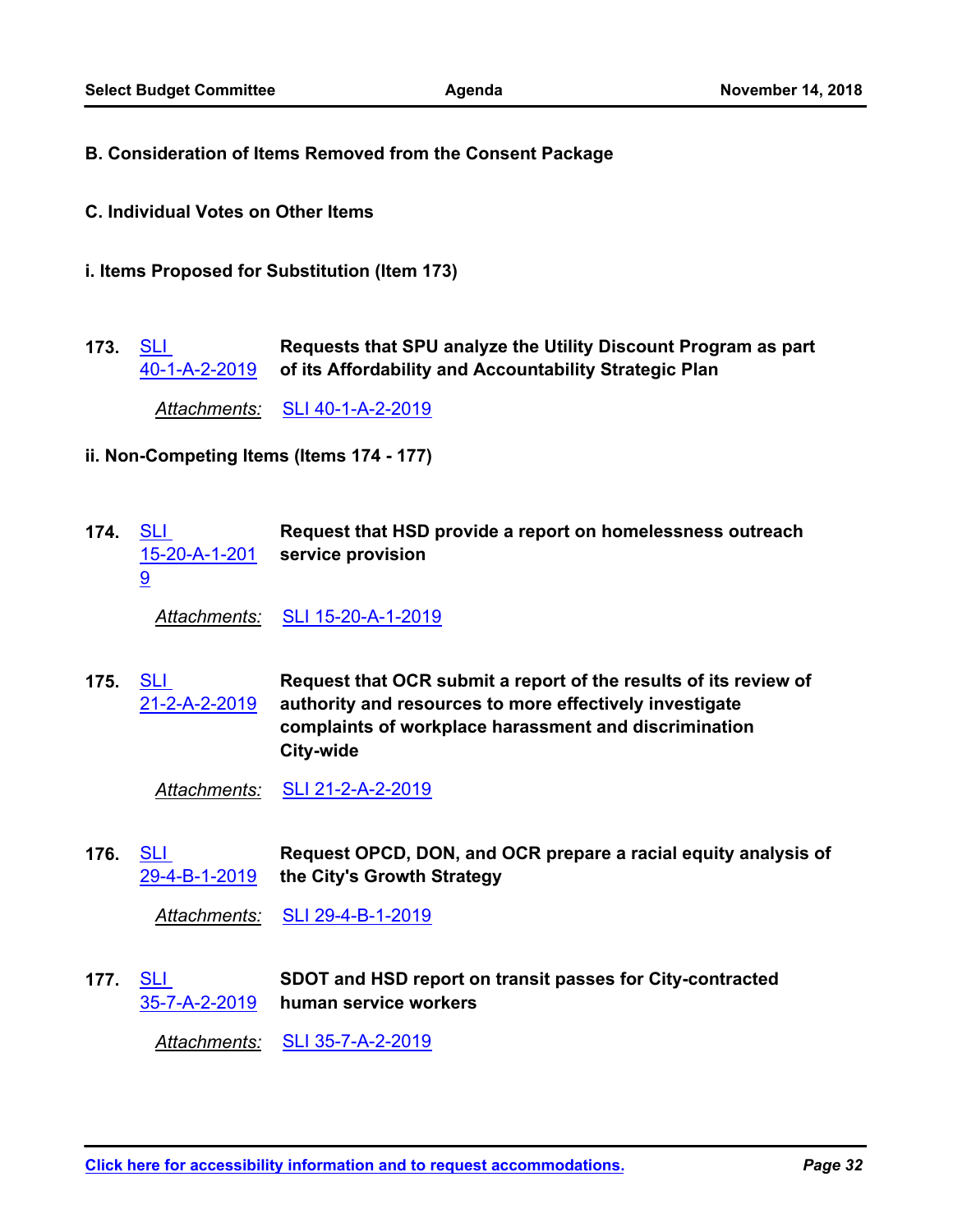#### **3. Other Budget Legislation**

- **A. Consent Package (178 185)**
- **Adopt Resolution 31853, enhancing oversight of Capital Improvement Program projects** GS [41-5-A-2-2019](http://seattle.legistar.com/gateway.aspx?m=l&id=/matter.aspx?key=8056) **178.**

*Attachments:* [GS 41-5-A-2-2019](http://seattle.legistar.com/gateway.aspx?M=F&ID=ea5ab406-cc5b-445b-a1b0-0436f22c1956.docx)

**Pass C.B. 119390, the 3rd 2018 grant acceptance ordinance, authorizing the acceptance of \$8.3 million of funding from non-City sources** 179. <u>GS</u> [41-7-A-1-2019](http://seattle.legistar.com/gateway.aspx?m=l&id=/matter.aspx?key=7952)

*Attachments:* [GS 41-7-A-1-2019](http://seattle.legistar.com/gateway.aspx?M=F&ID=18efd93a-e9a2-4190-9ba1-da78e0a44ad6.docx)

**Amend then pass as amended C.B. 119391, the 3rd 2018 supplemental appropriations ordinance, revising the 2018 Adopted budget** GS [41-8-C-1-2019](http://seattle.legistar.com/gateway.aspx?m=l&id=/matter.aspx?key=8103) **180.**

*Attachments:* [GS 41-8-C-1-2019](http://seattle.legistar.com/gateway.aspx?M=F&ID=1bbcbc22-4811-4007-846d-ef7f060d6281.docx)

*Supporting Documents:* [Attachment A - CB 119391 3Q18 Supplemental ORD](http://seattle.legistar.com/gateway.aspx?M=F&ID=bcca1434-b015-4bbe-946e-25dda93fbcd5.pdf)

**Pass C.B. 119393, authorizing the issuance of \$55 million of LTGO bonds.** 181. <u>GS</u> [41-9-A-1-2019](http://seattle.legistar.com/gateway.aspx?m=l&id=/matter.aspx?key=7954)

*Attachments:* [GS 41-9-A-1-2019](http://seattle.legistar.com/gateway.aspx?M=F&ID=e245ef7b-4d28-4f60-8c8d-1ca58ca7a194.docx)

GS **Pass CB 119370, known as the long property tax ordinance** [41-12-A-1-201](http://seattle.legistar.com/gateway.aspx?m=l&id=/matter.aspx?key=8104) 9 **182.**

*Attachments:* [GS 41-12-A-1-2019](http://seattle.legistar.com/gateway.aspx?M=F&ID=3146e86e-57ac-4bc7-b528-58beacea9dd3.docx)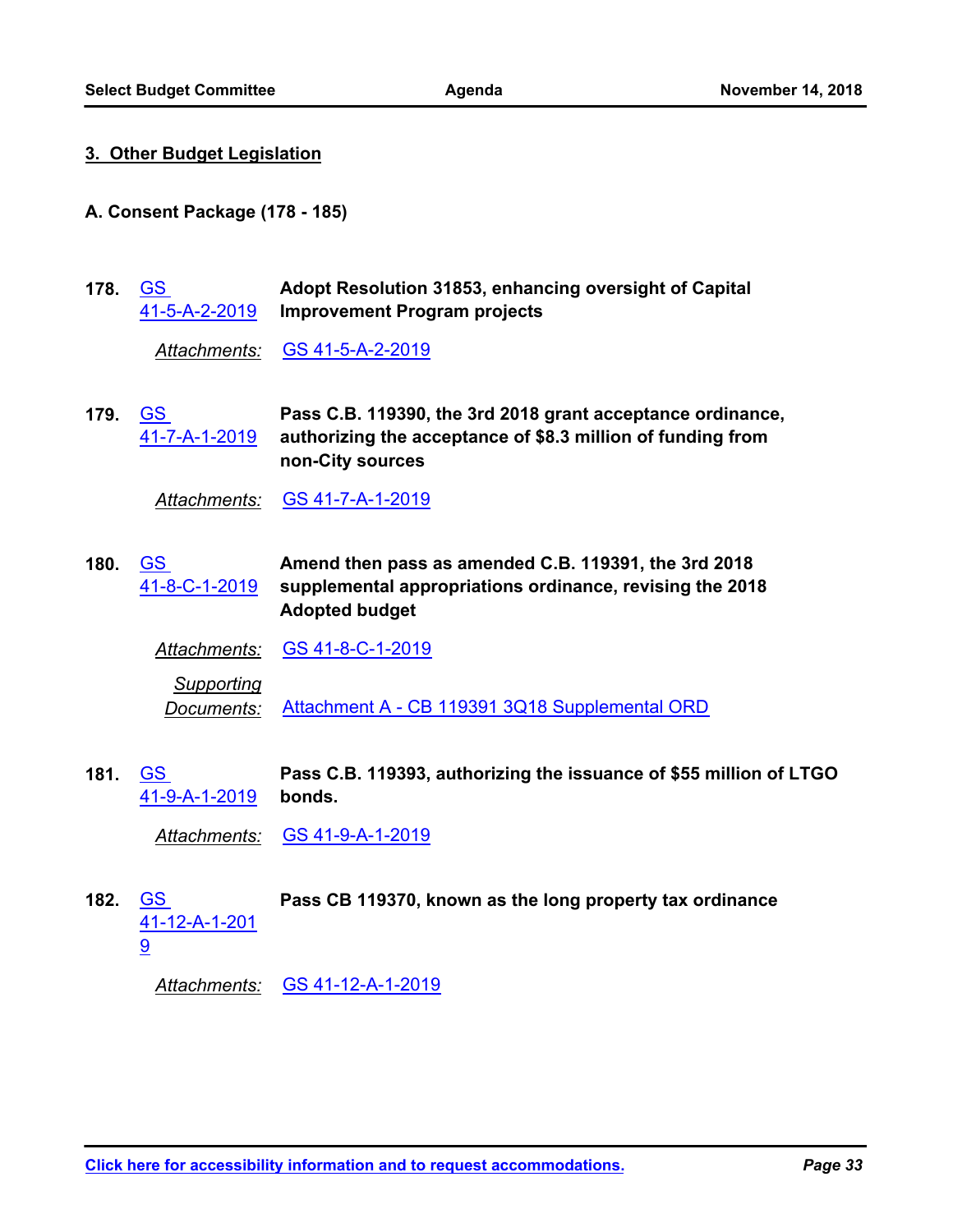GS **Pass CB 119371, known as the short property tax ordinance** [41-13-A-1-201](http://seattle.legistar.com/gateway.aspx?m=l&id=/matter.aspx?key=8105) 9 **183.**

*Attachments:* [GS 41-13-A-1-2019](http://seattle.legistar.com/gateway.aspx?M=F&ID=71deeda6-8eaf-47ec-bf6b-0cba526292f3.docx)

**Adopt Res. 31848 adopting revised financial policies for the Cumulative Reserve Subfund** 184. <u>GS</u> [41-14-A-1-201](http://seattle.legistar.com/gateway.aspx?m=l&id=/matter.aspx?key=7955) 9

*Attachments:* [GS 41-14-A-1-2019](http://seattle.legistar.com/gateway.aspx?M=F&ID=125f13de-8e2e-4b1a-b4db-89885e6ac748.docx)

**Pass C.B. 119405 amending certain provisions the Business License (B&O) Tax and Business License Tax Certificate Fee to conform to State law.** 185. <u>GS</u> [41-15-A-2-201](http://seattle.legistar.com/gateway.aspx?m=l&id=/matter.aspx?key=8106) 9

*Attachments:* [GS 41-15-A-2-2019](http://seattle.legistar.com/gateway.aspx?M=F&ID=69aa9ede-ae1e-4575-b1d8-9aadd66bd6d5.docx)

- **B. Consideration of Items Removed from the Consent Package**
- **C. Individual Votes on Other Items**
- **Pass C.B. 119377 allowing a B&O tax deduction for revenue from grants, contracts, and sub-awards received as compensation for, or to support, life sciences research** GS [41-6-A-1-2019](http://seattle.legistar.com/gateway.aspx?m=l&id=/matter.aspx?key=7951) **186.**

*Attachments:* [GS 41-6-A-1-2019](http://seattle.legistar.com/gateway.aspx?M=F&ID=b8e3fb26-1588-49cf-a92c-8915ffcb1988.docx)

**F. Adjournment**

**Related Budget Legislation:**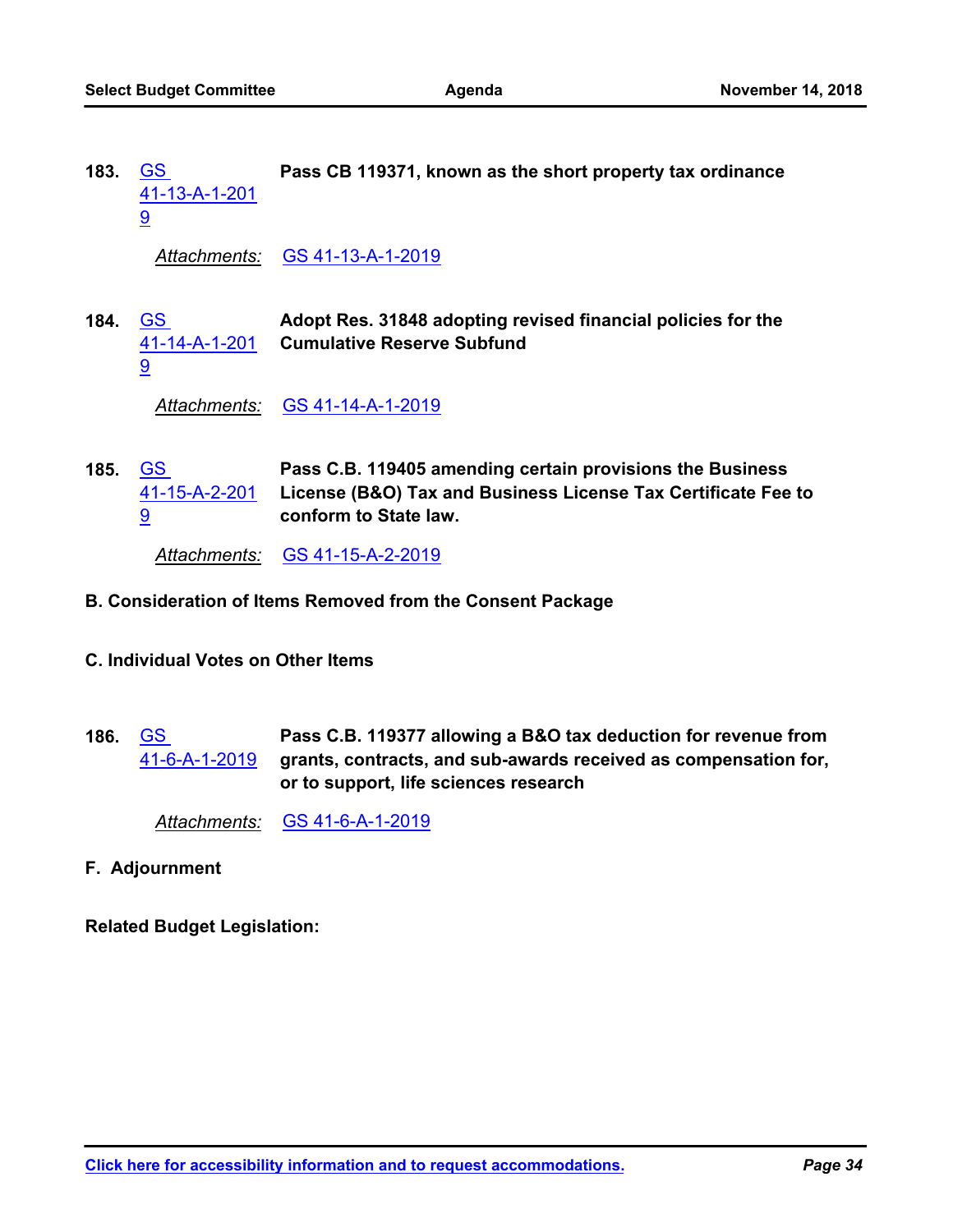**AN ORDINANCE relating to the City Light Department; amending rates, terms, and conditions for the use and sale of electricity supplied by the City Light Department for 2019 and 2020; and amending Sections 21.49.020, 21.49.030, 21.49.052, 21.49.055, 21.49.057, 21.49.058, 21.49.060, 21.49.065, and 21.49.085 of the Seattle Municipal Code.** [CB 119349](http://seattle.legistar.com/gateway.aspx?m=l&id=/matter.aspx?key=7427)

## *Supporting*

```
Documents:Summary and Fiscal Note
City Light CEO-GM Letter
```
**AN ORDINANCE relating to the City Light Department; amending Section 21.49.086 of the Seattle Municipal Code to create Net Wholesale Revenue targets for 2019 and 2020 consistent with those assumed in the City Light 2019-2024 Strategic Plan approved by the City Council via Resolution 31819.** [CB 119350](http://seattle.legistar.com/gateway.aspx?m=l&id=/matter.aspx?key=7442)

## *Supporting*

*Documents:* [Summary and Fiscal Note](http://seattle.legistar.com/gateway.aspx?M=F&ID=b23edc43-4730-4d6f-ad6e-016b0213e830.docx)

**AN ORDINANCE relating to the levy of property taxes; fixing the rates and/or amounts of taxes to be levied, and levying the same upon all taxable property, both real and personal, in The City of Seattle, to finance the departments and activities of City government and to provide for the general obligation bond interest and redemption requirements for the year beginning on the first day of January 2019; and ratifying and confirming certain prior acts.** [CB 119370](http://seattle.legistar.com/gateway.aspx?m=l&id=/matter.aspx?key=7638)

*Supporting Documents:* [Summary and Fiscal Note](http://seattle.legistar.com/gateway.aspx?M=F&ID=7f8d35cc-9e50-497f-be9b-7cef378e7e8a.docx)

**AN ORDINANCE authorizing the levy of regular property taxes by The City of Seattle for collection in 2019, representing an increase above the regular property taxes levied for collection in 2018; and ratifying and confirming certain prior acts.** [CB 119371](http://seattle.legistar.com/gateway.aspx?m=l&id=/matter.aspx?key=7639)

*Supporting Documents:* [Summary and Fiscal Note](http://seattle.legistar.com/gateway.aspx?M=F&ID=e196d9b8-94f9-45ad-adde-be082c769508.docx)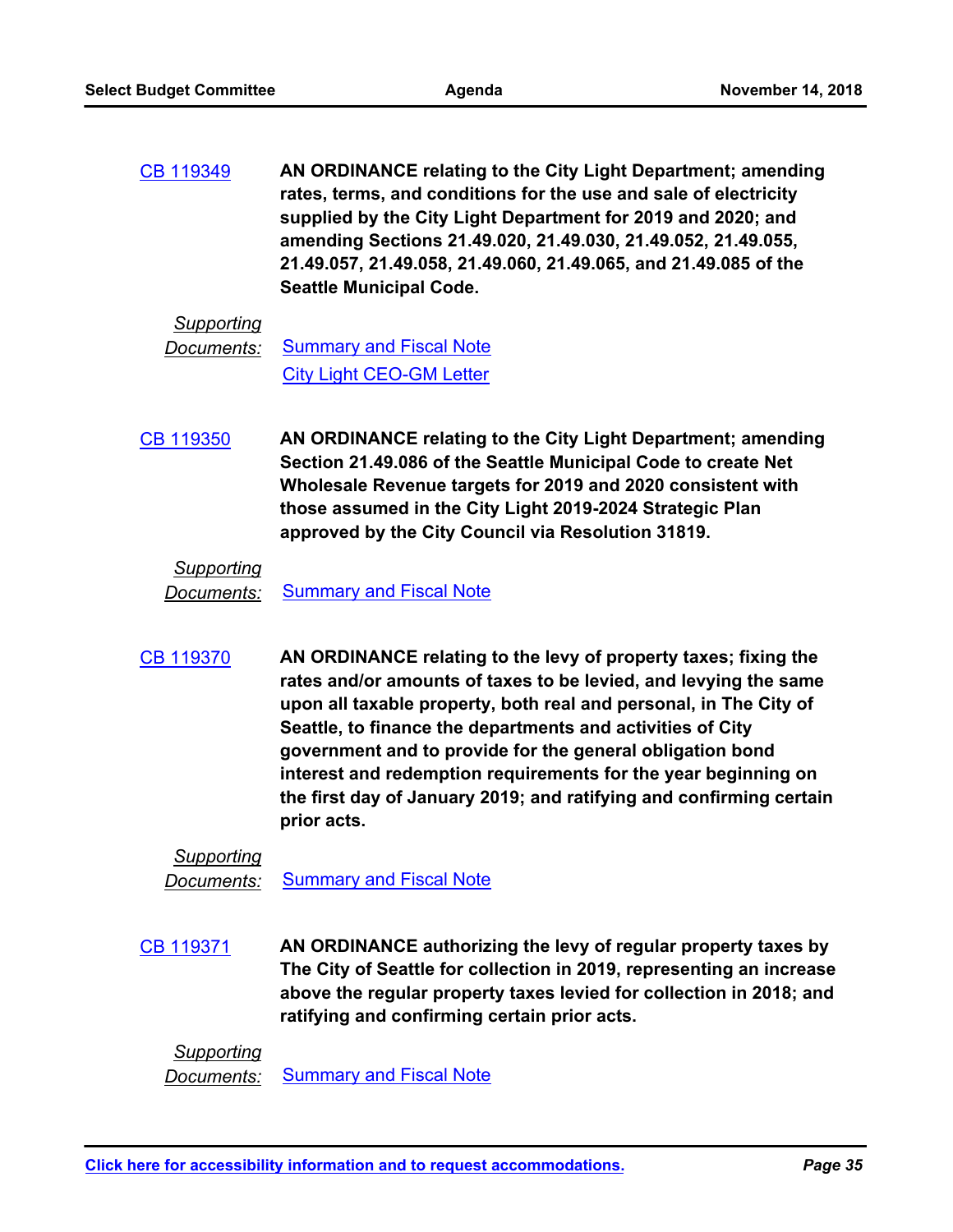**AN ORDINANCE relating to the Department of Parks and Recreation; authorizing an amendment to the Interlocal Agreement between The City of Seattle and the Seattle Park District.** [CB 119375](http://seattle.legistar.com/gateway.aspx?m=l&id=/matter.aspx?key=7739)

*Attachments:* [Att 1 - First Amendment to Interlocal Agreement](http://seattle.legistar.com/gateway.aspx?M=F&ID=8c373480-949c-449a-9306-03aa5c8936ef.docx)

*Supporting*

**Documents:** [Summary and Fiscal Note](http://seattle.legistar.com/gateway.aspx?M=F&ID=5039f2e2-3a97-41c4-a263-33d0bb3e7727.docx)

**AN ORDINANCE relating to the taxation of sweetened beverages; amending Ordinance 125324 to amend the uses of the proceeds of the Sweetened Beverage Tax.** [CB 119376](http://seattle.legistar.com/gateway.aspx?m=l&id=/matter.aspx?key=7525)

*Supporting* **Documents:** [Summary and Fiscal Note](http://seattle.legistar.com/gateway.aspx?M=F&ID=c79c34ff-1f15-4538-b0ae-3674dee4863e.docx)

**AN ORDINANCE relating to the business license tax and other taxes; allowing a deduction for grants, contracts, and sub-awards received as compensation for, or to support, life sciences research and development; and amending Section 5.45.100 of the Seattle Municipal Code.** [CB 119377](http://seattle.legistar.com/gateway.aspx?m=l&id=/matter.aspx?key=7650)

*Supporting* **Documents:** [Summary and Fiscal Note](http://seattle.legistar.com/gateway.aspx?M=F&ID=49dcd127-28ea-480b-abbf-e9f5eadd3985.docx)

- **AN ORDINANCE relating to the Neighborhood Matching Fund Program; establishing new program guidelines and an automatic carry-forward policy.** [CB 119378](http://seattle.legistar.com/gateway.aspx?m=l&id=/matter.aspx?key=7532)
	- *Attachments:* [Att A Neighborhood Matching Fund 2018 Guidelines](http://seattle.legistar.com/gateway.aspx?M=F&ID=c502f8d7-5798-4e18-abec-d73963701be8.pdf)

*Supporting*

**Documents:** [Summary and Fiscal Note](http://seattle.legistar.com/gateway.aspx?M=F&ID=c055823f-32cd-45a3-9571-a798c9270255.docx)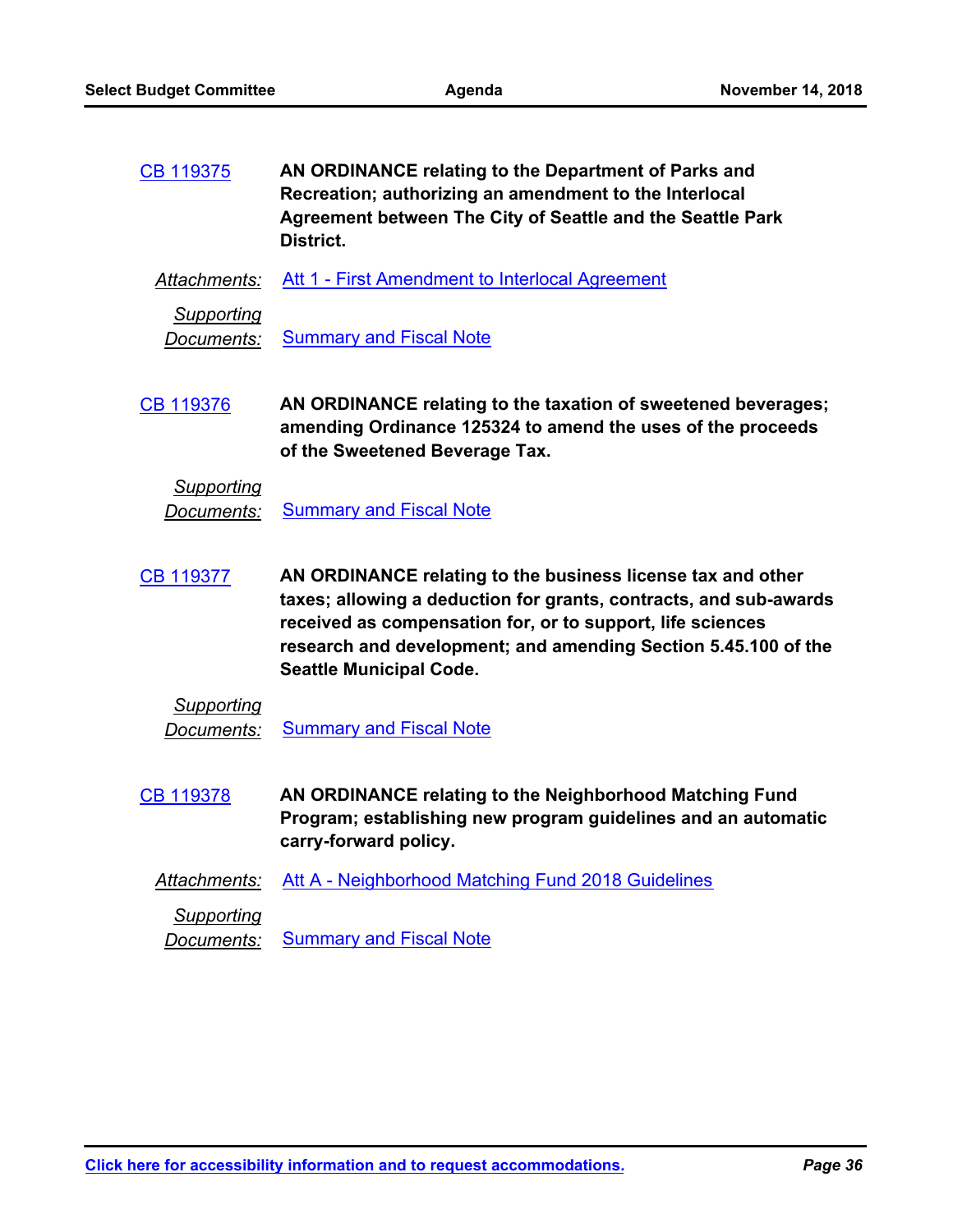**AN ORDINANCE relating to the financing of Seattle Center's operations; authorizing the loan of funds in the amount of \$5,000,000 from the Unrestricted Cumulative Reserve Fund to the Seattle Center Fund to support the operations of Seattle Center during the temporary closure of KeyArena; and providing for the repayment thereof.** [CB 119379](http://seattle.legistar.com/gateway.aspx?m=l&id=/matter.aspx?key=7620)

#### *Supporting*

**Documents:** [Summary and Fiscal Note](http://seattle.legistar.com/gateway.aspx?M=F&ID=15fcaa53-f27b-484e-a5ca-c968ee202a9b.docx) [Sum Att A - Interfund Loan Calculations](http://seattle.legistar.com/gateway.aspx?M=F&ID=a469b60b-0c3c-4214-8e0d-3a6b519aa287.pdf)

**AN ORDINANCE relating to the financing of the Seattle Streetcar operations; amending Ordinance 122424 to extend an interfund loan from the Move Seattle Levy Fund to the Seattle Streetcar Operations Fund.** [CB 119380](http://seattle.legistar.com/gateway.aspx?m=l&id=/matter.aspx?key=7624)

# *Supporting*

**Documents:** [Summary and Fiscal Note](http://seattle.legistar.com/gateway.aspx?M=F&ID=8d3df68f-f5fb-43ab-8b6a-35d7664dfe7d.docx)

- **AN ORDINANCE relating to Seattle Center parking charges; amending Section 17.19.010 of the Seattle Municipal Code.** [CB 119381](http://seattle.legistar.com/gateway.aspx?m=l&id=/matter.aspx?key=7527)
	- *Supporting Documents:* [Summary and Fiscal Note](http://seattle.legistar.com/gateway.aspx?M=F&ID=de0727bf-7584-4b83-923b-9956767ef0cb.docx)
- **AN ORDINANCE relating to the Seattle Center Department; modifying the Seattle Center Fee Range Schedule authorized by Section 17.16.015 of the Seattle Municipal Code, and repealing Attachment A to Ordinance 125199.** [CB 119382](http://seattle.legistar.com/gateway.aspx?m=l&id=/matter.aspx?key=7526)
	- *Attachments:* [Att A Seattle Center Fee Range Schedule](http://seattle.legistar.com/gateway.aspx?M=F&ID=056e17d2-e62d-430a-b44d-df264a6c9b25.docx) [Att A1 - Seattle Center Fee Range Schedule \(markup\)](http://seattle.legistar.com/gateway.aspx?M=F&ID=99c65f8b-0af1-4518-9174-fb2c82f3ac81.docx)

*Supporting*

*Documents:* [Summary and Fiscal Note](http://seattle.legistar.com/gateway.aspx?M=F&ID=a2e33723-20e8-4a43-b939-bb130b5c14b8.docx)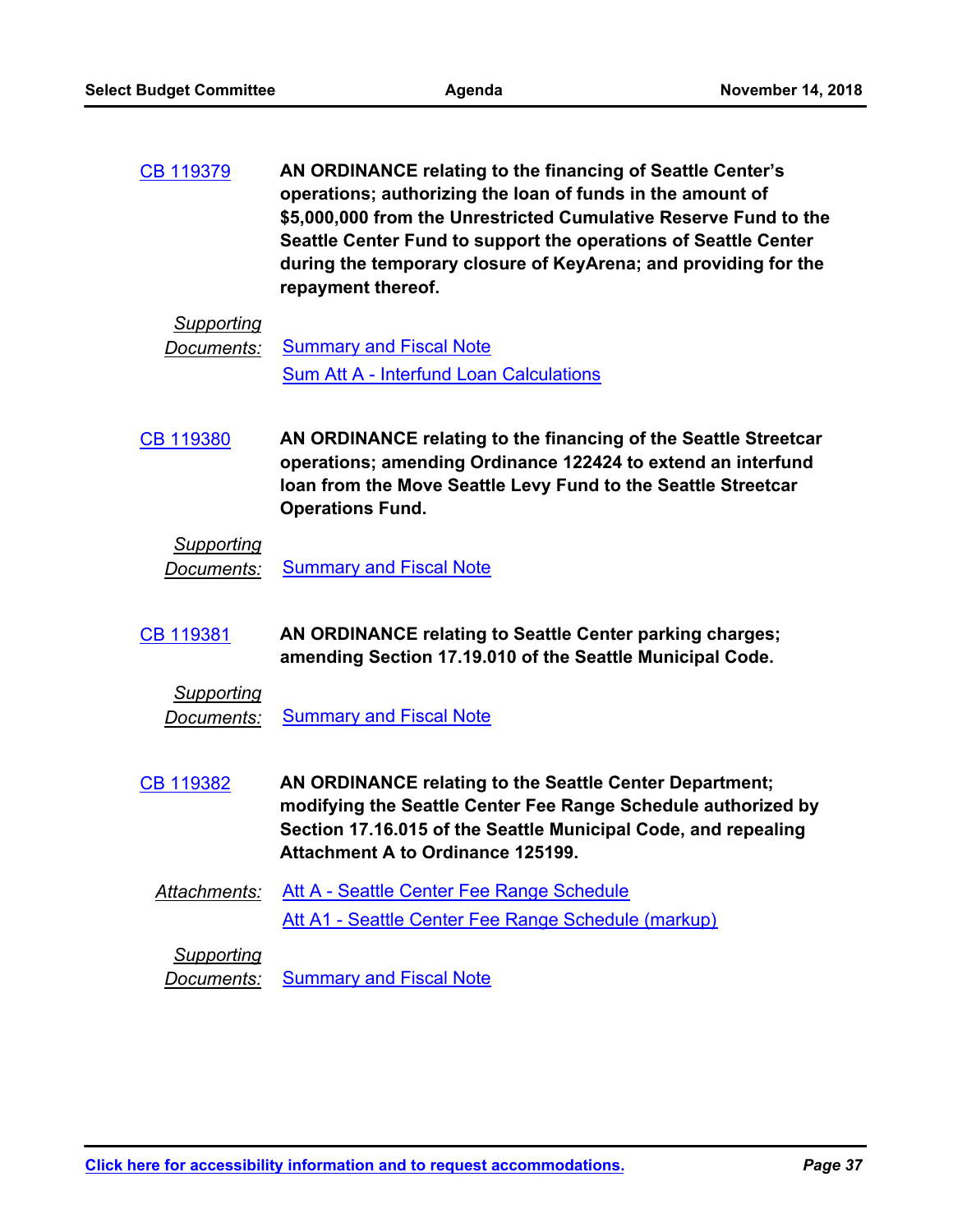**AN ORDINANCE relating to the Department of Parks and Recreation; establishing the 2019-2020 fee schedule for the use of park properties and other park and recreation facilities and services; and superseding previous park and recreation fee schedules.** [CB 119383](http://seattle.legistar.com/gateway.aspx?m=l&id=/matter.aspx?key=7606)

*Attachments:* [Att 1 - 2019-2020 DPR Fees and Charges](http://seattle.legistar.com/gateway.aspx?M=F&ID=f647e35e-be2d-400e-bbdf-78660ab1817f.pdf)

*Supporting*

*Documents:* [Summary and Fiscal Note](http://seattle.legistar.com/gateway.aspx?M=F&ID=37296d0f-0bd4-4c10-b80c-62eeaa780c1e.docx) [Summary Att 1 - Changes to DPR Fees and Charges](http://seattle.legistar.com/gateway.aspx?M=F&ID=7d57fa7c-4553-4db7-8a22-4d5d9275d1ad.docx)

**AN ORDINANCE relating to regulatory business and professional license fees; adjusting business and professional license fees associated with the regulated activities of public parking lots and garages, used goods, adult entertainment, and marijuana; and amending Seattle Municipal Code Sections 6.48.020, 6.204.080, 6.270.060, and 6.500.080.** [CB 119384](http://seattle.legistar.com/gateway.aspx?m=l&id=/matter.aspx?key=7529)

## *Supporting*

*Documents:* [Summary and Fiscal Note](http://seattle.legistar.com/gateway.aspx?M=F&ID=9c29a18a-d1a0-4dd3-9a0e-cd6c31551f16.docx)

**AN ORDINANCE relating to fees charged by the Seattle Animal Shelter; and amending Chapter 9.26 of the Seattle Municipal Code.** [CB 119385](http://seattle.legistar.com/gateway.aspx?m=l&id=/matter.aspx?key=7528)

*Supporting* **Documents:** [Summary and Fiscal Note](http://seattle.legistar.com/gateway.aspx?M=F&ID=4370e0f1-ec72-4000-b843-2902dd1d5db5.docx)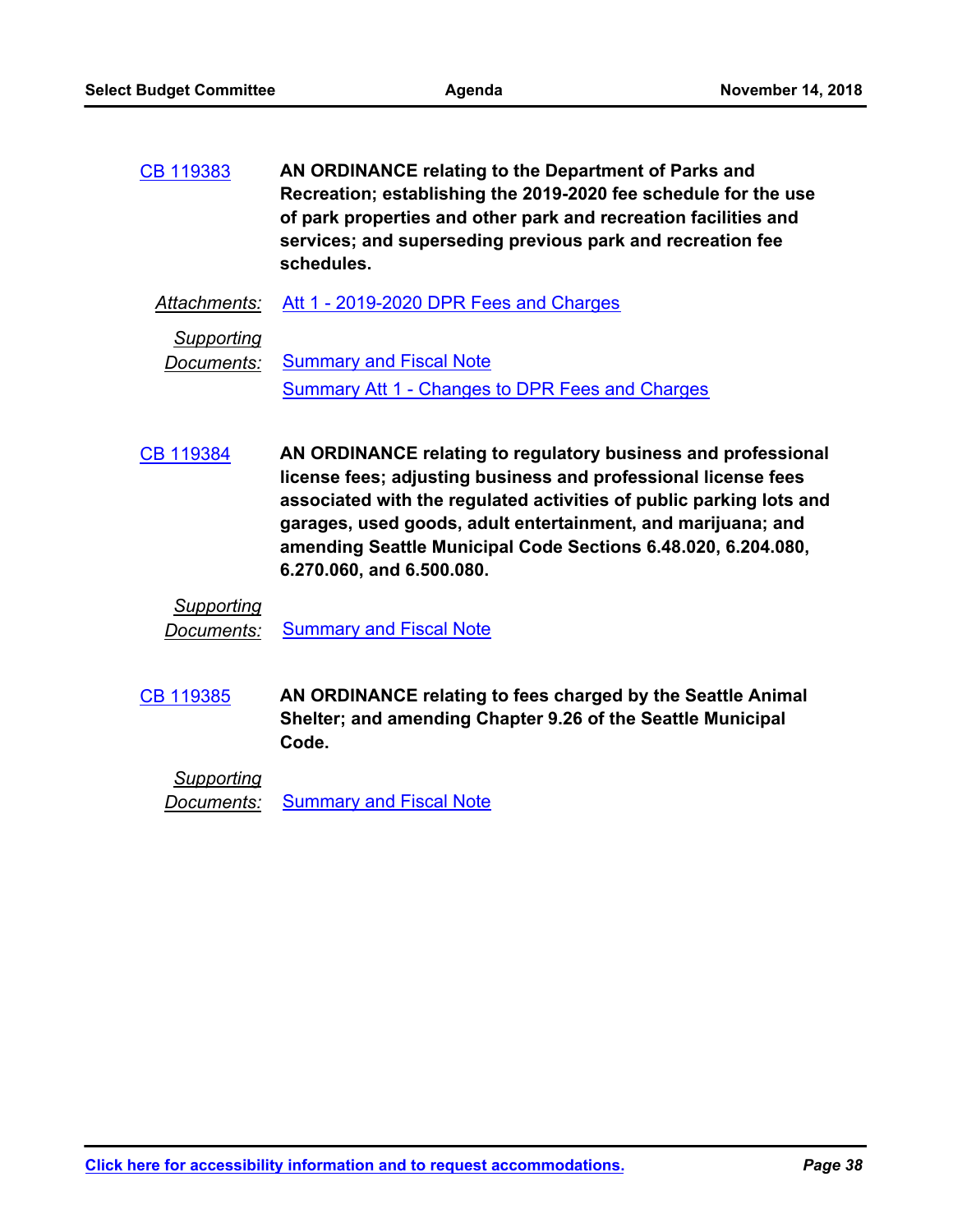**AN ORDINANCE related to fees and charges for permits and activities of the Seattle Department of Construction and Inspections, related fees by other departments, and technical corrections; amending Sections 22.900B.010, 22.900B.020, 22.900C.010, 22.900D.010, 22.900D.090, 22.900D.100, 22.900D.110, 22.900D.140, 22.900D.160, 22.900E.020, 22.900E.030, 22.900E.040, 22.900E.050, 22.900E.060, 22.900F.010, 22.900G.010, and 22.900G.015 of the Seattle Municipal Code.** [CB 119386](http://seattle.legistar.com/gateway.aspx?m=l&id=/matter.aspx?key=7575)

#### *Supporting*

**Documents:** [Summary and Fiscal Note](http://seattle.legistar.com/gateway.aspx?M=F&ID=c395ccbd-4329-47dd-976e-804cf9172d98.docx) [Summary Att A - SDCI Permit Fees and Charges Proposed for](http://seattle.legistar.com/gateway.aspx?M=F&ID=6eb11aee-5ba8-4181-8887-99ce4dee1675.docx)  2019

**AN ORDINANCE related to the Rental Registration and Inspection Ordinance program, administered by the Seattle Department of Construction and Inspections; adding Seattle Municipal Code (SMC) Sections 22.900H.070 and 22.900H.080; and amending SMC Sections 22.214.040, 22.214.050, 22.900H.020, 22.900H.030, 22.900H.050, and 22.900H.060.** [CB 119387](http://seattle.legistar.com/gateway.aspx?m=l&id=/matter.aspx?key=7536)

#### *Supporting*

**Documents:** [Summary and Fiscal Note](http://seattle.legistar.com/gateway.aspx?M=F&ID=6e4ce4bc-dc7f-40ed-b10d-b1dfcb346bb3.docx) [Summary Att A – RRIO 5-Year Revenue, Expenditure, and Fund](http://seattle.legistar.com/gateway.aspx?M=F&ID=beff476e-1a8a-49e8-902a-310a2c361fb4.docx)  Balance Projection

**AN ORDINANCE relating to street and sidewalk use; amending the Street Use Permit Fee Schedule authorized by Section 15.04.074 of the Seattle Municipal Code; removing street vacation fees from the Seattle Municipal Code in conformity with the new Street Use Permit Fee Schedule; and amending Section 15.62.030 of the Seattle Municipal Code.** [CB 119388](http://seattle.legistar.com/gateway.aspx?m=l&id=/matter.aspx?key=7534)

#### *Attachments:* [Att A - SDOT Street Use Permit Fee Schedule](http://seattle.legistar.com/gateway.aspx?M=F&ID=f27b01d1-6327-477f-a5f3-55ad39450de7.docx)

*Supporting*

**Documents:** [Summary and Fiscal Note](http://seattle.legistar.com/gateway.aspx?M=F&ID=54f97880-3c86-474f-becb-1576714c2389.docx)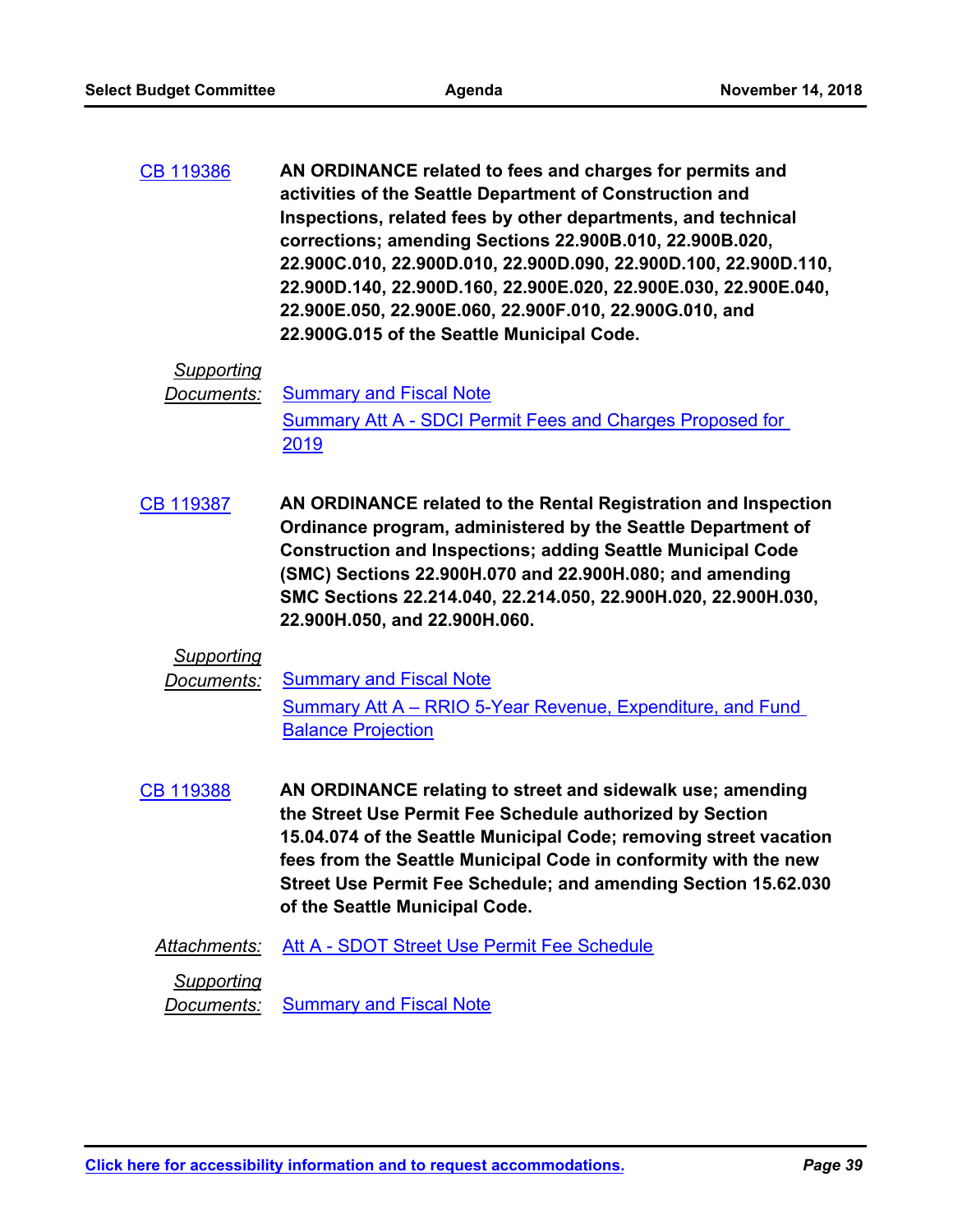**AN ORDINANCE relating to the Building and Construction Codes, Subtitle VI, Fire Code; adding, deleting, and revising various Seattle Fire Department permit, certificate, inspection, and plan review fees and related provisions; and amending Sections 15.35.010, 22.602.010, 22.602.045, 22.602.050, 22.602.070, and 22.602.090 of the Seattle Municipal Code.** [CB 119389](http://seattle.legistar.com/gateway.aspx?m=l&id=/matter.aspx?key=7633)

#### *Supporting*

**Documents:** [Summary and Fiscal Note](http://seattle.legistar.com/gateway.aspx?M=F&ID=74cb1c45-0d32-4b12-9092-c202fbe8ac4f.docx)

**AN ORDINANCE authorizing, in 2018, acceptance of funding from non-City sources (commonly known as the 3rd quarter grant acceptance ordinance); authorizing the heads of the Executive Department, Department of Education and Early Learning, Seattle Fire Department, and Seattle Department of Transportation to accept specified grants, private funding, and subsidized loans and to execute, deliver, and perform corresponding agreements; and ratifying and confirming certain prior acts.** [CB 119390](http://seattle.legistar.com/gateway.aspx?m=l&id=/matter.aspx?key=7636)

# *Supporting*

**Documents:** [Summary and Fiscal Note](http://seattle.legistar.com/gateway.aspx?M=F&ID=d68b3823-9bbc-4568-af68-27fd96e8b7eb.docx)

[Summary Att A - 2018 3Q Grant Acceptance Ordinance Summary](http://seattle.legistar.com/gateway.aspx?M=F&ID=914c2f85-a9c6-4ddf-b54e-0b4f14a65282.docx)  Detail Table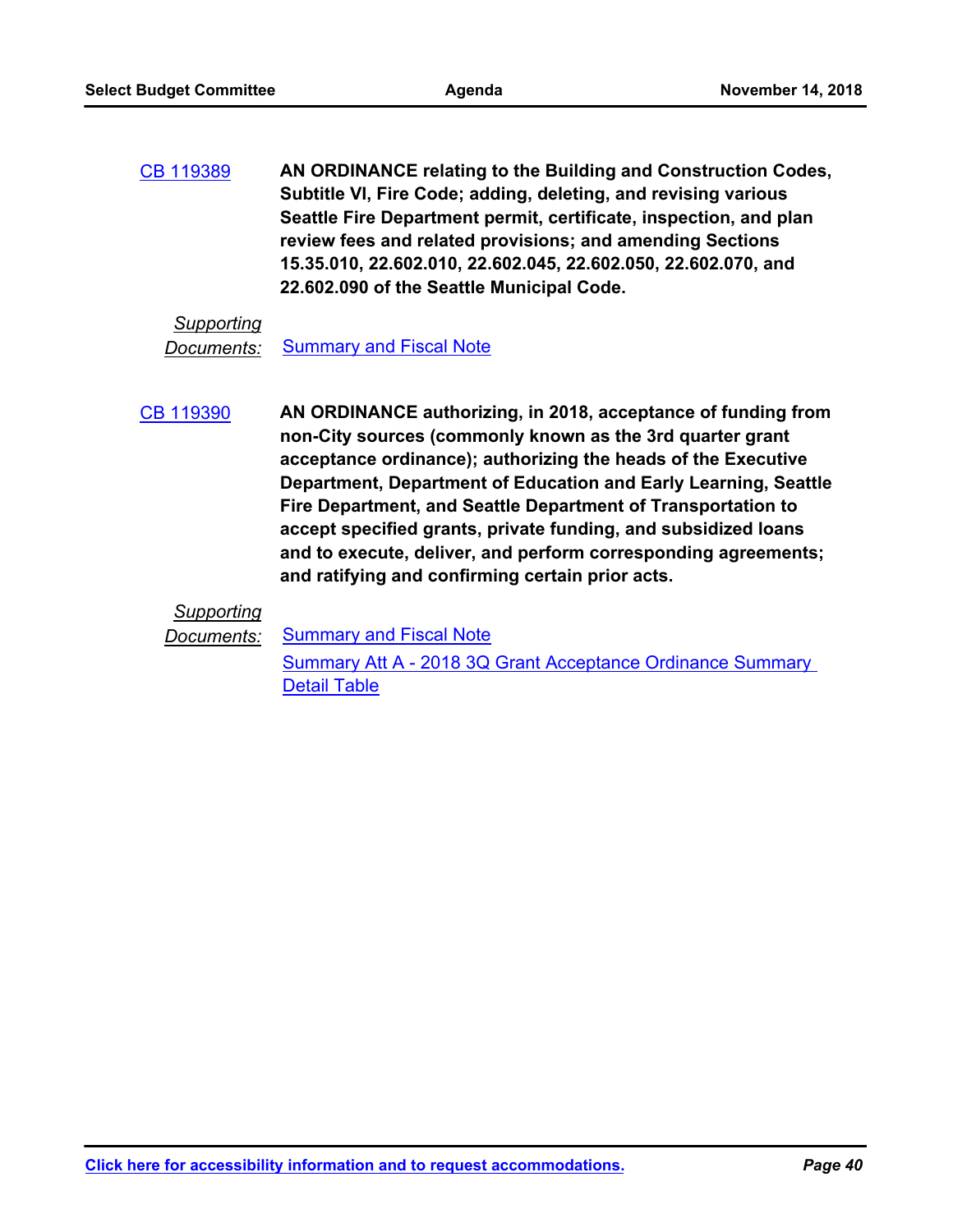- **AN ORDINANCE amending Ordinance 125493, which amended the 2018 Budget (Ordinance 125475), including the 2018-2023 Capital Improvement Program (CIP); changing appropriations to various departments and budget control levels, and from various funds in the Budget; adding new projects; revising project allocations for certain projects in the 2018-2023 CIP; creating exempt positions; amending existing CIP project descriptions; and ratifying and confirming certain prior acts; all by a 3/4 vote of the City Council.** [CB 119391](http://seattle.legistar.com/gateway.aspx?m=l&id=/matter.aspx?key=7637)
	- *Attachments:* [Att A Freeway Park Improvements](http://seattle.legistar.com/gateway.aspx?M=F&ID=d3cef511-3bf0-4ee3-95fe-5c0196f176fa.docx) [Att B - Skatepark Relocation](http://seattle.legistar.com/gateway.aspx?M=F&ID=fe733846-c2ca-4683-b0e4-7299bd9c3d33.doc) Att C - SMT Chiller Plant Replacement

*Supporting*

**Documents:** [Summary and Fiscal Note](http://seattle.legistar.com/gateway.aspx?M=F&ID=67597135-c722-4d63-9e46-6c4409d58d6b.docx) [Summary Att A - 2018 3Q Supplemental Ordinance Summary Detail](http://seattle.legistar.com/gateway.aspx?M=F&ID=1d2e8f69-83c4-4263-802d-96d4f8e12325.docx)  **Table** 

- **AN ORDINANCE relating to contracting indebtedness; authorizing and providing for the issuance and sale of limited tax general obligation bonds to pay all or part of the costs of various elements of the City's capital improvement program and for other City purposes approved by ordinance, and to pay the costs of issuance of the bonds; providing parameters for the bond sale terms including conditions, covenants, and other sale terms; creating the 2019 Multipurpose LTGO Bond Fund; amending Ordinance 125197; and ratifying and confirming certain prior acts.** [CB 119393](http://seattle.legistar.com/gateway.aspx?m=l&id=/matter.aspx?key=7621)
	- *Attachments:* [Ex A Description of 2019 Projects](http://seattle.legistar.com/gateway.aspx?M=F&ID=65cddf90-6385-4071-9a09-74a974b81f80.DOCX) [Ex B - Form of Continuing Disclosure Agreement](http://seattle.legistar.com/gateway.aspx?M=F&ID=677081d3-746d-4dac-9f39-f11d1936a561.DOCX) [Ex C – Amended Exhibit A to Ordinance 125197](http://seattle.legistar.com/gateway.aspx?M=F&ID=71b65ce5-1d51-489f-806f-4f6b3dfca041.DOCX)

# *Supporting*

*Documents:* [Summary and Fiscal Note](http://seattle.legistar.com/gateway.aspx?M=F&ID=b2cfaa8e-551a-41a8-a82b-f6dc6bea7f54.docx)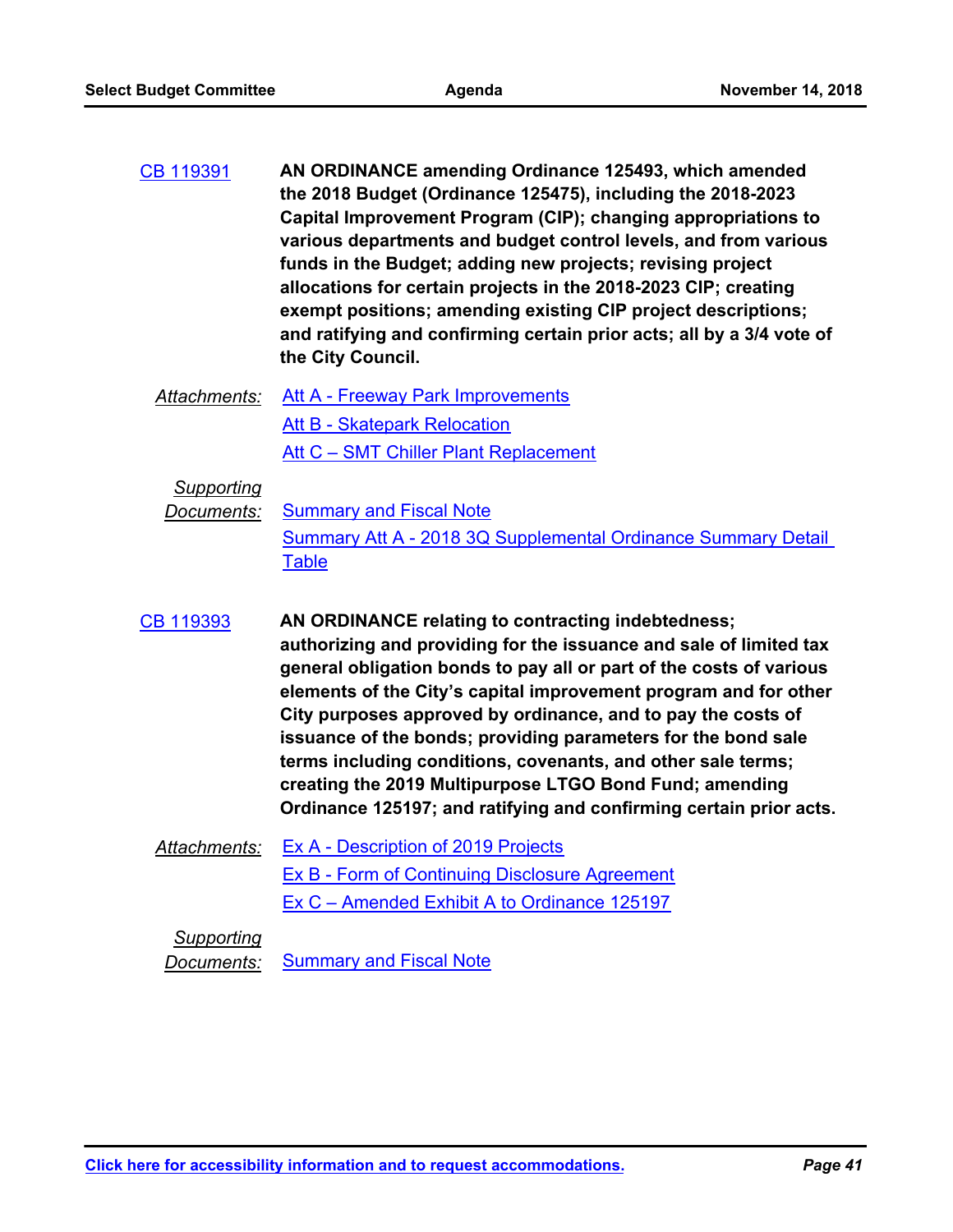- **AN ORDINANCE relating to the electric system of The City of Seattle; adopting a system or plan of additions and betterments to and extensions of the existing municipal light and electric power generation, transmission, and distribution system of the City; authorizing the issuance and sale of municipal light and power revenue bonds for the purposes of providing funds to pay part of the cost of carrying out that system or plan, providing for the reserve fund requirement (if any), and paying the costs of issuance of the bonds; providing parameters for the bond sale terms including conditions, covenants, and other sale terms; describing the lien of the bonds and authorizing their issuance as either senior lien parity bonds or as junior lien bonds; and ratifying and confirming certain prior acts.** [CB 119394](http://seattle.legistar.com/gateway.aspx?m=l&id=/matter.aspx?key=7622)
	- Attachments: [Ex A Outstanding City Light Parity Bonds](http://seattle.legistar.com/gateway.aspx?M=F&ID=866e0744-258b-4887-9e70-48bf03dfc6fd.DOCX) [Ex B - Form of Continuing Disclosure Agreement](http://seattle.legistar.com/gateway.aspx?M=F&ID=4ea4c57f-08b6-462b-b863-2eeebb1b9ce9.DOCX)

*Supporting*

*Documents:* [Summary and Fiscal Note](http://seattle.legistar.com/gateway.aspx?M=F&ID=9ef4cbe4-a684-4705-8b1f-a60869aea467.docx)

- **AN ORDINANCE relating to the drainage and wastewater system of The City of Seattle; amending Ordinance 125454 to increase the authorized principal amount of drainage and wastewater revenue bonds to be issued for the purposes of paying all or part of the cost of carrying out the system or plan of additions and betterments to and extensions of the existing drainage and wastewater system; making certain other technical amendments to Ordinance 125454 and Exhibit B thereto; and ratifying and confirming certain prior acts.** [CB 119395](http://seattle.legistar.com/gateway.aspx?m=l&id=/matter.aspx?key=7623)
	- *Attachments:* [Ex A Amended Exhibit B to Ordinance 125454](http://seattle.legistar.com/gateway.aspx?M=F&ID=b83a8bb8-322c-447b-92f7-9a66e6604a32.DOCX)

*Supporting* **Documents:** [Summary and Fiscal Note](http://seattle.legistar.com/gateway.aspx?M=F&ID=35efd194-2474-4c5d-b328-808ae543b717.docx)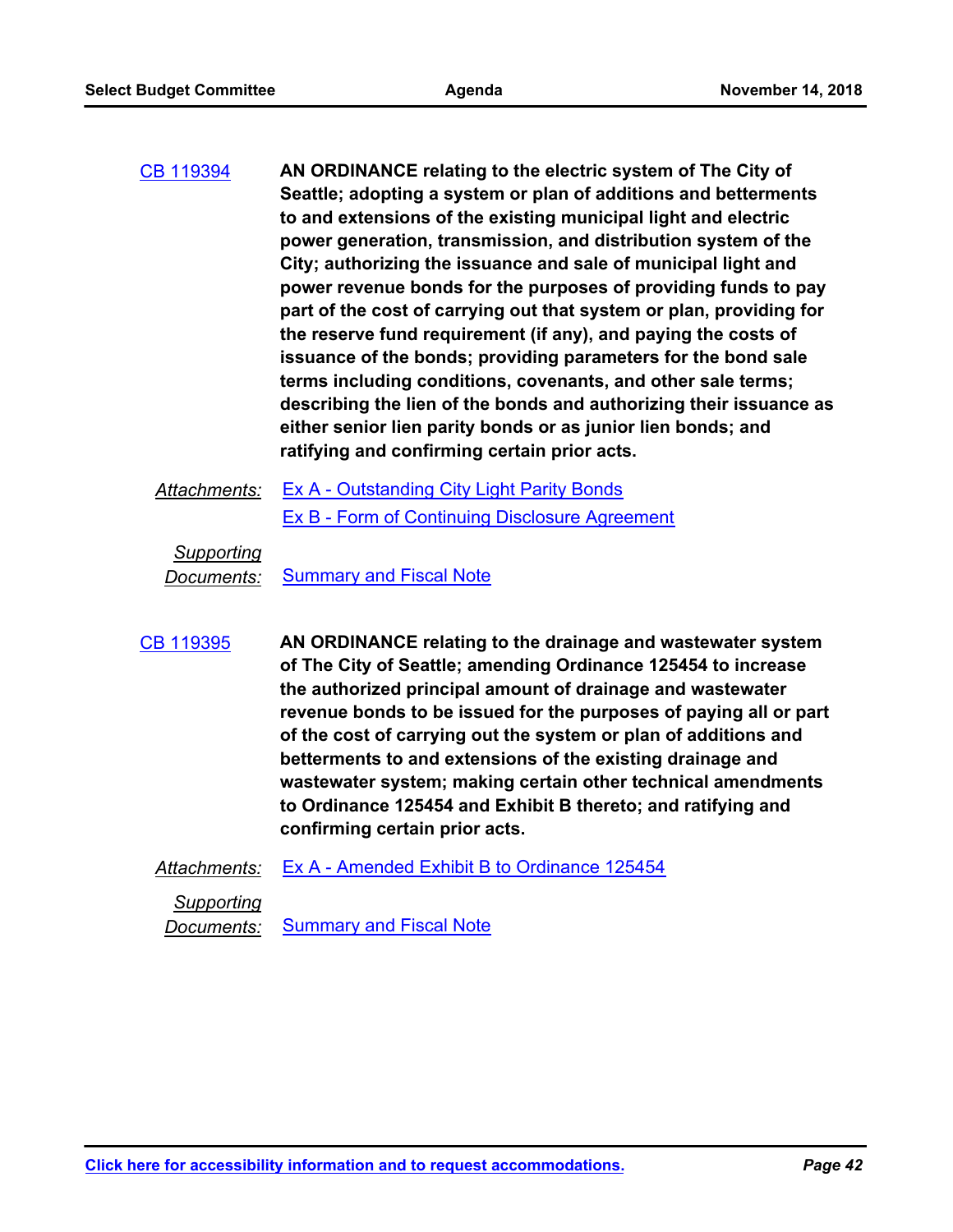- **AN ORDINANCE relating to the municipal water system of The City of Seattle; adopting a system or plan of additions and betterments to and extensions of the existing municipal water system; authorizing the issuance and sale of water system revenue bonds in one or more series for the purposes of paying part of the cost of carrying out that system or plan, providing for the reserve requirement, and paying the costs of issuance of the bonds; providing parameters for the bond sale terms including conditions, covenants, and other sale terms; describing the lien of the bonds; creating certain accounts of the City relating to the bonds; and ratifying and confirming certain prior acts.** [CB 119396](http://seattle.legistar.com/gateway.aspx?m=l&id=/matter.aspx?key=7629)
	- Attachments: [Ex A -List of Outstanding Parity Bonds](http://seattle.legistar.com/gateway.aspx?M=F&ID=a0b1f181-32ae-4a77-b058-fbcf1e193305.DOCX) [Ex B- Form of Continuing Disclosure Agreement](http://seattle.legistar.com/gateway.aspx?M=F&ID=fbfd3ae6-3c24-4fff-8a6a-15d0916bf964.DOCX)

*Supporting*

**Documents:** [Summary and Fiscal Note](http://seattle.legistar.com/gateway.aspx?M=F&ID=5657f4e3-7aea-4c48-9370-a00d1c9a7cc9.docx)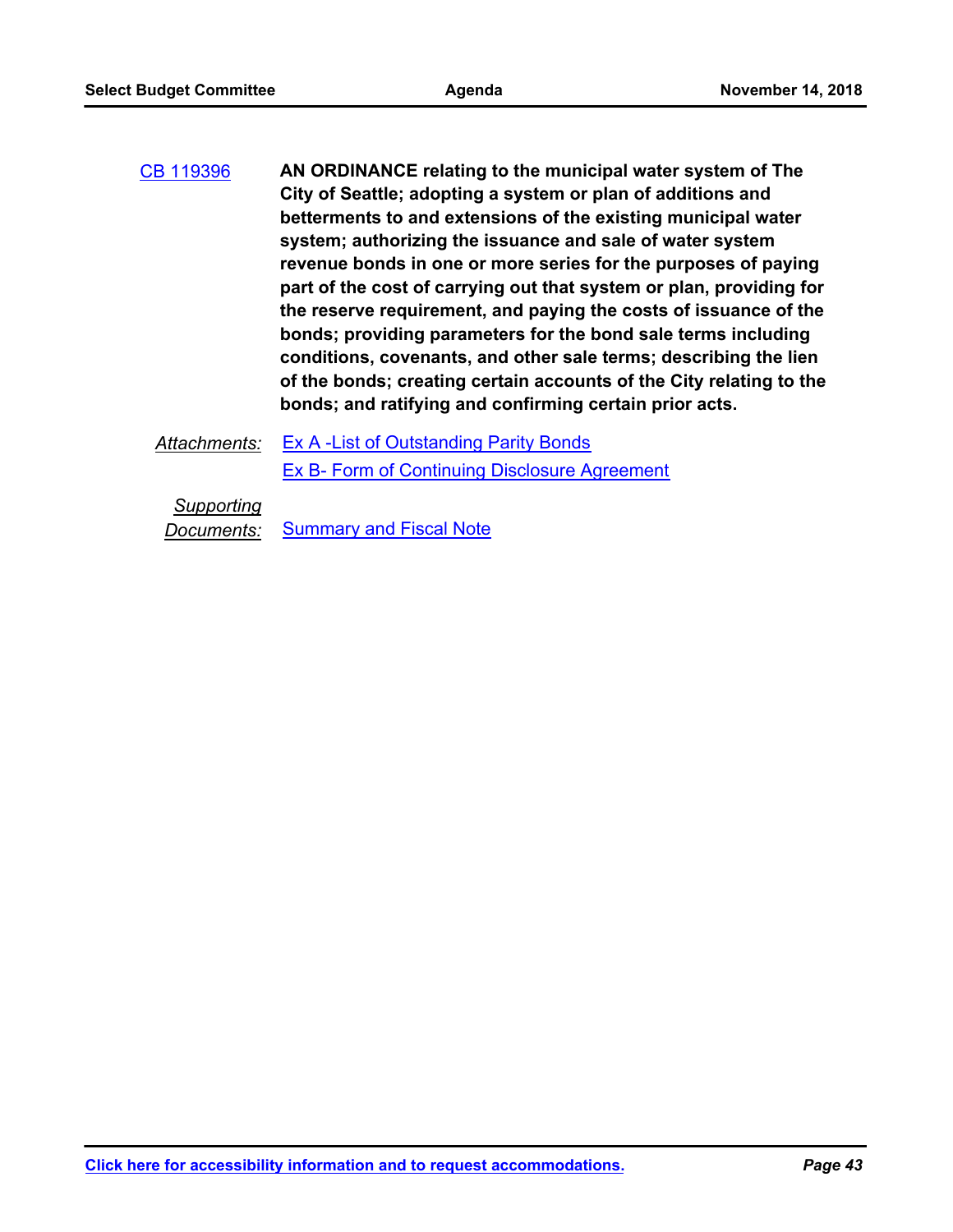| CB 119397 | AN ORDINANCE relating to the municipal water system of The<br>City of Seattle; authorizing the issuance and sale, from time to |
|-----------|--------------------------------------------------------------------------------------------------------------------------------|
|           | time in multiple series, of water system revenue bonds for the                                                                 |
|           | purpose of carrying out the current or advance refunding of all or                                                             |
|           | a portion of the City's outstanding water system revenue bonds                                                                 |
|           | pursuant to an approved refunding plan, providing for the reserve                                                              |
|           | requirement, and paying the administrative costs of carrying out                                                               |
|           | such refundings and paying costs of issuance of those                                                                          |
|           | Refunding Parity Bonds; describing the lien of those Refunding                                                                 |
|           | Parity Bonds; providing parameters for the bond sale terms                                                                     |
|           | including conditions, covenants, and other sale terms; rescinding                                                              |
|           | the authorization to issue any future Refunding Parity Bonds                                                                   |
|           | under Ordinance 121939 (as amended by Ordinance 122837, as                                                                     |
|           | amended and restated by Ordinance 124339, and as further                                                                       |
|           | amended by Ordinance 125183); authorizing the Director of                                                                      |
|           | Finance to enter into agreements providing for the disposition of                                                              |
|           | the Refunding Parity Bond proceeds; and ratifying and                                                                          |
|           | confirming certain prior acts.                                                                                                 |

*Attachments:* [Ex A - List of Outstanding Parity Bonds](http://seattle.legistar.com/gateway.aspx?M=F&ID=e1c4c838-0710-4683-a43d-79e6e01e7ca1.DOCX) [Ex B - Form of Continuing Disclosure Agreement](http://seattle.legistar.com/gateway.aspx?M=F&ID=6e1ff255-66a9-4076-aade-e7cbc9d3cfb8.DOCX)

*Supporting*

*Documents:* [Summary and Fiscal Note](http://seattle.legistar.com/gateway.aspx?M=F&ID=c6b4dc34-3ccb-463a-83bd-852d9c7e5ea6.docx)

**AN ORDINANCE conditioning the Seattle Department of Transportation's 2019 grant applications.** [CB 119401](http://seattle.legistar.com/gateway.aspx?m=l&id=/matter.aspx?key=7742)

*Supporting*

**Documents:** [Summary and Fiscal Note](http://seattle.legistar.com/gateway.aspx?M=F&ID=a67807f5-55e1-4d70-88eb-88f5c3f81f36.docx)

**AN ORDINANCE relating to business license tax certificates and business licenses; amending Sections 5.30.030, 5.55.030, and 6.208.050 of the Seattle Municipal Code.** [CB 119405](http://seattle.legistar.com/gateway.aspx?m=l&id=/matter.aspx?key=7703)

*Supporting*

*Documents:* [Summary and Fiscal Note](http://seattle.legistar.com/gateway.aspx?M=F&ID=73776f03-8fa5-46b9-9753-b5c58b0886cd.docx)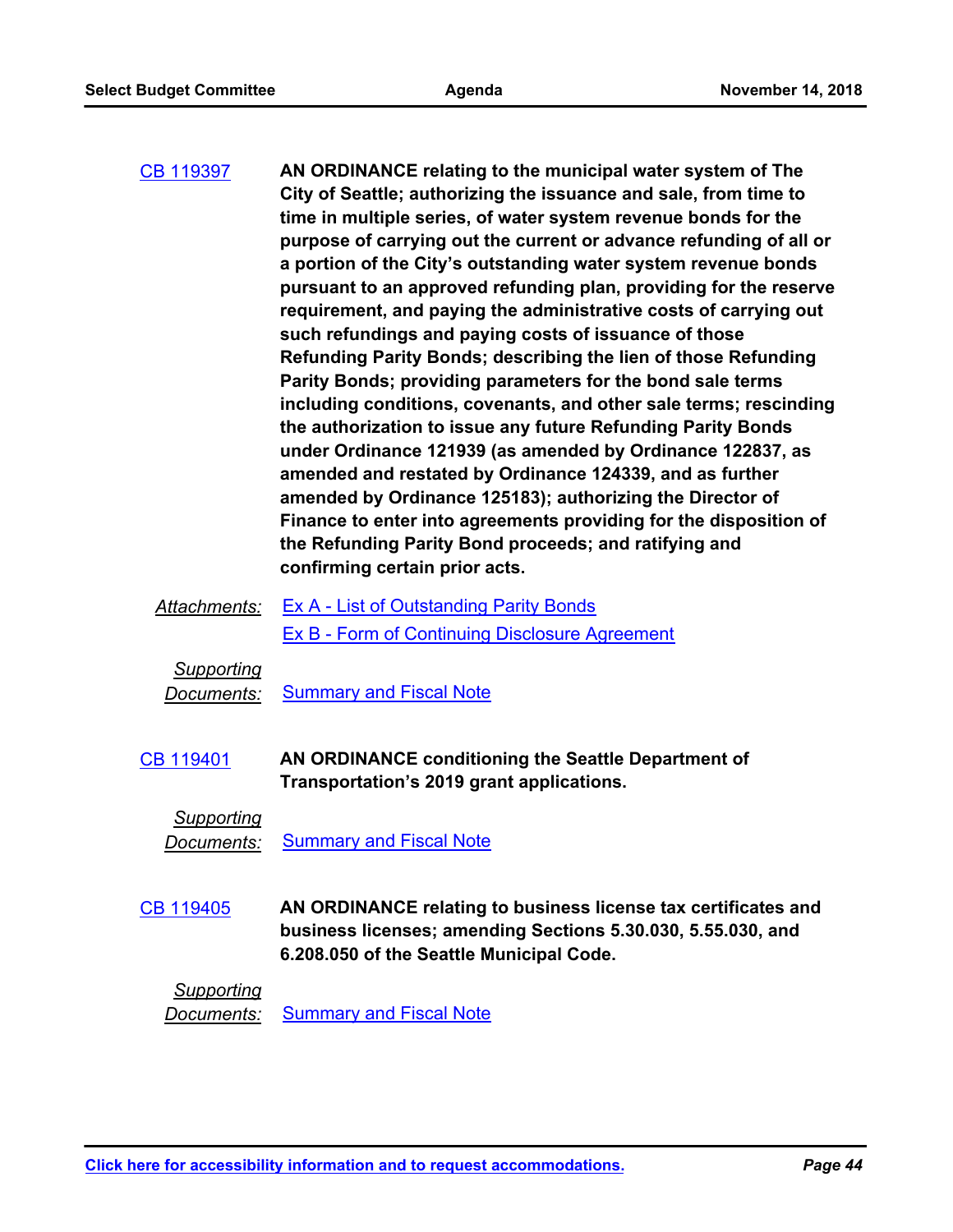**AN ORDINANCE relating to the School Safety Traffic and Pedestrian Improvement Fund; amending Sections 5.81.010 and 5.82.010 of the Seattle Municipal Code; and transferring money from the School Safety Traffic and Pedestrian Improvement Fund to the General Fund for one-time expenditures.** [CB 119406](http://seattle.legistar.com/gateway.aspx?m=l&id=/matter.aspx?key=7965)

### *Supporting*

**Documents:** [Summary and Fiscal Note](http://seattle.legistar.com/gateway.aspx?M=F&ID=9172c499-6ec2-4c00-bbc3-92fe034e62ba.docx)

**AN ORDINANCE related to monitoring and inspecting vacant buildings for compliance with the requirements of the Housing and Building Maintenance Code; amending Sections 22.206.200 and 22.208.090 of the Seattle Municipal Code.** [CB 119407](http://seattle.legistar.com/gateway.aspx?m=l&id=/matter.aspx?key=7966)

# *Supporting* **Documents:** [Summary and Fiscal Note](http://seattle.legistar.com/gateway.aspx?M=F&ID=99cb3233-d6a1-4abf-8fa0-870389d87954.docx)

- **A RESOLUTION relating to financial policies for the Judgment/Claims Fund; revising certain policies, establishing a new policy, and requesting a ten-year policy review cycle.** [Res 31847](http://seattle.legistar.com/gateway.aspx?m=l&id=/matter.aspx?key=7531)
	- *Attachments:* [Ex A Policies for Judgment/Claims Fund](http://seattle.legistar.com/gateway.aspx?M=F&ID=82eca7f5-d211-4d96-b244-63cef8dea532.docx)
		- *Supporting*

**Documents:** [Summary and Fiscal Note](http://seattle.legistar.com/gateway.aspx?M=F&ID=42102b8e-d6c3-4bc2-9703-42d3269f0cfa.docx)

- **A RESOLUTION adopting revised financial policies for the Cumulative Reserve Subfund of the General Fund by amending Exhibit A of Resolution 31083.** [Res 31848](http://seattle.legistar.com/gateway.aspx?m=l&id=/matter.aspx?key=7642)
	- *Attachments:* [Att A Redline Version of Amended Policies](http://seattle.legistar.com/gateway.aspx?M=F&ID=5b8b2606-2cb5-4368-8e57-98a9e1b1b2d3.docx) [Att B - Cumulative Reserve Subfund Financial Policies](http://seattle.legistar.com/gateway.aspx?M=F&ID=c45cabac-fb19-4665-a23c-994bc20c762b.docx)

*Supporting*

**Documents:** [Summary and Fiscal Note](http://seattle.legistar.com/gateway.aspx?M=F&ID=30821c4e-9b1b-49ff-87a8-3ebacc4345c0.docx) [Summary Att A – Redline Version of Changes to CRS Financial](http://seattle.legistar.com/gateway.aspx?M=F&ID=92180b2f-980a-4c91-bad9-20c4ab1a9bb2.docx)  **Policies**